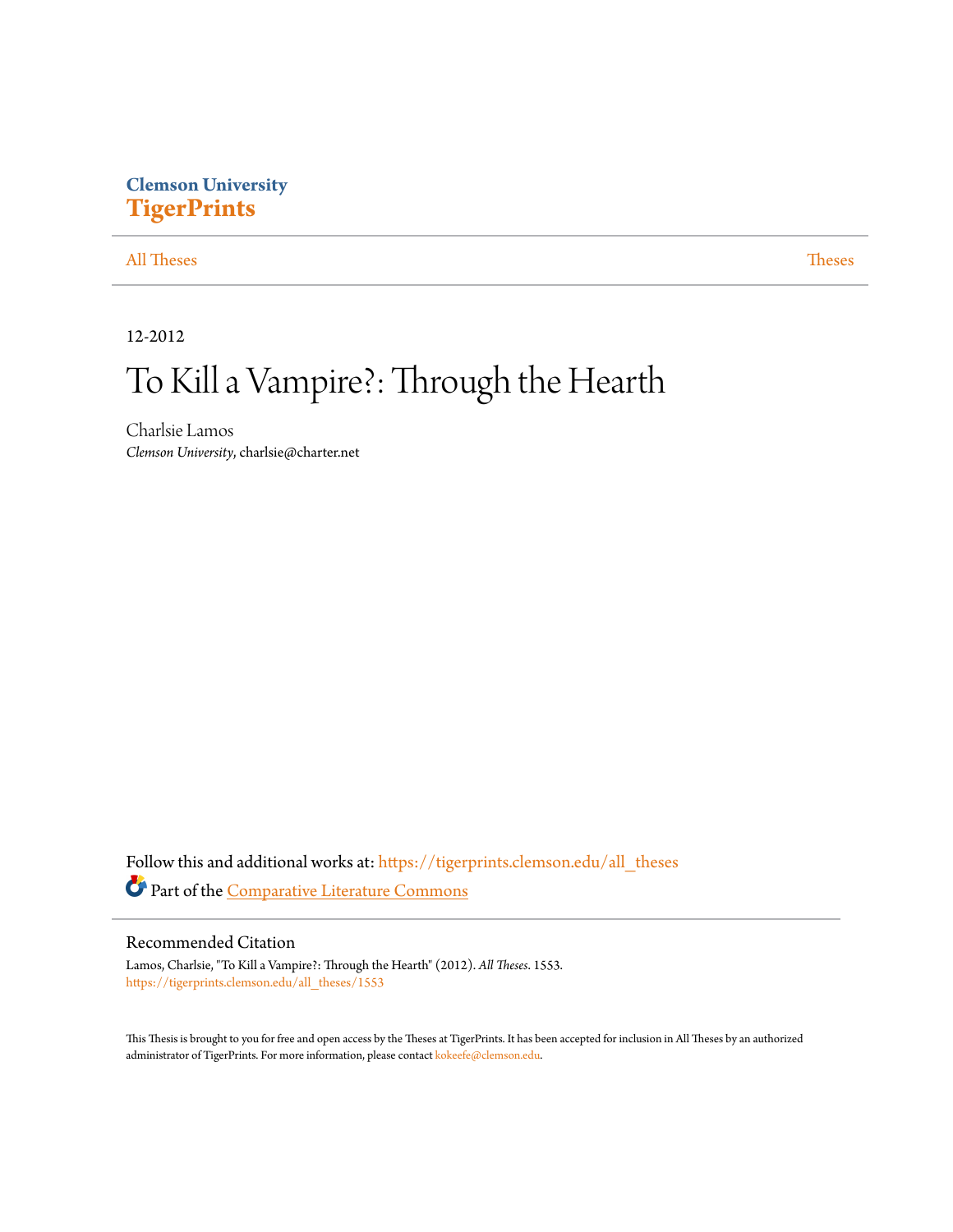### TO KILL A VAMPIRE?: THROUGH THE HEARTH

A Thesis Presented to the Graduate School of Clemson University

In Partial Fulfillment of the Requirements for the Degree Master of Arts English

> by Charlsie Canterbury Lamos December 2012

Accepted by: Dr. Kimberly Manganelli, Committee Chair Dr. Cameron Bushnell Dr. Erin Goss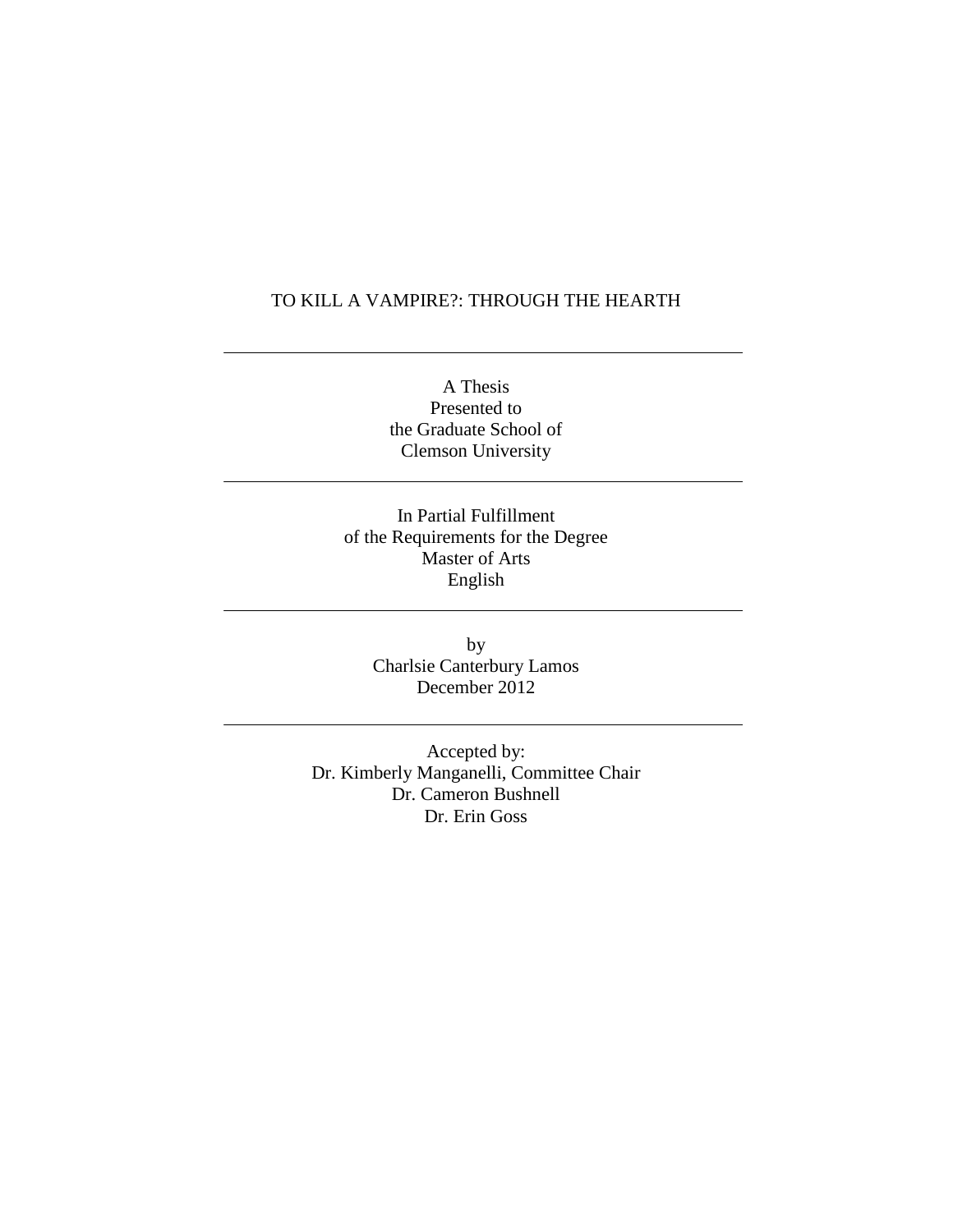But first, on earth as Vampire sent, Thy corse shall from its tomb be rent; Then ghastly haunt thy native place, And suck the blood of all thy race; There from thy daughter, sister, wife, At midnight drain the stream of life; Yet loathe the banquet which perforce Must feed thy livid living corse: Thy victims ere they yet expire Shall know the demon for their sire, As cursing thee, thou cursing them, Thy flowers are wither'd on the stem. But one that for thy crime must fall, The youngest, most beloved of all, Shall bless thee with a *father's* name --- That word shall wrap thy heart in flame! Yet must thou end thy task, and mark Her cheek's last tinge, her eye's last spark, And the last glassy glance must view Which freezes o'er its lifeless blue; Then with unhallow'd hand shalt tear The tresses of her yellow hair, Of which in life a lock when shorn, Affection's fondest pledge was worn, But now is borne away by thee, Memorial of thine agony!

from Lord Byron's *The Giaour* (1812)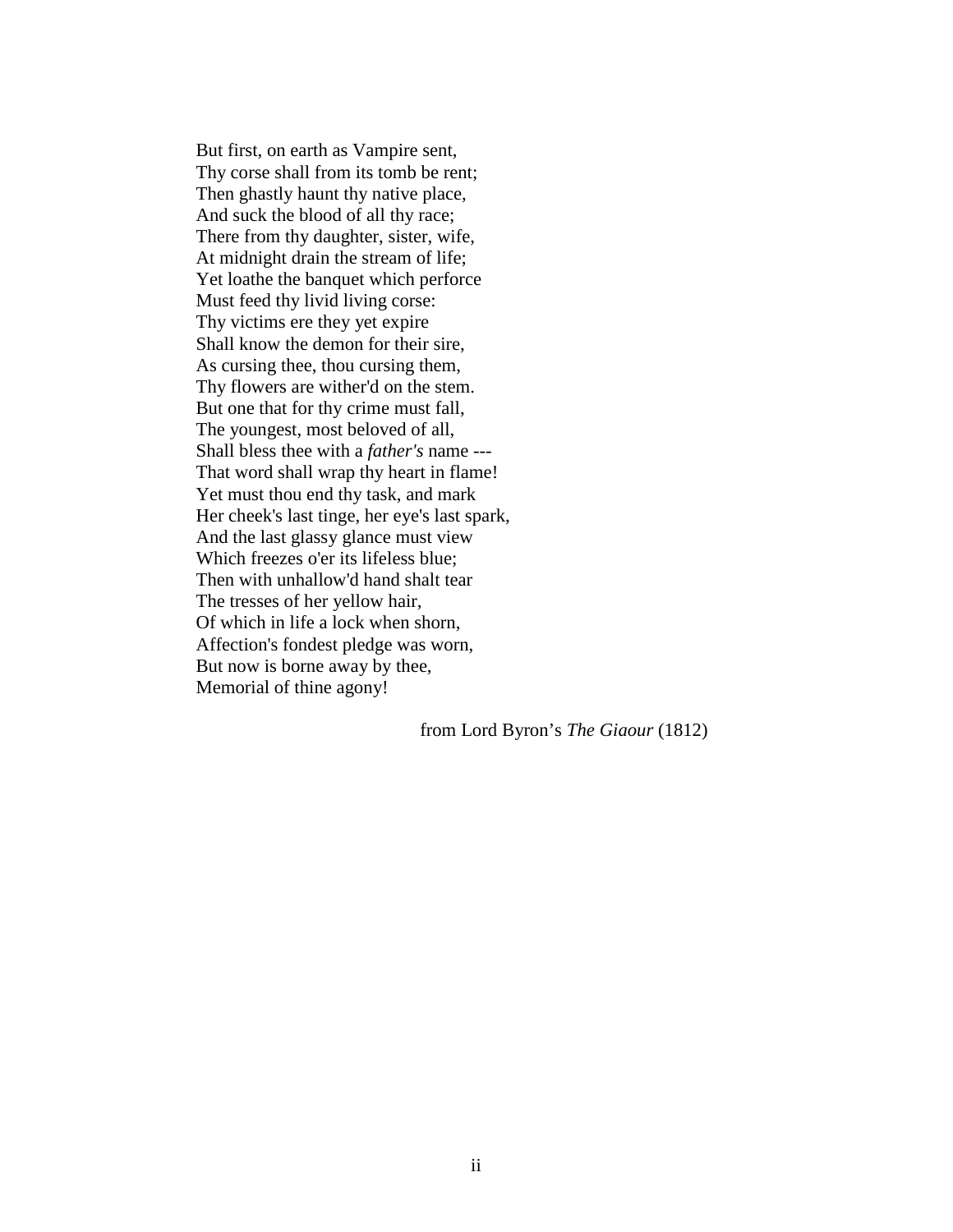### ABSTRACT

Long before Dracula was terrorizing English families, Emily Brontë's Heathcliff captivated Victorian audiences. Critics such as James Twitchell propose that Emily Brontë carefully creates the possibility of Heathcliff as a metaphorical vampire, using his unknown parentage and his physical descriptions throughout the novel as evidence for this claim. Indeed, my thesis examines how Heathcliff exhibits characteristics of the vampire in his decimation of the English families in the novel by consuming the Earnshaw's and Linton's properties, monies, and women. In Brontë's and Bram Stoker's novels, the vampires prey upon humanity, consuming property, lives, and bloodlines. However, although vampires are often represented as creatures of death and destruction that annihilate British families in *Wuthering Heights* and *Dracula* and invade American homes in *The Vampire Diaries*, we cannot view the vampire as simply a monster. These violent acts are a result of the vampire's effort to reclaim its humanity. Analyses of the vampire's domestication, sexuality, or allure often overshadow a study of this quest. The struggle against and with humanity spans cultures, and this juxtaposition is made clear in an examination of the vampire's relationship with the human family. Print media such as serials and novels, along with film and television series, highlight the vampire's desire to become part of a collective human consciousness, as well as the anxieties that its inclusion in humanity raises.

A study of the vampire in the domestic sphere reveals cultural anxieties about racial, class, and national differences, superiority, and the self, especially in Victorian and contemporary texts. Emily Brontë's *Wuthering Heights* and Bram Stoker's *Dracula* are

iii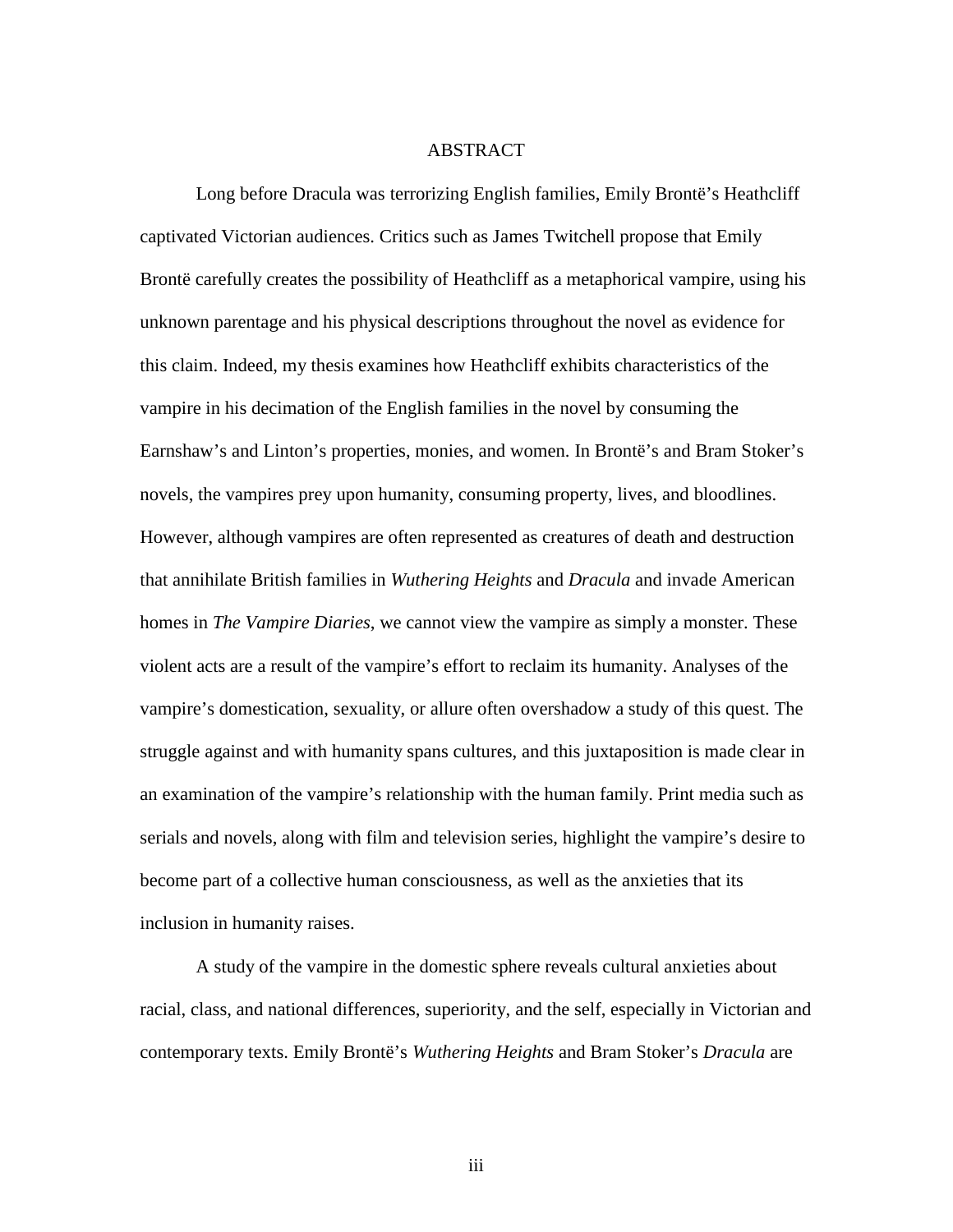two of several works that exemplify the fears of domestic England through the novels' families; generations later, Kevin Williamson's and Julie Plec's *The Vampire Diaries* also exposes unspoken anxieties like the safety of the community, the future of the human family, and the ambiguity of good and evil present in contemporary America. These wildly differing texts acknowledge eerily similar insecurities through the "safe" medium of the vampire. Its interaction with and search for family and humanity act as an analogy for each culture's battle with otherness and itself.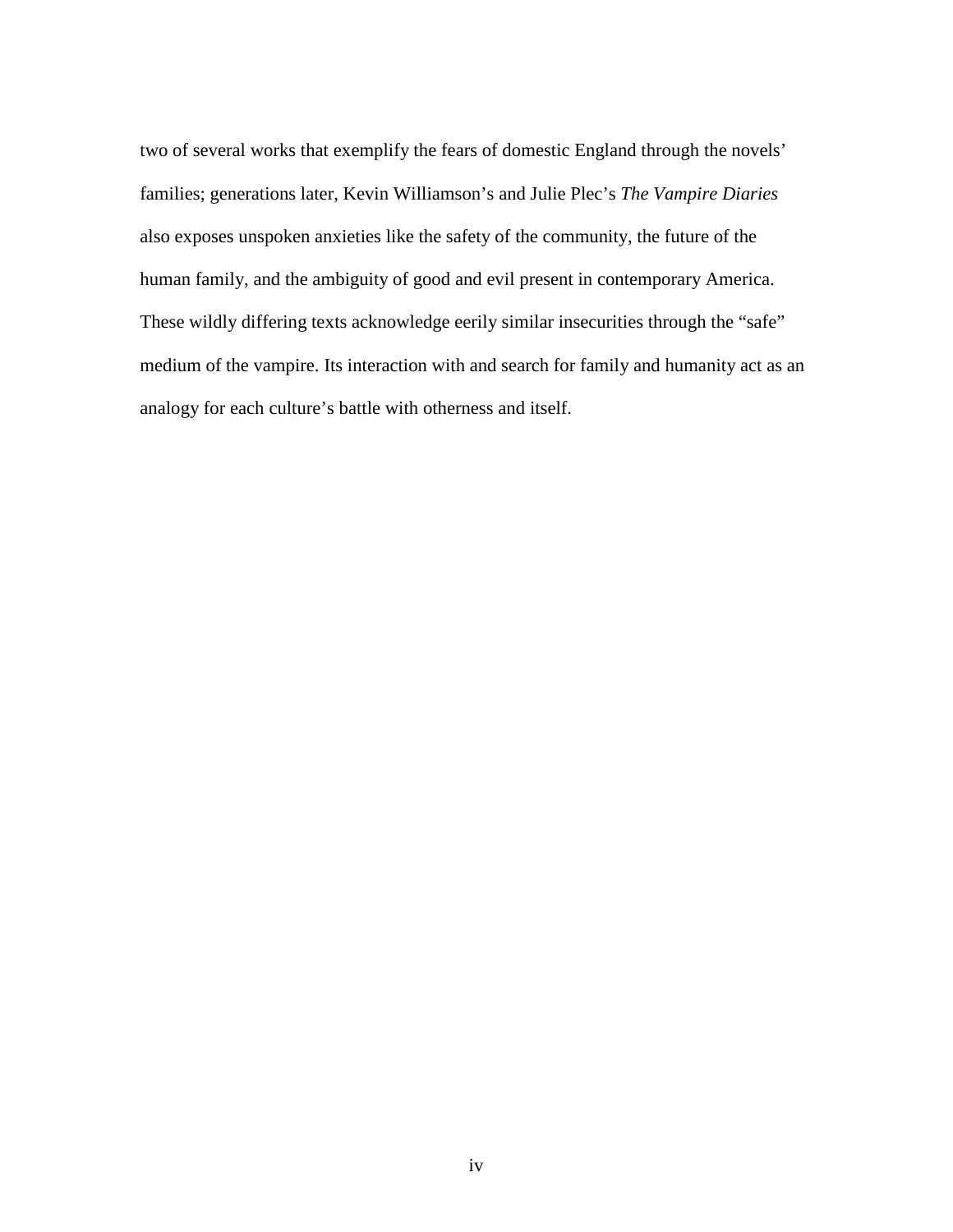### DEDICATION

This thesis is dedicated to my husband, friends, and family. To each person whom I have begged and pleaded to read a single paragraph, I humbly and sincerely thank you and offer my undying gratitude.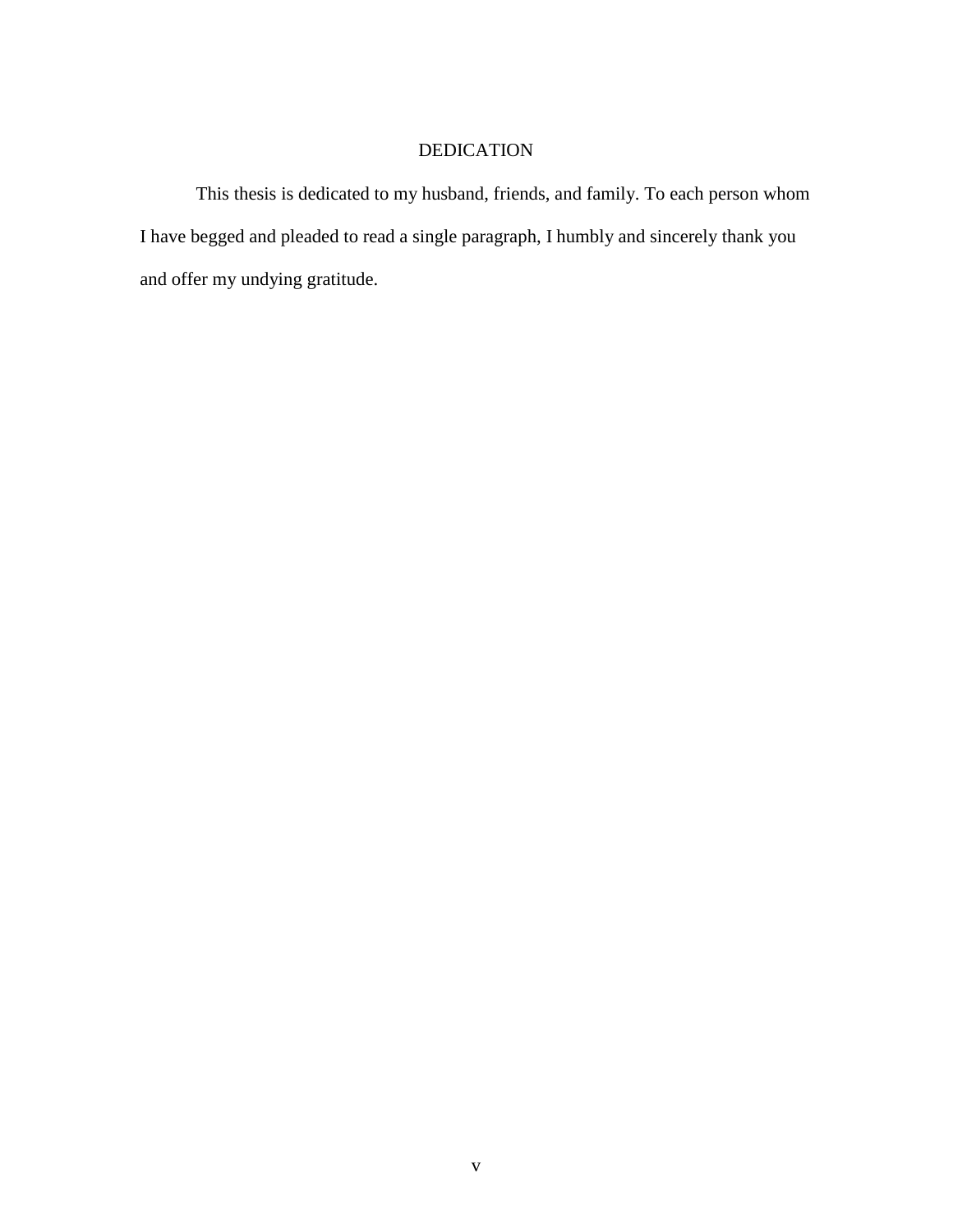### ACKNOWLEDGMENTS

I would like to give proper recognition to my thesis director Dr. Kimberly Manganelli and the rest of my committee, Dr. Cameron Bushnell and Dr. Erin Goss, for their selfless counsel and support. They have all freely given of their sparse time and vast knowledge for the development of my thesis. Dr. Manganelli in particular has shown her depth of character and strength of spirit through her patience and graciousness despite endless questions, setbacks, chaos, confusion, and computer glitches. She has been a model of academic and personal excellence throughout this experience and my time in this program. Being allowed the opportunity to study under her tutelage and to have such expert input as my readers possess has been an undeserved privilege, and I submit to you my most earnest and heartfelt appreciation.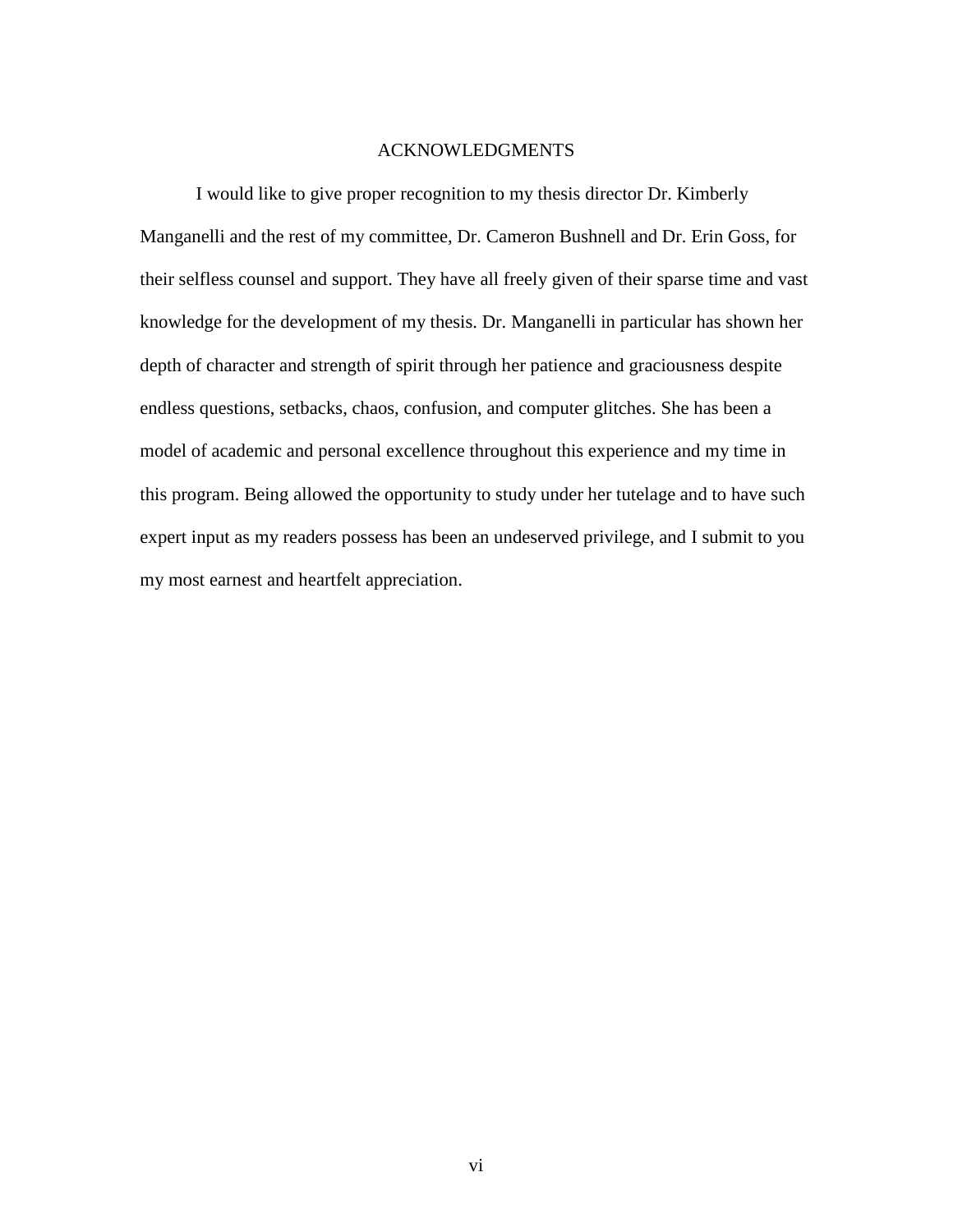## TABLE OF CONTENTS

| "Then Ghastly Haunt Thy Native Place,<br>From Drac the Ripper to Ripper Stefan: |  |
|---------------------------------------------------------------------------------|--|
|                                                                                 |  |
|                                                                                 |  |
|                                                                                 |  |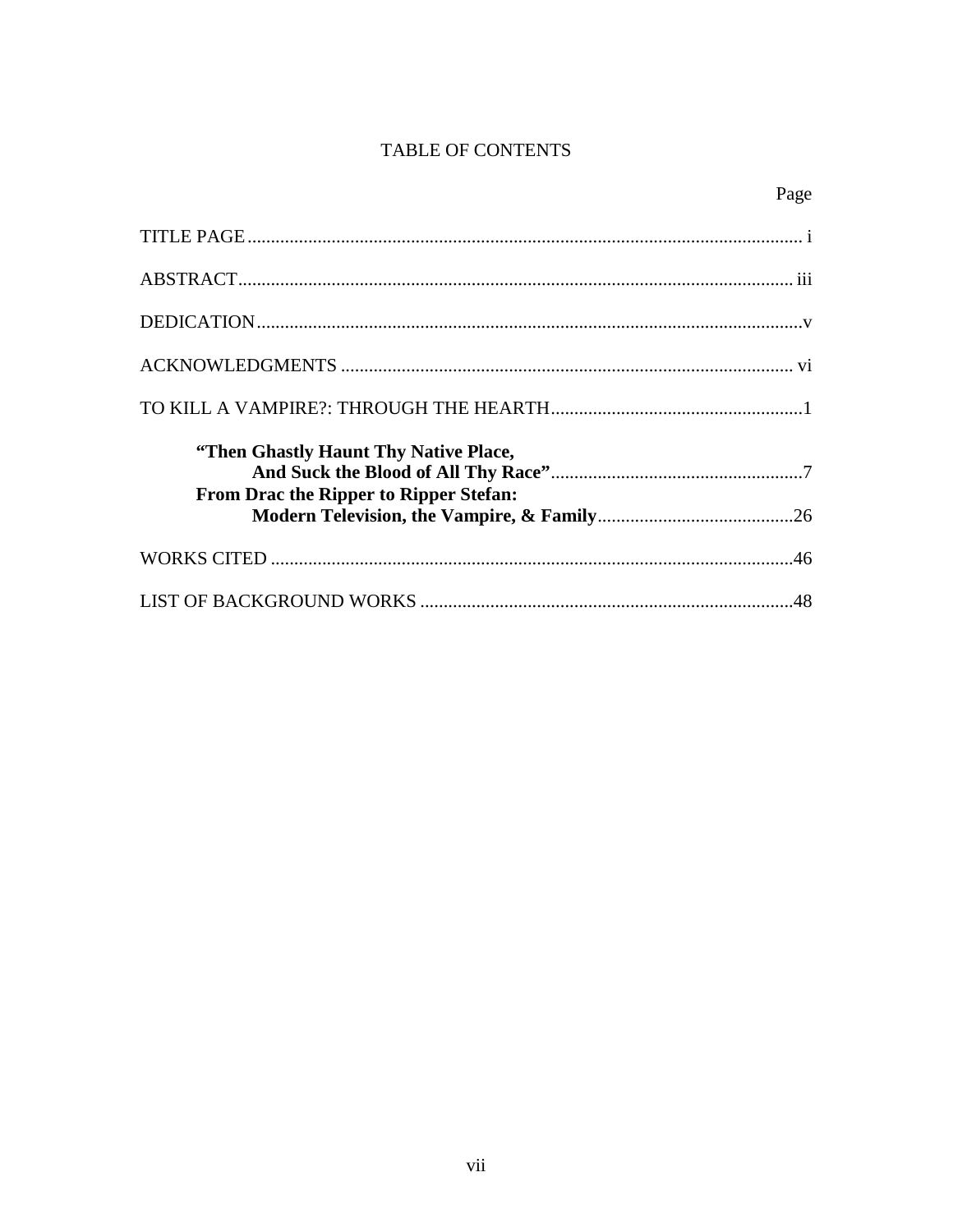### TO KILL A VAMPIRE?: THROUGH THE HEARTH

"I wanted it to be for all of us. A place we could all call home. A place we could all be a family. None of us would ever have to be alone again," pleads Klaus Mikaelson, the villain of *The Vampire Diaries* ("Bringing out the Dead"). Klaus, the only halfvampire/half-werewolf in his vampire family, piteously and sincerely tries to explain to his livid siblings as they literally begin to encircle and assail him that the mansion he built was meant to house his hybrid and biological families. After his biological family rejects his offer and his hybrid family is forced to leave, Klaus again admits, "I wanted a family," highlighting his loneliness ("The Murder of One"). The vampire figure has been "a popular literary figure [since] the beginning of the nineteenth century," and several critics, from Joan Gordon and Veronica Hollinger to Sandra Tomc and Milly Williamson have studied the vampire and the domestic sphere through what they have termed "the domestication of the vampire" (Senf 141; Gordon and Hollinger 2). After *Dracula* kicked off the twentieth century, the spotlight remained on the vampire, a figure mesmerizing the public since the 1970s with Anne Rice's *Vampire Chronicles,* Stephen King's *Salem's Lot*, Joss Whedon's *Buffy the Vampire Slayer* and *Angel*, Joel Schumacher's *The Lost Boys,* Quentin Tarantino's *From Dusk Till Dawn*, *Van Helsing*, and *Blade*. In 2012, the vampires, starring in hit movies, television series, and books such as *The Vampire Diaries,* the *Twilight* series, *True Blood, Let Me In, Being Human,* the film remake of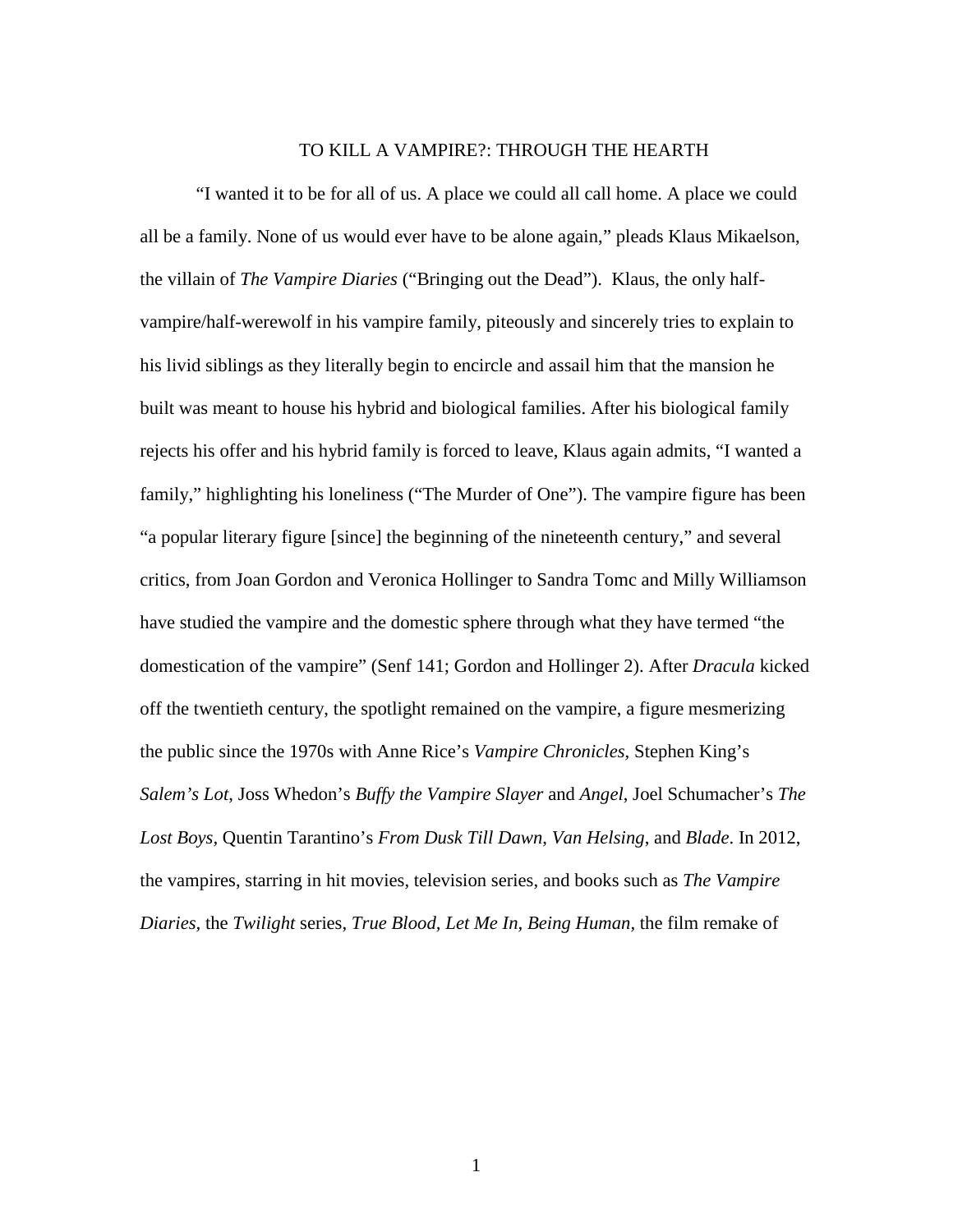*Dark Shadows*, and the *Underworld* series show that the figure is still immensely popular and seeking a place in the domestic sphere to "call home."<sup>[1](#page-9-0)</sup>

Many critics have compared the vampire in nineteenth-century English literature to the vampire in contemporary Western culture, emphasizing that these were and are great periods of growth for the vampire character. Prior to the last two centuries, the vampire had been relegated to the realm of superstition and folklore. With the development of the Victorian novel, the vampire experienced a popularity that has continued even to current television series. Many critics, including Matthew Beresford, Jules Zanger, Gordon and Hollinger, have affirmed the significance of television and film in the evolution of the vampire. Victorian novels and contemporary American television series share similar themes in regard to the vampire, and both were and are the chosen forms of media for the masses. The novels and television shows share more than just mass popularity; both are examples of serialization. The vampire, too, is an example or figure of seriality. Just as the vampire creates a series of creatures like him, texts centered on the vampire also inspire remakes or reinterpretations in the same and different

<span id="page-9-0"></span><sup>1</sup> These first three current series existed first as novels (LJ Smith's *The Vampire Diaries*, Stephenie Meyers' *Twilight*, and Charlaine Harris's *The Southern Vampire Mysteries),* which were then adapted for television and film screens. In fact, each example listed derived from or inspired other creations of the same story. Several of Rice's novels have been turned into films; Whedon's television series *Buffy the Vampire Slayer* followed a film of the same name, initiated comic books and video games, and inspired a spin-off series, *Angel*, following the reluctant vampire hero the series is named for. *The Lost Boys*, *From Dusk Till Dawn*, and *Blade* all became three-part film series, with *The Lost Boys* also producing a novel, *From Dusk Till Dawn* releasing a video game, and *Blade* reigniting interest in the Marvel comic of the same name and encouraging further "superhero movie series." The film *Van Helsing* derived loosely from the *Dracula*  character Abraham Van Helsing. The American television series *Being Human* followed the success of the British series of the same name, and the film *Let Me In* remade the Swedish film *Let the Right One In*  (inspired by the novel) into English. Even the recent film *Dark Shadows* remakes a 1960s soap opera *Dark Shadows*.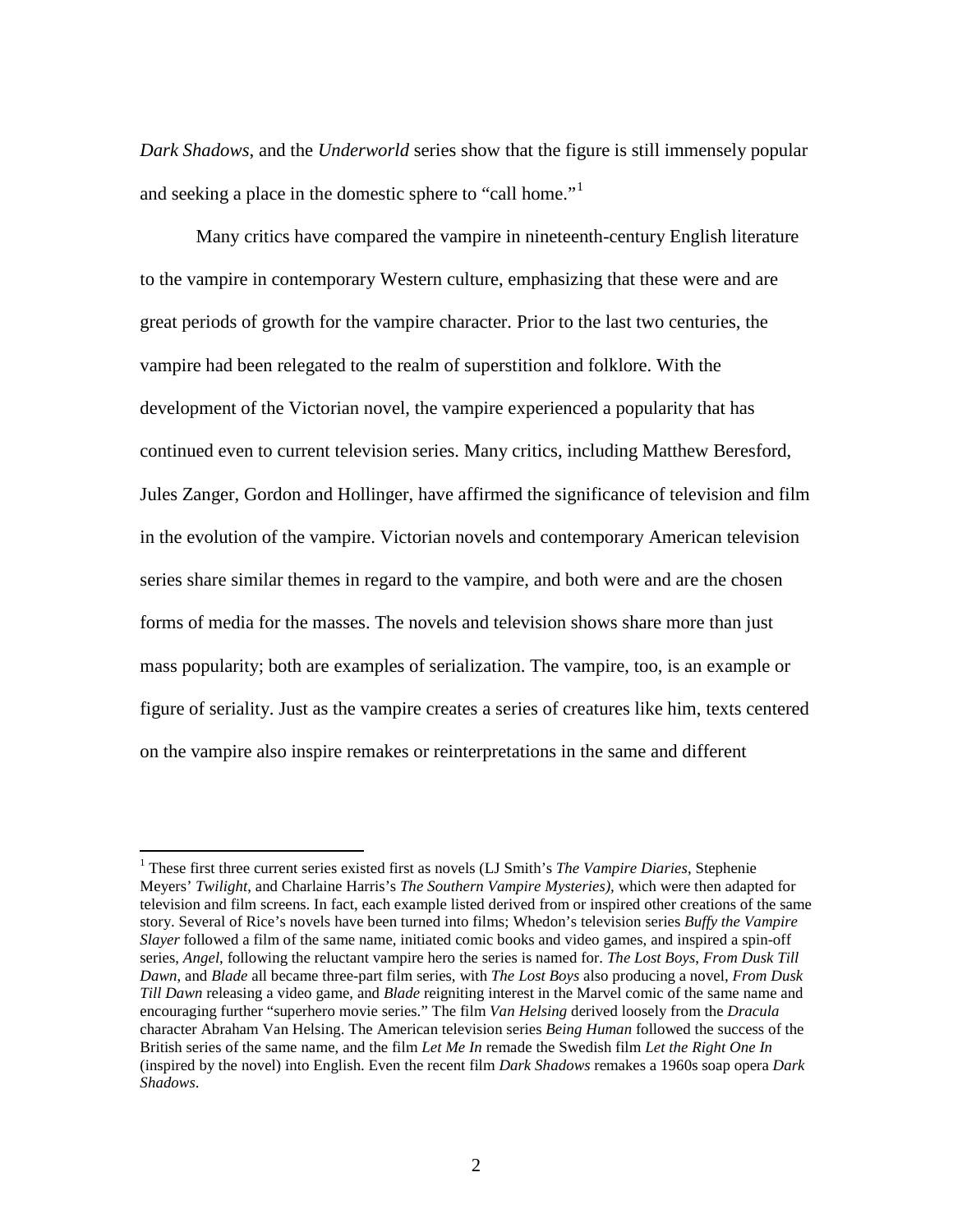mediums. Because they are consumed on such a mass scale, these serials, whether novel, televised show, or film, act as a gauge of the vampire's evolving position in culture.

In contemporary culture, the vampire has been domesticated and relegated to a specific role as outsider, loner, and parasite who is pushed to the margins of community and home. The domestication of the vampire took place after Victorian and contemporary societies became enthralled with and embraced the story of the vampire. Beresford points to two causes for its domestication: *Dracula* and the "theatre, cinema and television exploitation of the being that ultimately caused the shift towards the modern conception of… an entirely new vampire in the twenty-first century" (140-41). Beresford punitively censures this new vampire as "a parody of what he once was;" being domesticated means that the vampire is no longer 'scary enough' (140). Where Beresford blames *Dracula* and the notoriety or recognizability this work lent to the vampire for what he considers the vampire's tragic domestication, Zanger calls Dracula an example of the "'old'" vampire against which the "'new' vampire as a popular mass culture figure" is compared (17). Zanger's focus on the domesticated vampire includes its communal, rather than solitary nature, which allows for a "greater degree of social complexity" (18, 22). He also examines the development of the "'good' vampire, the reluctant killer, the self-doubting murderer" and the distinction between "'good' vampires [and] bad ones" (19, 21). Zanger poses that contemporary culture "*must* identify with the lesser of evils provided for it," implying that modern audiences are forced to "choose between" the good and the bad vampire (21 emphasis added). Whereas Beresford and Zanger assert that the vampire's domestication comes from a change in the portrayal of the vampire, Margaret L. Carter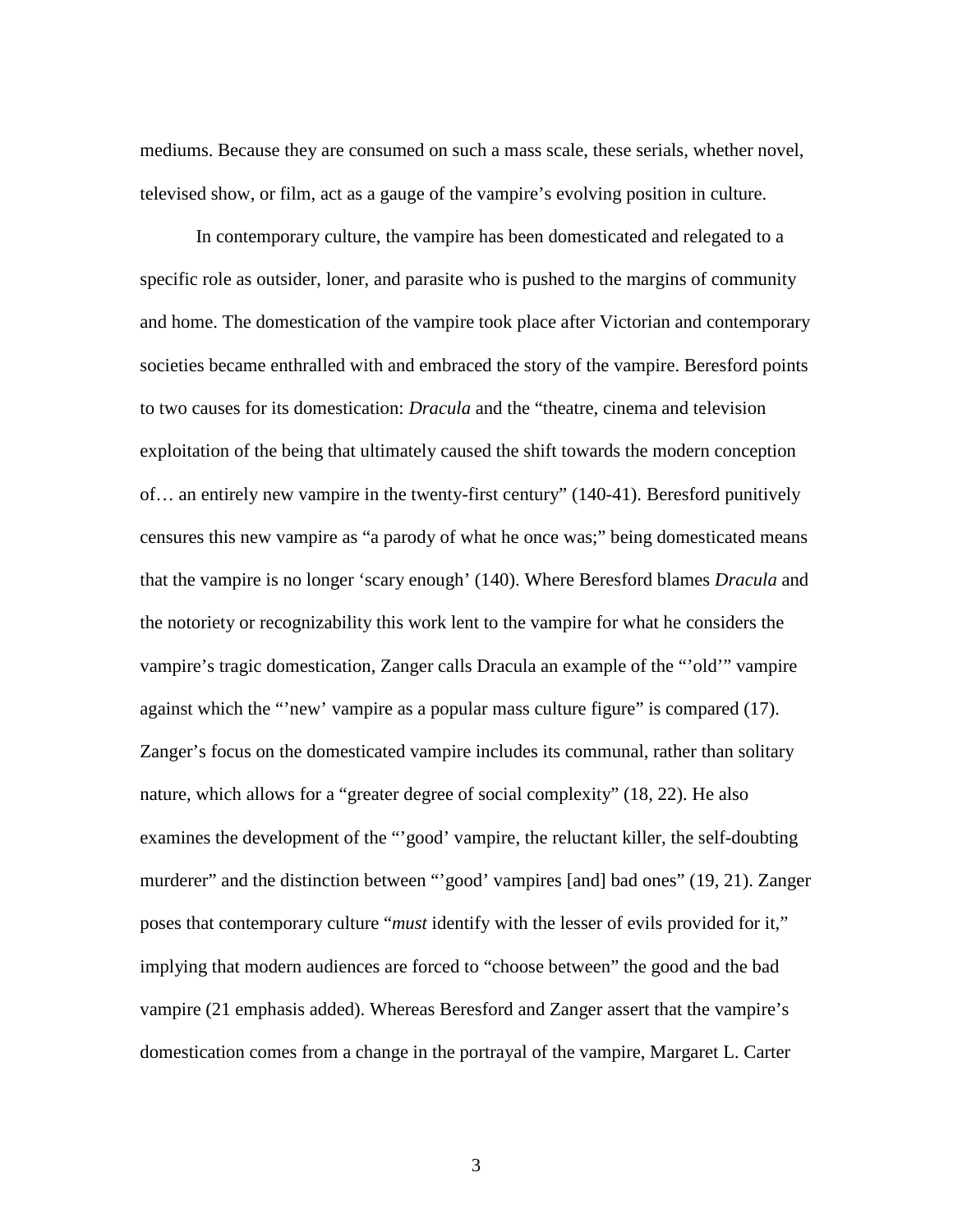explains that the figure's transformation comes from "a change in cultural attitudes toward the outsider, the alien other" (27). While contemporary culture, to Zanger, seemed to have no choice in its relationship with the vampire, Carter shows "contemporary American society…glorifying and—at least to some extent—rewarding" the vampire (27). Indeed, culture has domesticated the vampire by embracing it and its enticing otherness.

While these critics thoroughly analyze the vampire and its evolution as a character and in culture, their focus on the vampire and its function in the domestic sphere has remained broad.<sup>[2](#page-11-0)</sup> Zanger makes a passing reference to the idea of family when discussing the "old" and "new" vampire, and Carol Senf only briefly mentions the family as a factor in the transformation of the vampire, but no critic has extensively studied how the vampire and the family interact within the domestic sphere. In Victorian literature, the domestic sphere often serves as a metaphor for the British empire; the English family was seen as pure and good, a complete unit that stood whole and alone over all in its possession like domestic England above its colonies. An analysis of the vampire that invades the family in Victorian novels reveals anxieties of national and racial difference, specifically fears of contamination or infiltration by "others" from different races or nations like the natives of the English colonies. Arata notes Van Helsing's deduction in

<span id="page-11-0"></span><sup>&</sup>lt;sup>2</sup> Carol Senf, unlike Zanger or Beresford, views the nineteenth-century vampire not as an example of the "old" vampire, but as a transitional figure, "a mid-range between" the vampire of folklore and the vampire of the twentieth century, or contemporary culture (146). In regards to the cultural role of the vampire, Senf and Carter both show the vampire as an accepted member of popular literature and mainstream culture; they argue that the vampire has changed, but that society has experienced far greater metamorphosis and by embracing the vampire has allowed it to be a part of the domestic sphere. For a succinct summary of Senf's overall views on the eighteenth, nineteenth, and twentieth-century vampires, see pages 162-163 of *The Vampire in Nineteenth-century English Literature.*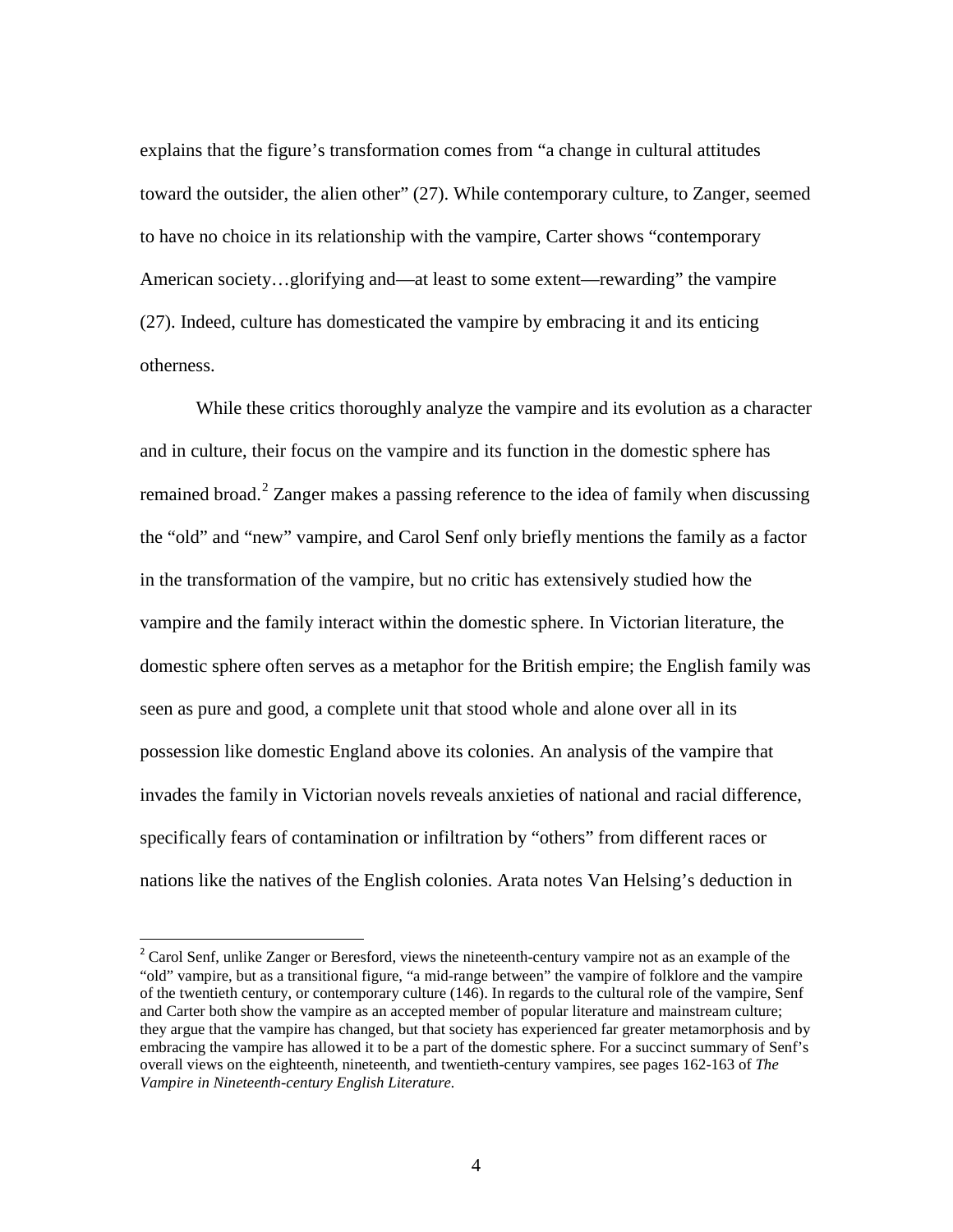*Dracula* that "vampires follow 'in [the] wake of' imperial decay;" these creatures are "*generated by* racial enervation and decline of empire," which in this novel is "explicitly… the decline of the *British* empire" (629, emphasis added; 626). The vampire is forced to "bear the weight of the culture's fears over its declining status." In the Victorian text, it is the decay of English dominance, but many contemporary television series use the vampire to reflect anxieties over the decline of the traditional or nuclear family structure (Arata 629). Therefore, a focused discussion of how the ideas of the vampire and the family function, overlap, and subvert each other will shed new light on the vampire and the family in contemporary society.

The texts that perhaps most clearly express the relationship between the vampire and the family in each era are Emily Brontë's *Wuthering Heights*, Bram Stoker's *Dracula*, and Kevin Williamson's and Julie Plec's *The Vampire Diaries*. *The Vampire Diaries* and *Dracula* feature 'literal' vampires in a human world, while *Wuthering Heights*' ambiguous antagonist Heathcliff can be read as a metaphorical vampire, as both Carol Senf and James Twitchell have done (though Senf goes on to argue that Heathcliff and the elder Catherine are likely literal vampires). Like Heathcliff, Klaus Mikaelson, an Original vampire on *The Vampire Diaries* series, relishes the principles of revenge, manipulation, hatred, and evil; he, too, is an outsider among his own family. His hybrid status, half-werewolf and half-vampire, reveals his mother's infidelity and indiscretion to his full vampire siblings. For Klaus and Heathcliff, it is not solely their 'vampire' nature that makes each an outsider within his 'family;' primarily, it is their vengeful and vindictive natures that alienate their families. The knowledge of each anti-hero's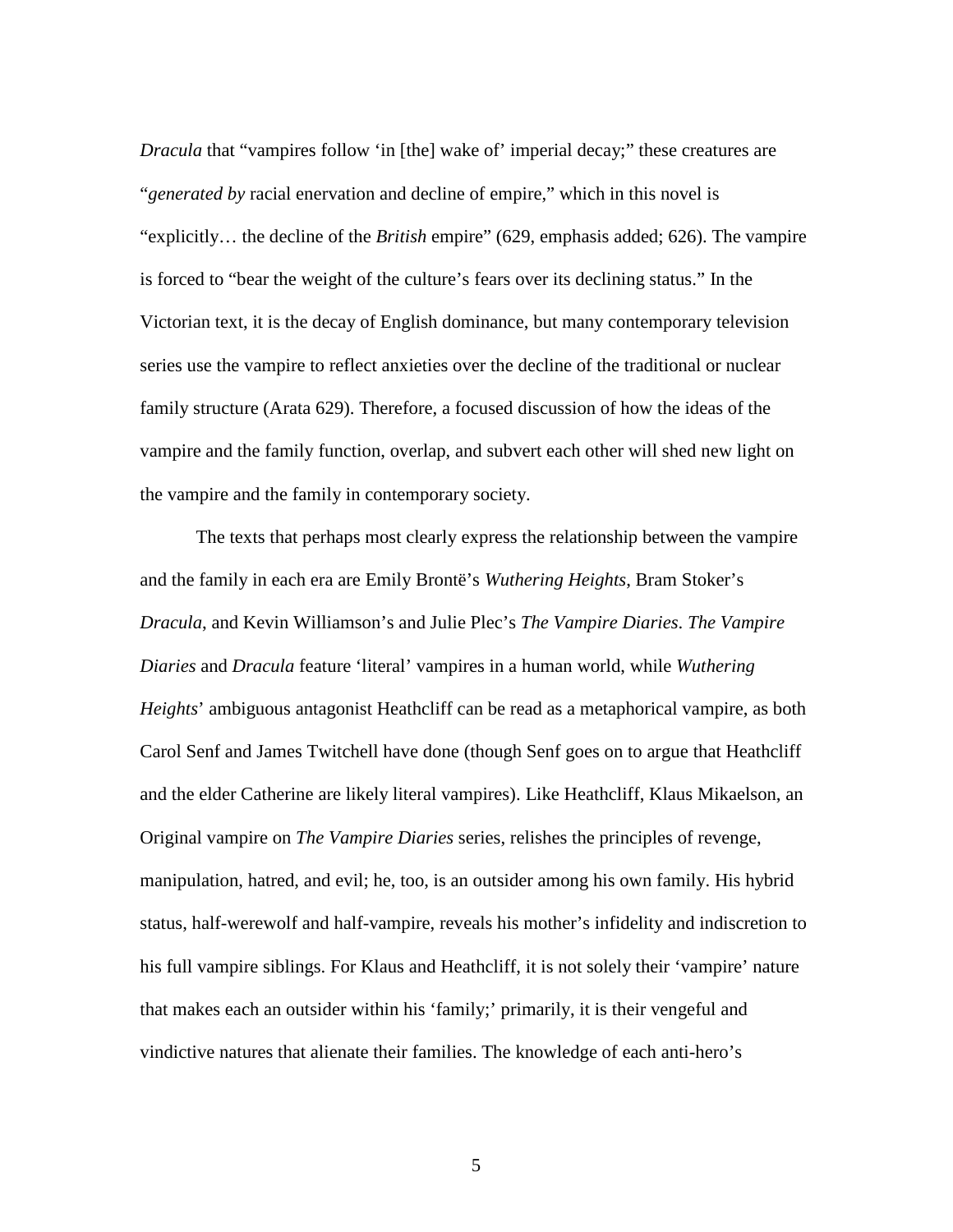difference—Heathcliff's adoption, Klaus's ambiguous parentage—heavily shapes these antagonists. However, the latter differs from Heathcliff in the love he still bears for his family and his desire to belong to a family whether they are of his own making, creating hybrids who can share his supernatural experiences, or his brothers and sister from his human life. In this essay's opening quote, Klaus is begging his brothers and sister not to leave the mansion he has built for them, but his past actions have pushed them away and breached their trust. Even his closest sibling, his sister Rebekah, abandons him and bitingly quips, "We're leaving you, Nik… Then you will be alone. Always and forever." ("Bringing out the Dead" *The Vampire Diaries*). Klaus, in Byronic hero fashion, acknowledges himself as the villain but inadvertently exposes his subtle humanity, earnestly professing "I wanted a family. They just didn't want me."("The Murder of One").

The Original vampire family proves to be broken; this brokenness is only amplified when the gaze is moved to the human families of this series. If the family is broken, how are the vampire and the human to survive in narratives together? Most simply, they aren't. In the battle between the vampire and the family, the vampire will destroy the family. I argue, however, that as the vampire continues to wage war on the domestic sphere, it destroys itself. Thus, these vampires are inadvertently committing suicide not by a stake through the heart, but in a twisted pun, through the hearth, as they attempt to claim a space for themselves in the human domestic sphere. In such Victorian novels as *Wuthering Heights* and *Dracula*, as well as contemporary television series like *The Vampire Diaries*, the individual homes of human families under duress typify nations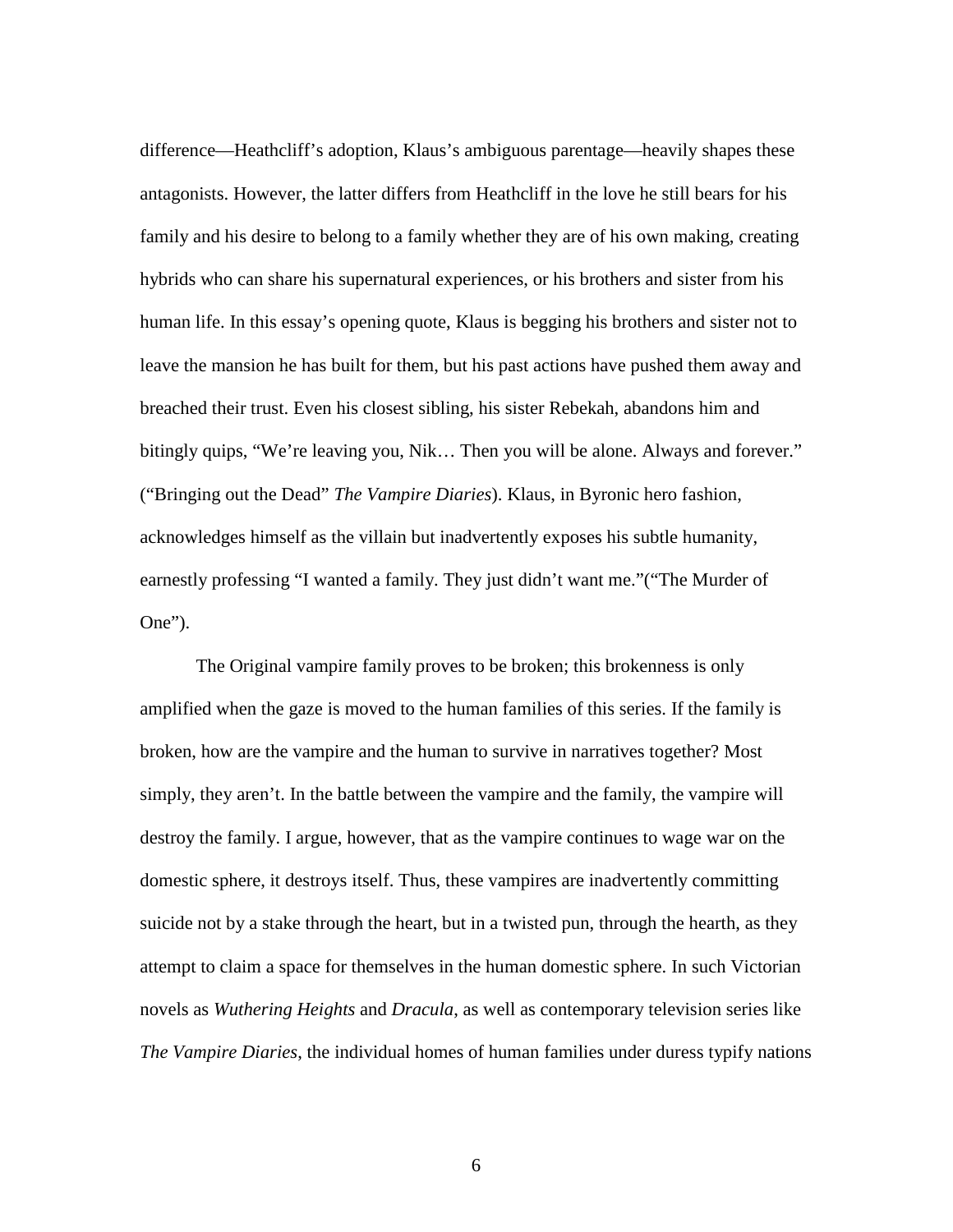imperiled by those "others" they refuse to admit into their homes. If the vampires are invited into these houses, if the excluded become the included, the fate of the nation becomes unclear. In these texts, humans and vampires alike are seeking to belong to a home, and yet, broken families abound, even before contact with the vampire. This paper will examine how these human families are "broken" and the significance of their disunity. The vampire, a monster that cannot repress its destructive nature, seeks a place in the home as a means to reclaim its former humanity. I argue, however, that this creature ensures its own demise as well as the destruction of the human family it desires to return to. Humanity, or the thirst for it, becomes the vampire's undoing.

### **"Then Ghastly Haunt Thy Native Place, And Suck the Blood of All Thy Race"**

*Wuthering Heights* is a unique example within the tradition of the vampire in the domestic sphere because it begins with a complete family that deteriorates only after the introduction of a foreign, unfamiliar character (which is something unusual for the community according to Nelly Dean) (Brontë 45). At the beginning of Nelly Dean's tale to Mr. Lockwood, the housekeeper paints a picture of a complete rural English family: father, mother, son, and daughter. The family is perfectly balanced and whole, thriving as an ideal representation of nineteenth-century domestic England. But when Mr. Earnshaw, master of the Earnshaw home and by analogy the English homeland, sympathetically reaches out and brings home an orphan, he does not simply expand his natural family, but incorporates and gains dominion over the unknown; the process of forming a large empire like Britain's works in much the same fashion as "adopting" colonies whose cultures were often perceived as childish or childlike, which is what Mr. Earnshaw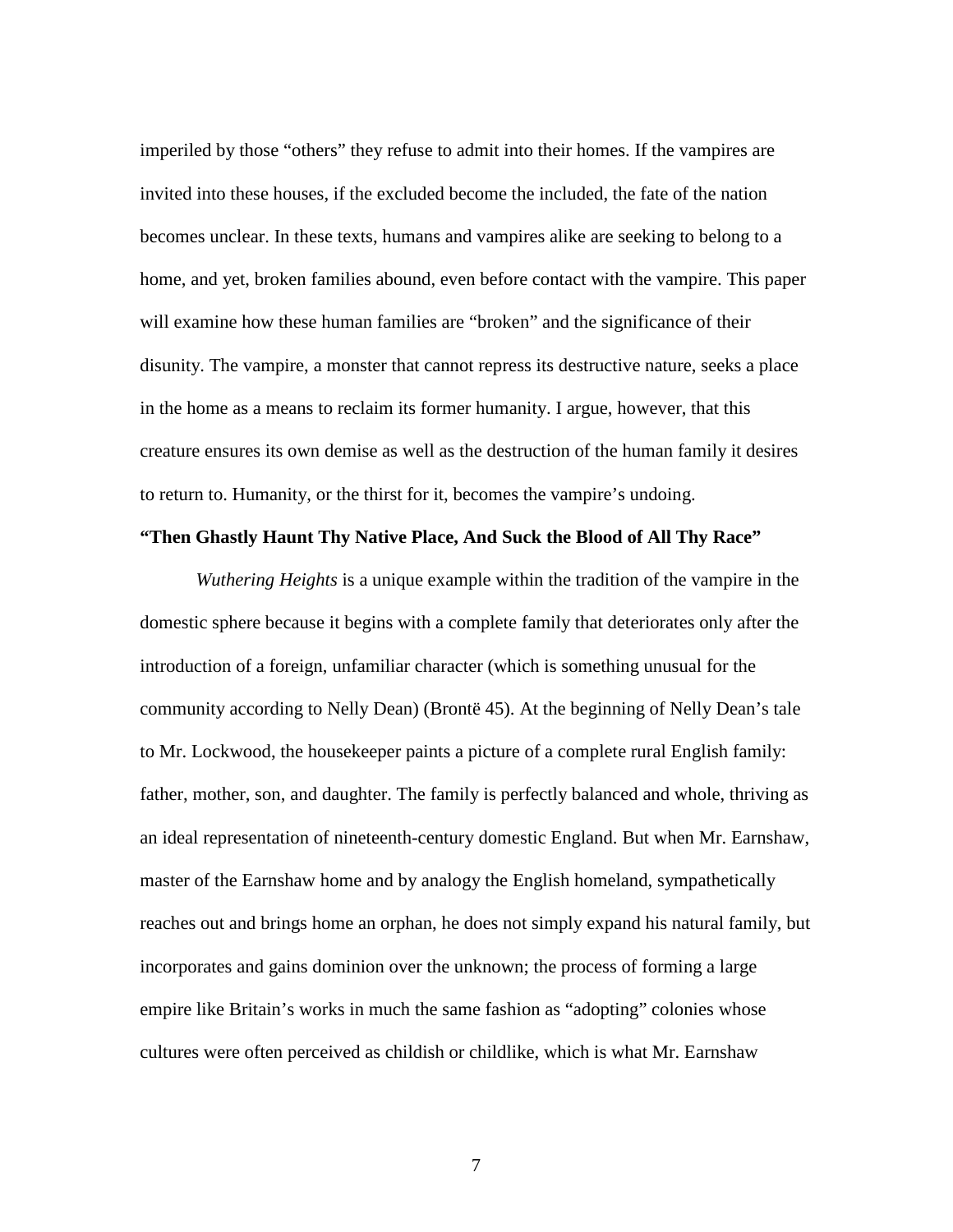assumes the "gypsy" orphan, Heathcliff to be. This "gipsy brat" from Liverpool is immediately identified as "'dark almost as if it came from the devil'" and a "dirty, ragged, black-haired child" that instead of English speaks "some gibberish," but he is never positively classified as a member of a specific race; throughout the novel, he is compared to or suggested as Lascar, American, Spanish, Blackamoor, Chinese, or Indian (Brontë 37, 50, 57). His ambiguous origins and race creates anxiety in Nelly and Hindley, the Earnshaw's only son. Even Mrs. Earnshaw "was ready to fling it out of doors," but "peace was restored" and the "mistress grumbled herself calm" after the master of the home affirms the orphan's belonging and creates an opening for Heathcliff to pass in the household (Brontë 37). Nelly makes provisions to ensure that the traditional family dynamic is not disrupted, but Mr. Earnshaw rejects her actions. Instead, Heathcliff is installed in the home and given "the name of a son who died in childhood" in an effort to replace a natural family member (Brontë 38). Yet, Mr. Earnshaw himself calls Heathcliff "the poor fatherless child" throughout his childhood. On one hand, by granting the child the name of a deceased son, which according to Maja-Lisa von Sneidern was "Earnshaw's first born's name," the family patriarch "Christianizes" the orphan; in distinct contradiction, he suffers alienation and harassment by Hindley and Nelly, reminding him that he is a bastard who does not belong in the home (176). By treating Heathcliff as the firstborn, Mr. Earnshaw unknowingly creates conflict with Hindley, prompting a consuming and destructive loathing in both Hindley and Heathcliff.

According to Nelly, the vampiric Heathcliff "from the very beginning… bred bad feeling in the house" (Brontë 38). As if to prove his vampirism, he consumes all available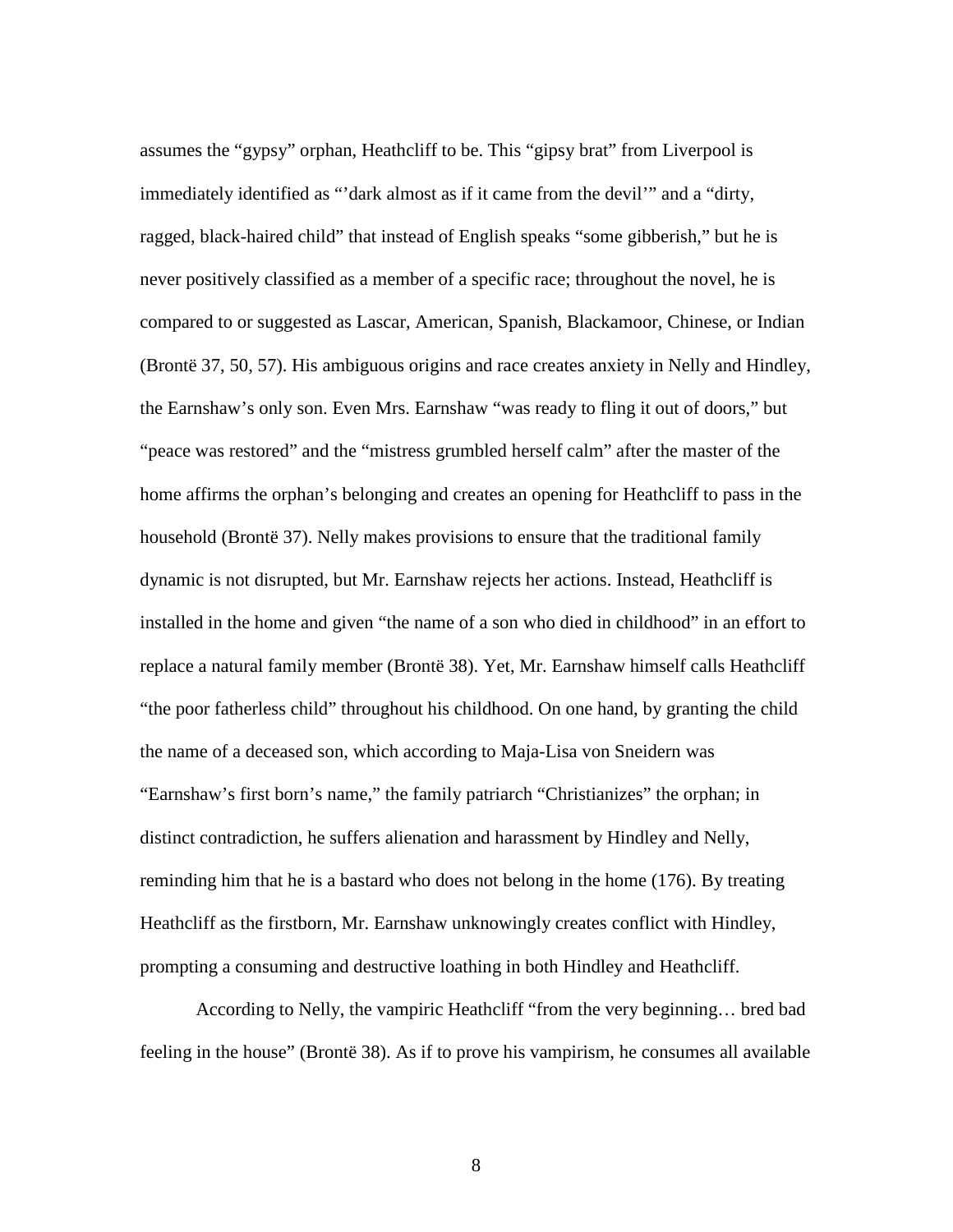resources and power, marrying Isabella "on purpose to obtain power over [Edgar]" and coercing Linton to bequeath "the whole of his, and what had been [the younger Catherine's], moveable property, to his father," Heathcliff (150, 284). In this manner, he obtains the estate of Thrushcross Grange, just as earlier Heathcliff, "the guest," became "the master of Wuthering Heights" through manipulation, declaring Hareton Earnshaw, "Now, my bonny lad, you are *mine*!" (183-4). Heathcliff even begins to resemble the vampire during his final illness, with hollow cheeks, "ghastly paleness," "glittering, restless eyes," and "sharp white teeth" (318-19, 324). However, the aspects of the vampire in the young Heathcliff seemed avoidable or at least dormant; after Hindley is sent away, it seems that Heathcliff almost belongs and matters are at peace, but at Mr. Earnshaw's death, the oldest son returns to reclaim the home from the servants and the other children. With Hindley arrives a wife, Frances, which "amazed us, and set the neighbours gossiping right and left," especially since the late Mr. Earnshaw never knew of the union and the community surrounding Wuthering Heights does not "in general take to foreigners… unless they [the strangers] take to [them] first" (45). Interestingly, it is the "other" stranger, Hindley's unknown wife, who rekindles the cycle of hatred, violence, and revenge in the Earnshaw family, just as it is the foreign narrator of Lord Byron's *The Giaour* who curses the English infidel to become a monster and massacre his human family thirty-five years earlier. In both cases, the "other" condemns the protagonist to fulfill the doom of the vampire. Ironically, Frances, Hindley's foreign wife, is the catalyst to Heathcliff's degradation because Hindley, the new master of the Earnshaw home, makes the same mistake as his father; he allows himself to be ruled by his emotions and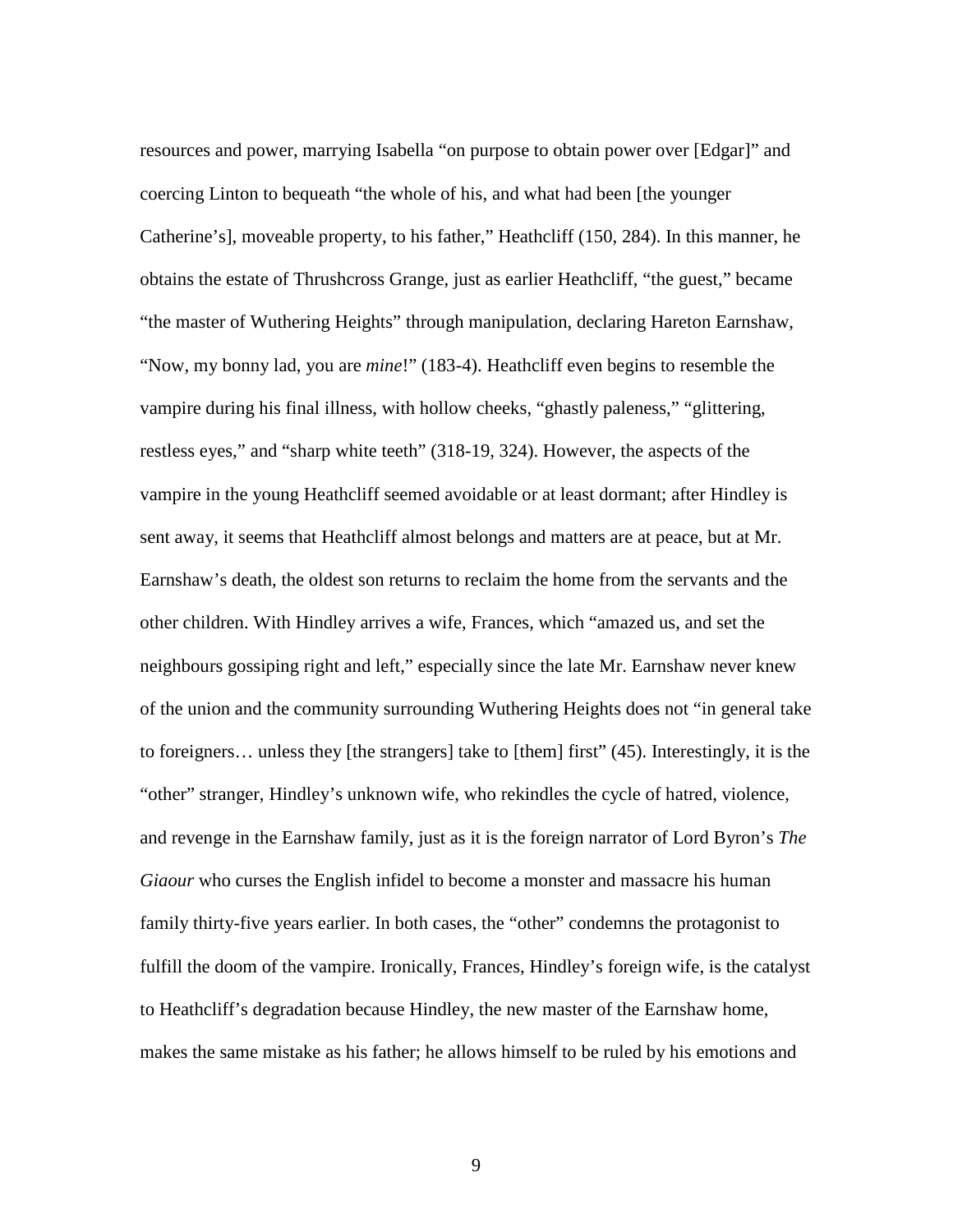passions. Her expression of "dislike" is enough to deprive Heathcliff of schooling and force him into manual, slave outdoor labor, denying him a place within the home and family and rendering him a slave to Hindley (46).

One of the first consequences of Heathcliff's vampirism is seen through the transformation of his own father figure. He turns his adoptive caretaker, Mr. Earnshaw, into a frightful, uncivil man who was vexed by "a nothing…[which] was especially to be remarked if any one attempted to impose upon, or domineer over, his favourite: he was painfully jealous lest a word should be spoken amiss to him" (Brontë 41). Mr. Earnshaw turns against his own biological children, which provokes Hindley to hate Heathcliff and molds Cathy into "a wild, wicked slip," "too mischievous and wayward for a favourite" (38, 42). The "bad feeling" Heathcliff breeds according to Nelly, exemplified in Mr. Earnshaw's irritability, Cathy's rebelliousness, and Hindley's hatred, essentially in other characters, now begins to manifest itself in Heathcliff. After the master's death and maltreatment by the new master, Hindley, Heathcliff seemed "truly…possessed of something diabolical," displaying a "savage sullenness and ferocity" (65). The "degradation" of Heathcliff propitiated by Hindley's wife and Catherine is one of many actions that begin to shift him from a metaphorical, psychic vampire toward literal acts/thoughts of vampirism.<sup>[3](#page-17-0)</sup> He unashamedly exclaims to Nelly before his new bride Isabella his feelings about Catherine and her husband Edgar: "The moment her regard ceased, I would have torn his heart out, and drunk his blood" (147). Heathcliff's early

<span id="page-17-0"></span><sup>&</sup>lt;sup>3</sup> Catherine, who unknowingly admits to Heathcliff that a marriage with him would degrade her yet accepts a proposal from Edgar Linton, is to "blame [for] his disappearance…as she well knew" (88). Heathcliff's three-year absence comes as a result of his love's confession, a crushing blow to an already humiliated and abused young man.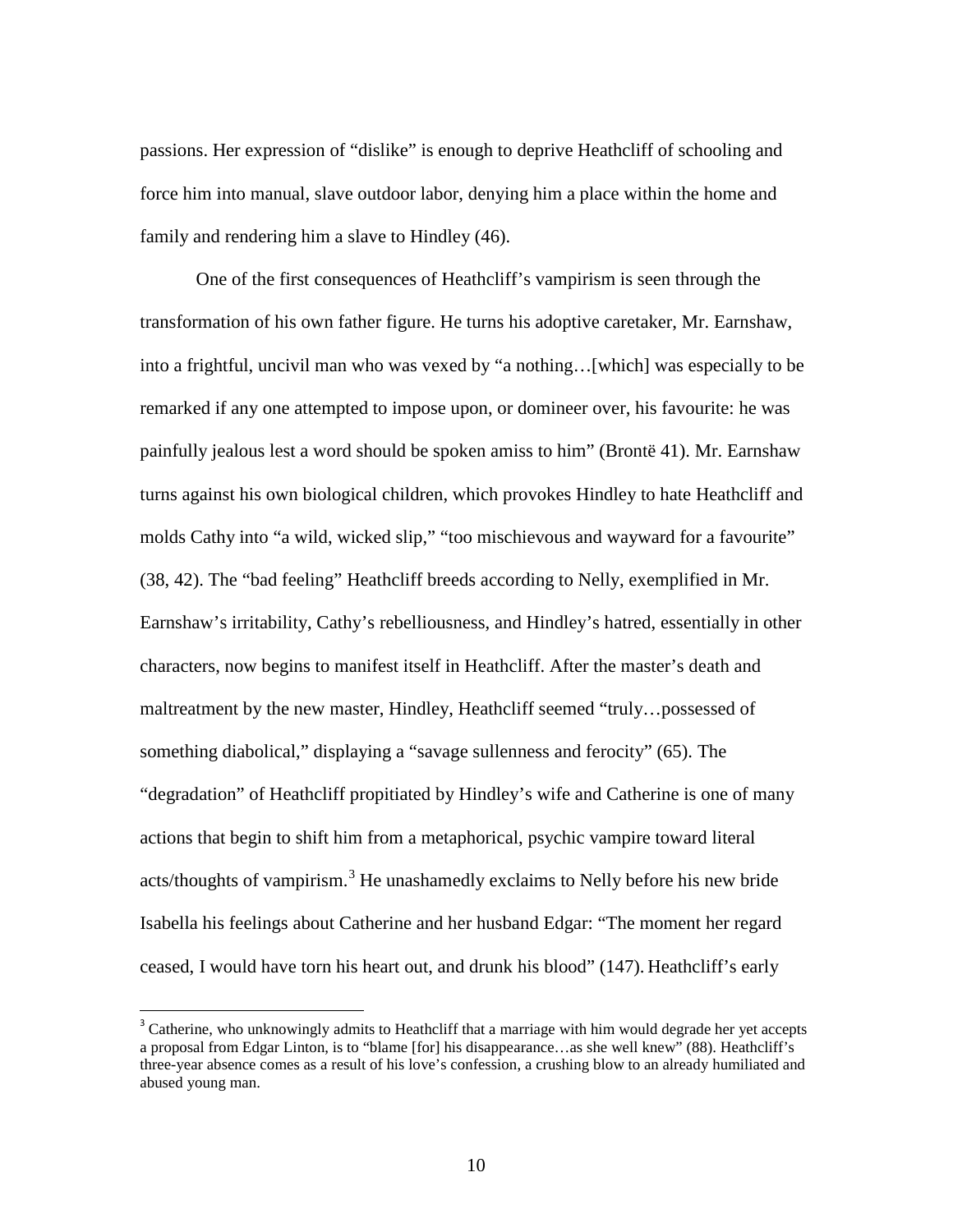years show the conflicting struggle to find a place in both the Earnshaw home and England. The Bhabha-esque included yet excluded nature of the relationship between Heathcliff and the Earnshaws begins the conflicting depiction of the vampire in the domestic sphere. [4](#page-18-0)

Where the earlier text of *Wuthering Heights* struggles with the place of Heathcliff inside or outside the family, Stoker's *Dracula* takes no part in this struggle, but from the beginning, assigns the vampiric figure a definite place: excluded. Initially, Jonathan Harker travels to the East in the capacity of a solicitor finalizing a property sale in England with a Transylvanian noble, describing the estate, signing papers, and turning over keys. During Harker's first "day" with the Count at Castle Dracula, Harker deflects the Count's expressed desire to learn to speak the English tongue, which he has already studied in various books, with an ostensible compliment, "'But Count […] you know and speak English thoroughly!'" (Stoker 25). When the Count reiterates that he knows the "grammar and the words" but not "how to speak them," Harker again redirects the Count's comments when he says, "'Indeed […] you speak excellently'" (25). The Count, for the third time, admits that in foreign England, he would be recognized as a stranger; although he reveals his true intention to Harker by saying, "Here I am noble… I am master… I have been so long master that I would be master still" (25). Harker's comments are a (rather desperate) attempt to impress on the Count Homi Bhabha's "*difference that is almost the same, but not quite*" (126). The Englishman can allow the Transylvanian to speak English, to be Anglicized, because "to be Anglicized, is

<span id="page-18-0"></span><sup>&</sup>lt;sup>4</sup> The paradoxical treatment of Heathcliff and the vampire quite resembles the inconsistent depictions of foreigners to the English, especially the colonized West Indians and those of mixed blood.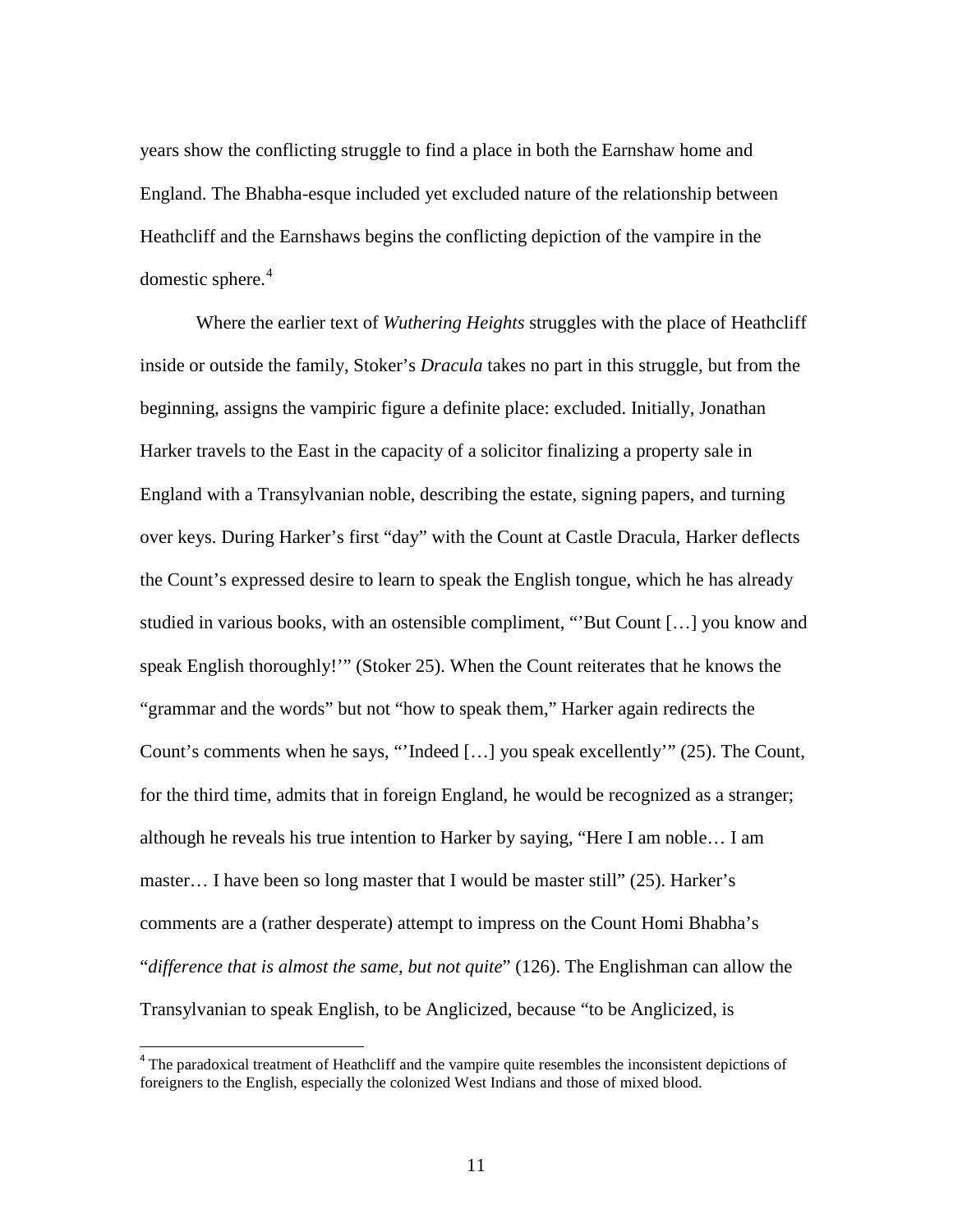*emphatically* not to be English"; an Anglicized man may be in all ways the same as a pure-bred Englishman but he can never be exactly the same because his country of birth and ancestry is not Mother England, though it may be one of her colonies (128). Stoker's novel makes the vampire's place clear at the start, the domestic sphere of England rejects those who wish to be 'the same,' whether purely English or simply more than Anglicized.<sup>[5](#page-19-0)</sup>

Harker and England exclude Dracula and his advances to be part (or master) of the domestic sphere, but Harker and Van Helsing's band of men cannot so easily disentangle themselves from the paradox of inclusion and exclusion. Through shared experiences with the vampire and the loss of Lucy Westenra to the vampire curse, a ragtag, adoptive "family" is formed including Lucy's best friend and her husband Mina and Jonathan Harker, her doctor Professor Abraham Van Helsing, her suitors Dr. John Seward and Quincey Morris, and her fiancé the Honorable Arthur Holmwood. Though this strange construction bridges different American, British, and Dutch nationalities, upper and emerging middle classes, and medical, legal, and several other backgrounds, this group bonds thoroughly over their grief and common goal of eliminating the vampire threat. However, the idea of being included but still excluded creeps from a general struggle between humanity versus Dracula into what appears to be a tightly knit company. This group is a microcosm of national, class, and gender differences; each member comes from a different socioeconomic background or upbringing, but Mina is

<span id="page-19-0"></span><sup>-&</sup>lt;br>5 <sup>5</sup>When Dracula appears only as a man eager to procure property in England, Harker is willing to include him within the domestic sphere (to an extent) but when his true identity is revealed the difference becomes intolerable.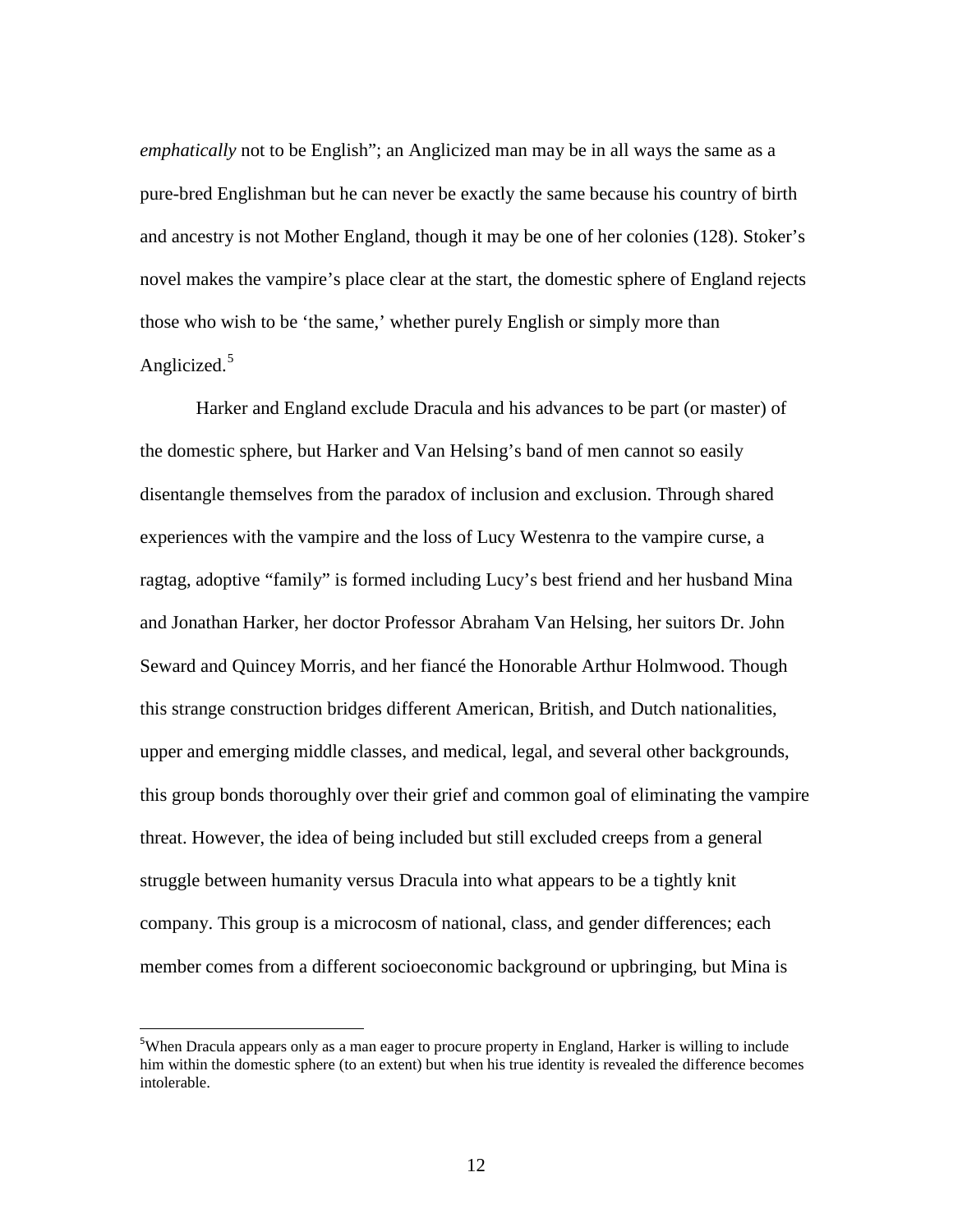the only one to know a different experience because of her "lesser" gender. When Mina Harker is targeted by Dracula and the provisional "family" decides to take action, Harker recounts that "the very first thing we decided was that Mina should be in full confidence; that nothing of any sort—no matter how painful—should be kept from her" (Stoker 308). However, as she begins to show changes such as sharpened teeth, hardened eyes, and a supernaturally compelled silence, all signs of the influence of the vampire, Van Helsing admits "we must keep her ignorant of our intent" to an assenting Dr. Seward (343). Mina becomes the victim of Dracula but also is victimized within the domestic sphere, included yet excluded in her own family.<sup>[6](#page-20-0)</sup>

In the midst of this clash between including and excluding Mina from "family" meetings, the group reveals another aspect of the vampire narrative, the fight for a woman and metaphorically through her, domestic England. Mina represents Mother England, whose traditional values and family are threatened by outside forces and twentieth century modernization. In *Dracula*, the group must race against time to save Mina from becoming the loathsome vampire, the fate Count Dracula has claimed for her. What makes Madam Mina a character worth 'saving' or 'protecting' from the vampire? This woman, Mina, and even Brontë's young Cathy, is the epitome of domesticity. She represents the desirable feminine domestic figure: chaste, loving, kind, caring, selfless,

<span id="page-20-0"></span><sup>&</sup>lt;sup>6</sup> The domestic sphere was the only place Mina was allowed to be fully "included." Publicly, she is confined to the home, taking notes and compiling the information gathered through the men's various employments and excursions. Professor Abraham Van Helsing brings the expertise and knowledge in dealing with vampires, Dr. John Seward's patient Renfield allows him unique access to Count Dracula, while American Quincey Morris and British noble Arthur Holmwood use their connections and varying degrees of authority to make arrangements for travel among other duties. Mina, because she does not possess the knowledge and skill of the Drs. Van Helsing and Seward, the associations Quincey Morris and Arthur Holmwood have collected, or the intimate experience with Count Dracula that her husband Jonathan Harker shares, is barred from participating in anything other than the domestic sphere; she functions only within their assembled family unit.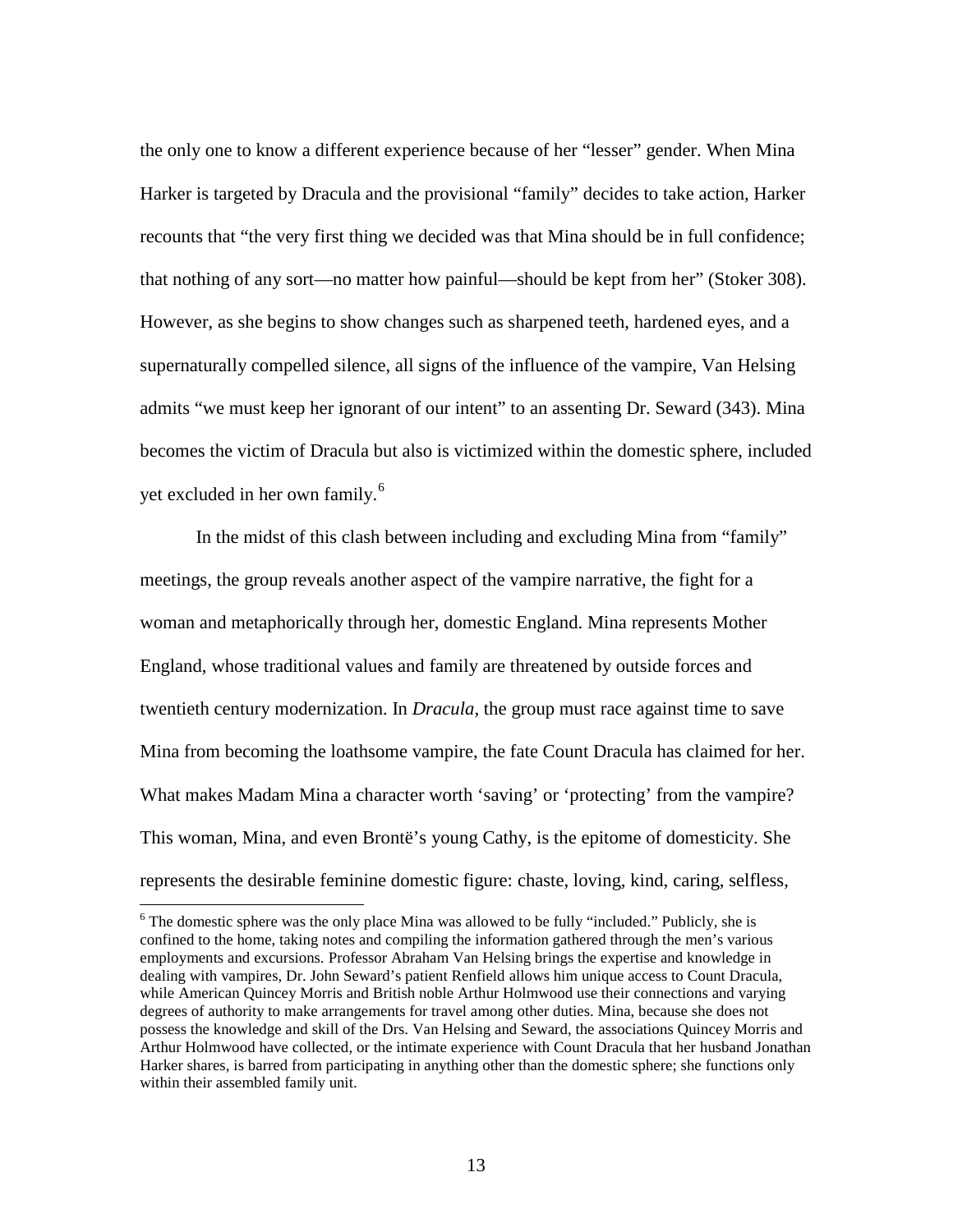and compassionate. In an active role, Mrs. Harker provides support for the men by providing a shoulder to cry on, motivation, intelligence and assistance in collecting and organizing information and a plan against the vampire enemy.

As Lucy was the focal point of the attentions of Dr. Seward, Van Helsing, Holmwood, and Morris in her illness, Mina, even before her affliction, becomes the focal point of the little band of men. She is the adoptive mother, sister, and daughter to Lucy's lovers and Van Helsing; she plays wife to Jonathan Harker, serving as a uniting agent between him and the novel's other males. This family unit, an unusual conglomeration of friends, acquaintances, and professional associates, revolves around this central feminine figure. In both cases of Lucy and Mina, the relationship of family flows through the woman. In the unusual family dynamic, Mina fulfills a complex role outlined in an emotional scene with the grieving Lord Godalming, formerly Arthur Holmwood. Mina comforts the tearful, sobbing man while they mutually agree to maintain a "brother"- "sister" bond (Stoker 246-247). However, as Mina asks Arthur, "will you not let me be like a sister to you," her thoughts establish a mother bond while she "stroke[s] his hair as though he were [her] own child" (246). Godalming's final words in this scene institute a third attachment between Mina and the men of the "family," excluding her husband Jonathan; Mina recognizes the phrase "Little girl" as "the very words he had used to Lucy," his beloved, his lover (247). "Little girl," a term of affection, not only expresses Lord Godalming's tenderness for Lucy and Mina, but a special love for his home, England, often personified as a female or mother. Mina's legitimate role of wife and assumed roles of mother, sister, beloved, along with her representation of domestic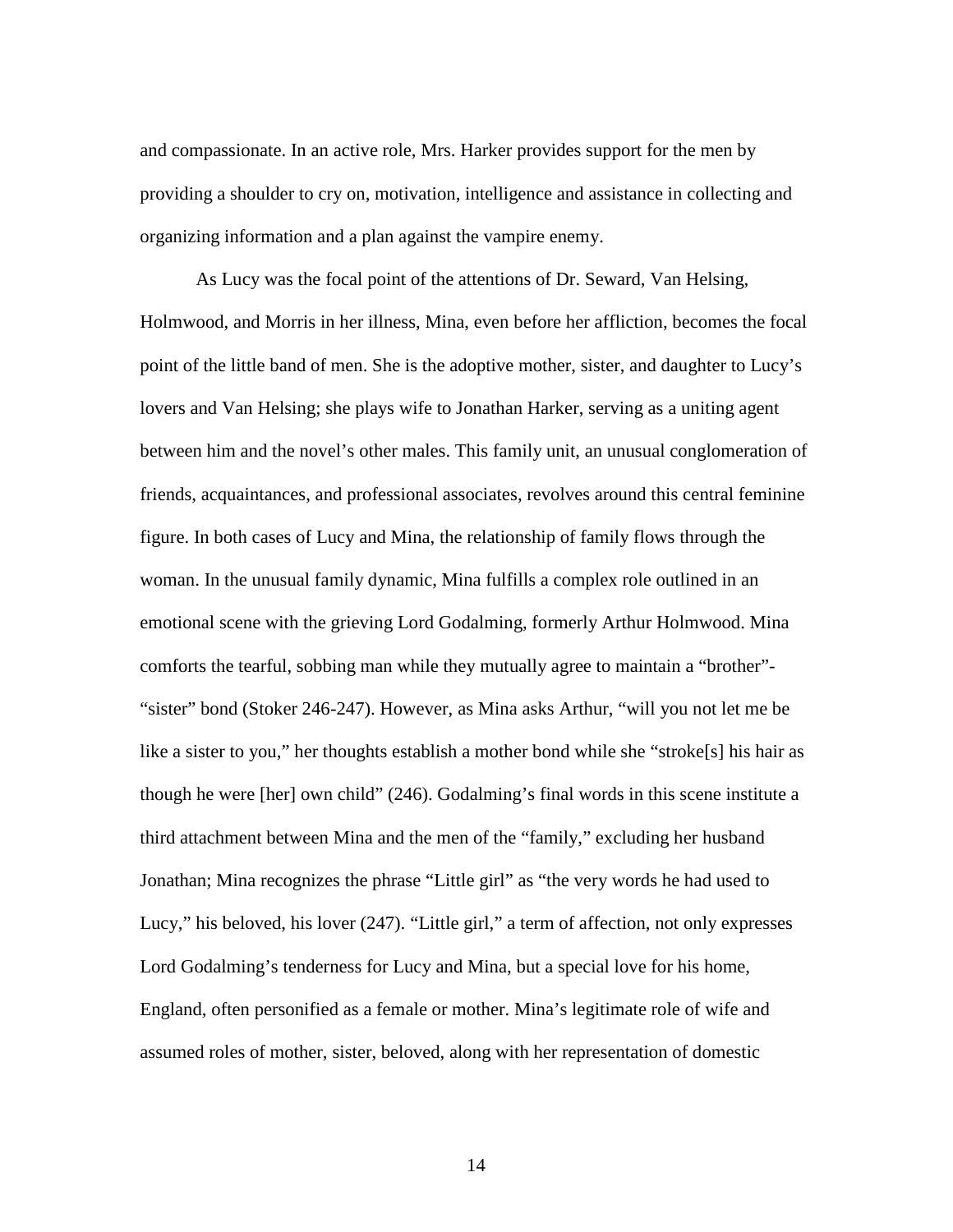England and its future, explain why she must be protected, fought for, and saved from the great evil.

The younger Catherine of Thrushcross Grange realizes the ideal of domesticity as well, but not because she is so well-loved or protected as Mina Harker. Bronte's novel features the exploitation of "the younger Catherine's good heart and better nature" by Linton Heathcliff and Heathcliff; this father-son pair collaborate and manipulate this young girl's love for her father, Edgar Linton, into an arranged marriage between Linton Heathcliff and Catherine Linton, or Mrs. Heathcliff (von Sneidern 185). Little Cathy, Nelly Dean's "angel," is exposed to the draining and oppressive influence of the Heathcliffs before and during her captivity, molding her from "'kind, sweet, good Catherine'" into the "little witch" and "unmannerly wretch" Mr. Lockwood meets at the novel's start (Brontë 258, 16). The feminine domestic ideal has been, to a stranger's view, successfully corrupted by the dark influences of the vampiric Heathcliff. When the pressures exerted by Heathcliff and his son Linton are removed, the outward perception of Mrs. Heathcliff changes, as expressed in Mr. Lockwood's regret "at having thrown away the chance I might have had of doing something besides staring at [Catherine's] smiting beauty" (297). The younger Catherine was the center of the home both at Thrushcross Grange, where she was the only female and only child in the dwindling Linton home, and eventually at Wuthering Heights, where she fulfills her role as Linton's wife, assumes the responsibility of tutoring Hareton, and blooms into womanhood; she is the portrait of domesticity, earning her place in the center of the home.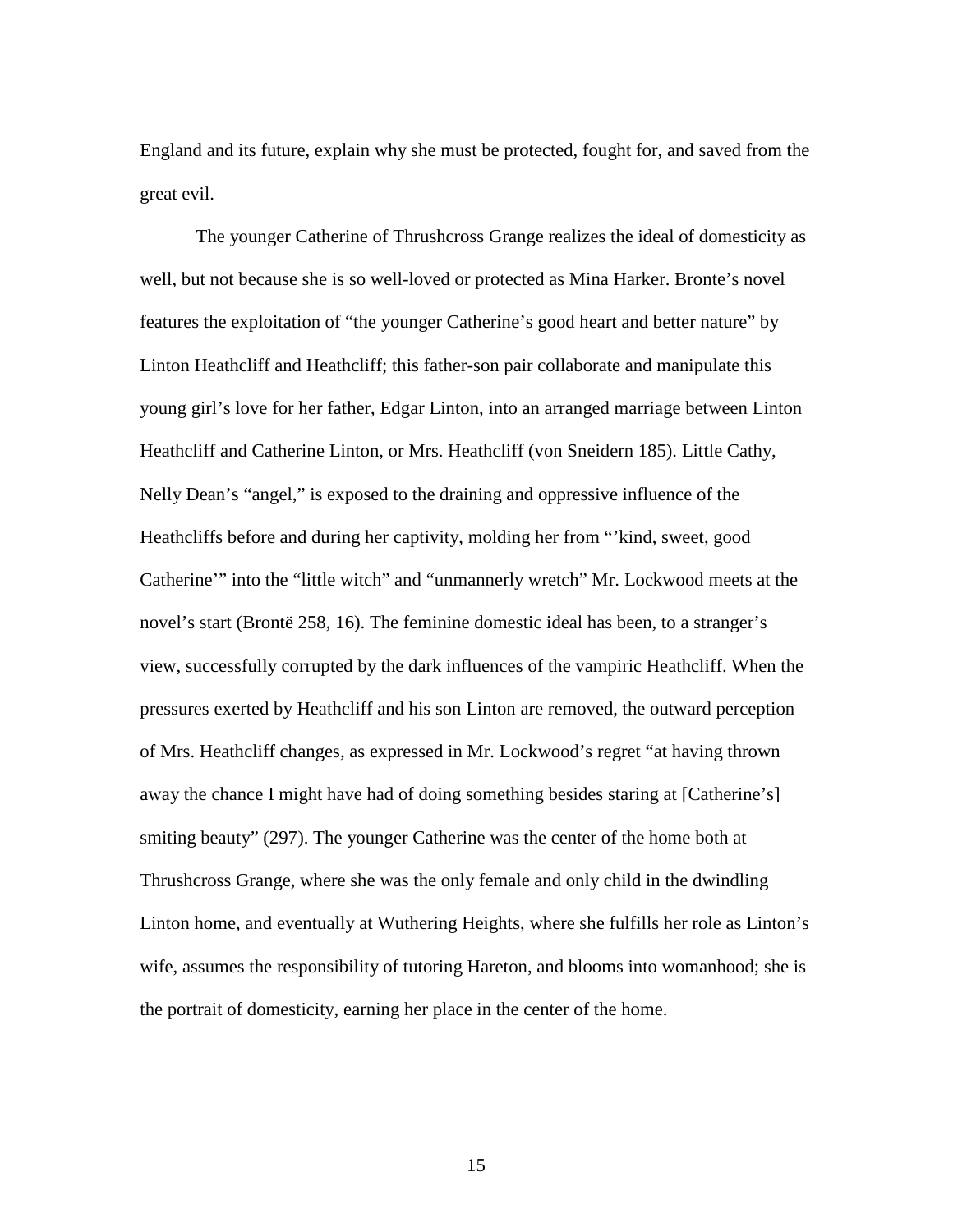Cathy's resilience adds another layer to the complex relationship of the vampire to the home and the woman at its core. Curiously, the women singled out for protection from or molestation by the vampire are often those already strong, those who consistently save, protect, and care for others; both the young Cathy and Mina Harker exhibit these qualities. The attribute of independent strength seems to be more descriptive of the Victorian New Woman, rather than the idealized Angel in the House, but as the Victorian novel seeks to topple the vampire's hold in the domestic sphere, the female characters must possess this trait to survive. Though Sally Ledger admits that "the New Woman as a concept was, from its inception, riddled with contradictions," Charles Prescott and Grace Giorgio attempt to define this idea as a woman who "actively sought educational fulfillment and work" in previously male-only fields and rejected "the home and traditional motherhood as the only acceptable occupation for women," but again Ledger contends that "all that [is] certain [is] that she [is] dangerous, a threat to the *status quo*" (Ledger 11, 16, Prescott and Giorgio 488). Mina could be classified as one of the newly created "Typing Girls" with her secretarial and clerical qualifications, even though she values her role as Jonathan's wife above her profession. This 'strong,' liberated New Woman threatens Victorian England's domestic sphere by liberating her; she is no longer stuck within the confines of the home, but can take responsibility for herself. Mina proves that she can take care of herself, though she selects to "accept [the mens'] chivalrous care of me" rather than completely upend the accepted domestic sphere (Stoker 259). Even the small details of Stoker's novel, like the names of the ships Dracula uses for travel (the *Demeter* and the *Czarina Catherine*, named for Catherine II of Russia), embody strong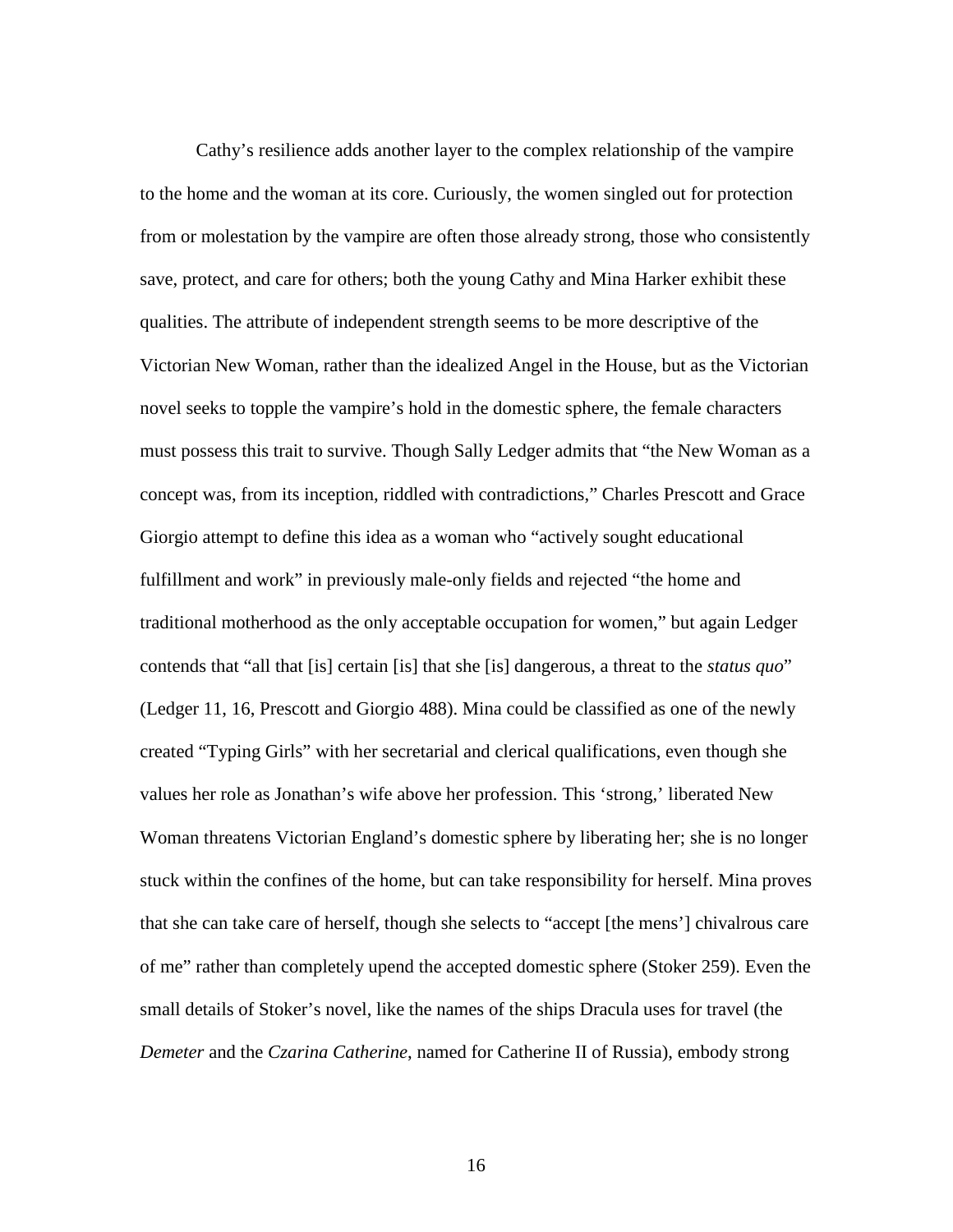female figures, of motherhood and agriculture, or of country and leadership; Stoker makes certain to associate Dracula and his transportation with commanding women to further the idea that an independent, New Woman is as dangerous, as threatening, as foreign as the vampire.<sup>[7](#page-24-0)</sup> This contradictory New Woman stands in contrast against the "angel of the house," but the Victorian heroine's associations as of yet are unclear.

Mina and young Cathy could be performing the "angel in the house" function, devoted to the care of their households, but this new angel of the house is "not quite" the same; submissiveness becomes a weakness when the domestic sphere is threatened by the vampire (Bhabha 127). The younger Catherine is forced to mature quickly at Wuthering Heights, and a fairly independent Mina survives her encounter with Dracula, while her more feminine friend Lucy does not. The center of the home shifts when an unfamiliar dynamic is introduced; the role of the woman, and with it the ideal, must be altered or modified, given the strength to survive a vampire attack. Additionally, both women represent domestic England, so choosing to portray them as helpless, defenseless victims poorly reflects the idea of a premier global power headed by a queen. During the era when *Wuthering Heights* and *Dracula* were published, England was under the reign of Queen Victoria, who led the country through a "growing pains" stretch of industrialization and urbanization. The traditional Victorian "angel in the house" on a national scale would be equipped to care for domestic England, not the colonial empire of the new age. Instead, England is better embodied by the New Woman with her strength and independence. No matter how much Mina or Catherine belong to the category of the

<span id="page-24-0"></span><sup>7</sup> For an in-depth discussion of the conflicting role of Mina in *Dracula*, see Prescott and Giorgio's "Vampiric Affinities: Mina Harker and the Paradox of Femininity in Bram Stoker's *Dracula*".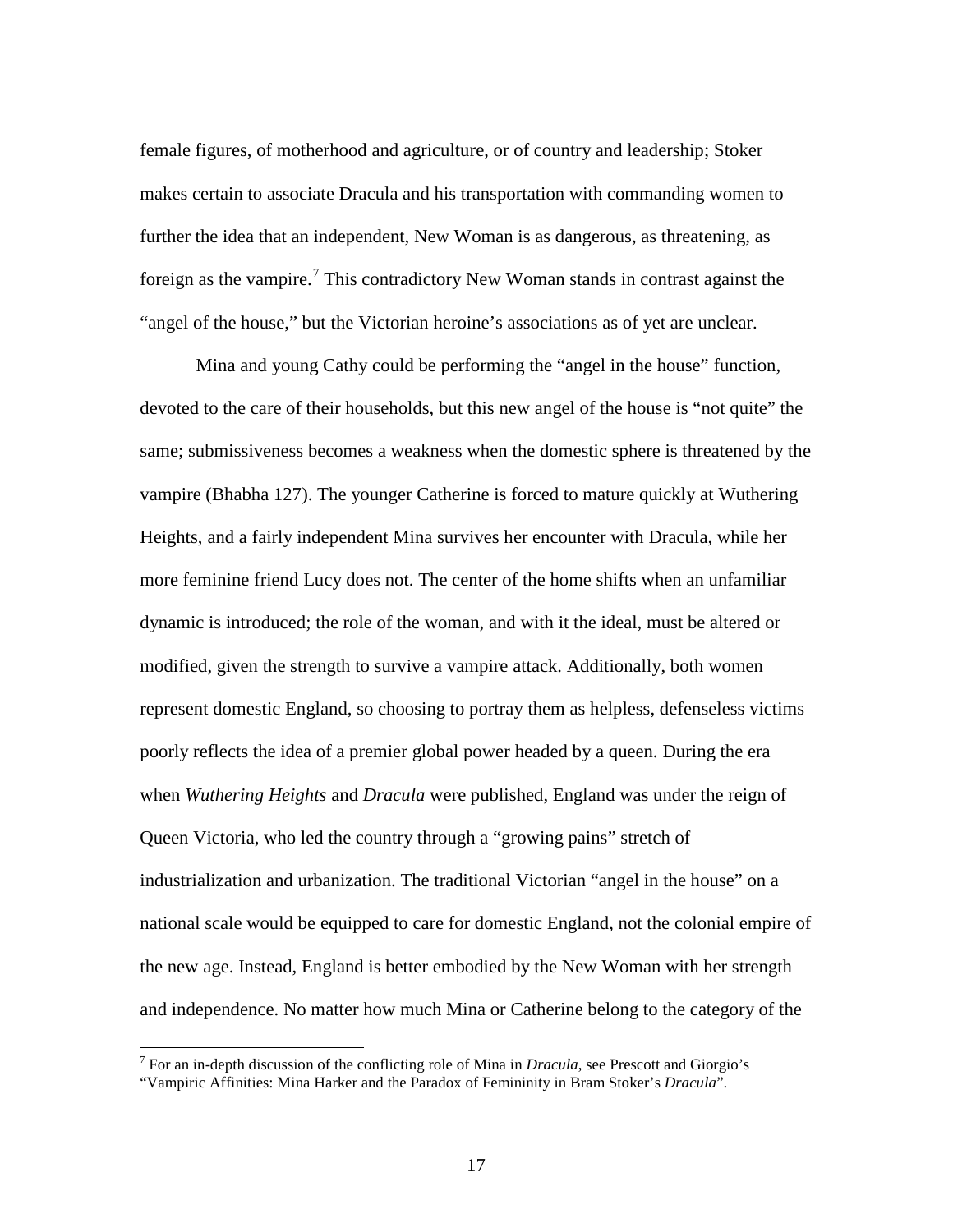New Woman or the "angel of the house," these women are unmistakably members, often caretakers, of a family, however broken.

*Wuthering Heights* is exceptional in the examples of the vampire saga mentioned so far in that it begins with a whole English family; every other case, Victorian or contemporary, begins with the human family in some way disrupted by 'natural causes,' such as Elena Gilbert's parents killed in a car accident, Mina and Jonathan Harker's deceased parents, or Lucy Westenra and Arthur Holmwood's ailing parents, but this novel, in Nelly Dean's voice, clearly notes that it is not until a "foreign" child is introduced that the Earnshaw children begin to suffer.<sup>[8](#page-25-0)</sup> The older generation of children (Hindley, Catherine, Heathcliff, Edgar, and Isabella) all belong to 'large' families, compared to the younger generation. Linton, Catherine, and Hareton are all only children, and all are motherless, and then finally, parentless by the story's end. The first generation includes a perfect ratio of sons and daughters with the exception of the foundling Heathcliff. The vampiric Heathcliff steals the life from the natural children in order of those most exposed to his influence: first Catherine, his obsession and constant childhood companion, then Hindley, Heathcliff's tormentor and tenant of Wuthering Heights, Isabella, his estranged wife, and even Edgar, the man who stole Catherine from him. Each of these characters became the object of his torment, even the woman he loved, until each one dies. When Catherine failed to abandon her husband for Heathcliff, when Hindley lost his wife and will to live, when Isabella mistakenly fell for a "fierce, pitiless,

<span id="page-25-0"></span> <sup>8</sup> Other examples of disrupted families in Victorian and contemporary vampire tales include: *True Blood's*  Sookie Stackhouse's parents drowned, *Twilight's* Bella Swan's parents divorced, Le Fanu's Laura never knew the mother who died in her infancy, and Polidori's Aubrey was also orphaned in childhood. Though the examples of *Carmilla* and *The Vampyre* do not mention the reasons behind the deaths of these parents, there are no grounds to suspect that the vampire was involved in such occurrences.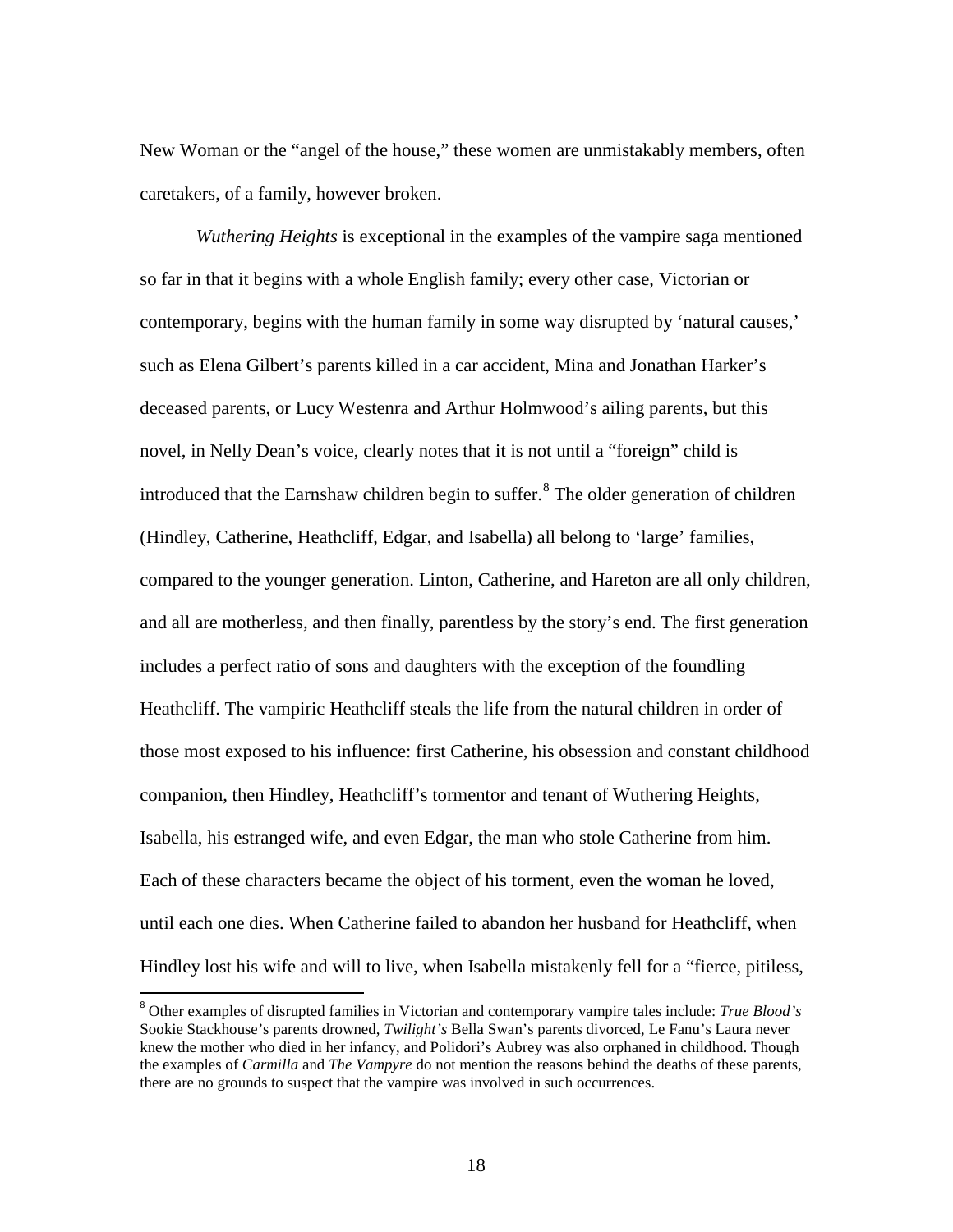wolfish man," and when Edgar fails to keep his daughter sequestered at Thrushcross Grange, Heathcliff's attentions turn poisonous and eventually fatal for its intended subject (Brontë 102).

While *Wuthering Heights* may begin with the human family intact, the second generation of Earnshaws, Lintons, and Heathcliffs do not experience the same 'good fortune' as the "originals." Catherine's and Hareton's mothers die shortly after their births, leaving them in the care of a lone father figure. Linton Heathcliff, the "pale, delicate, effeminate boy… [with] a sickly peevishness" unnatural to the properly English Linton and Earnshaw families, is raised by a single mother until her death forces him into the care of a violent and ruthless "foreign" Heathcliff (Brontë 196). Each of these children experience the loneliness of being an only child and the care of a single parent, in most cases, a father. Heathcliff's passions seem to be the cause of this 'only child' phenomenon; the object of his revenge, love, or hate cannot survive to produce more offspring, not Catherine, not Isabella. Scarred and duped, Isabella never truly recovers from the loveless marriage trap Heathcliff devises as a means for revenge on Catherine and Edgar and after escaping his grip continues on weakly, caring for her sickly son until her life slips away. Similarly, Catherine, when she cannot separate herself from Edgar or more precisely Heathcliff, succumbs to delusion and death, believing Heathcliff has pushed her to the brink of insanity when she is faced with a life devoid of his presence and intense affection.

The only child phenomenon, prevalent in Brontë's *Wuthering Heights*, also flourishes in Stoker's *Dracula*; all of the novel's characters appear to be only children.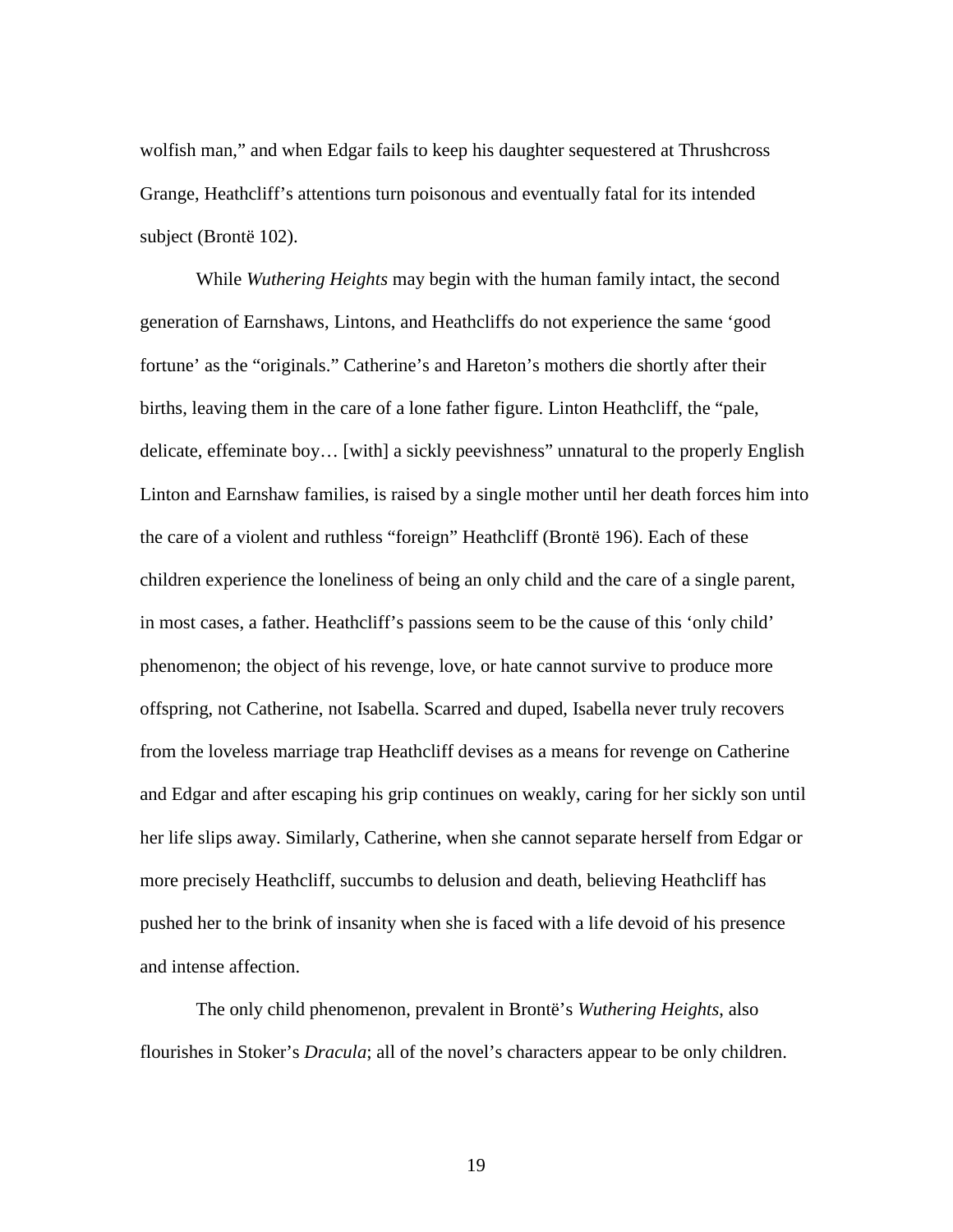Indeed, with the exception of Lucy and Lord Godalming, the little band seems to be made up of orphans, or near-orphans; with Britain's superpower status declining at the end of the century when the novel was published, Stoker's orphans are physical representations of domestic England's slowing industrialization and global importance or influence. Stoker's work reverses the trend of orphaned characters in the final note, a ray of hope found in Quincey (Jonathan Abraham Arthur) Harker. Where the influence of the vampire works to ensure only children and then to transform those only children into orphans in *Wuthering Heights*, Dracula's influence is imperative in order to even create an only child; the blood of two English and two foreign strong human men was not enough to save Lucy Westenra, but the blood of the vampire in Mina Harker strengthened her and Jonathan's English bloodlines to create a single offspring, an only child saved from orphanage. Arata contends that vampire blood, in Quincey Harker, has been "appropriated and transformed to nourish a faltering race" (643). From the English perspective, all threats to England's power have been "neutralized" and used to invigorate a declining race, but from a less invested perspective, it seems as though the violence with which security and the possibility of a Quincey Harker was procured and the way the blood of the vampire was used to "nourish" and stabilize "the nation, as well as the family" allows Dracula the victory (643).

Dracula's attempt to infiltrate the English family ensures the death of any remaining parent figures, leaving the "little band" to fight to protect what remains, the domestic sphere as woman, Mina. However, his strong blood is needed to fortify a weakening English bloodline struggling to produce an heir; the child Quincey Harker,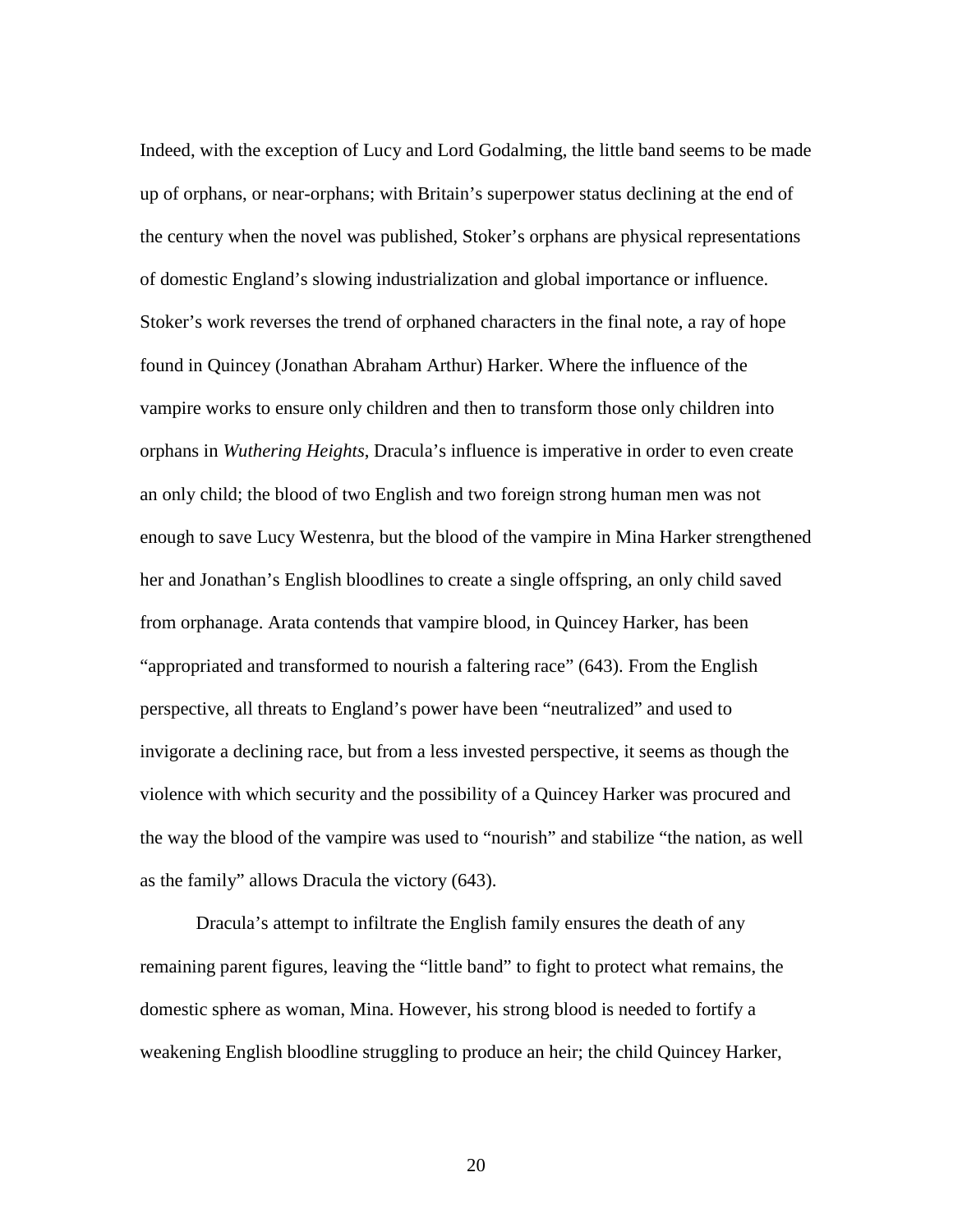though fully English, is thoroughly foreign, sharing his American 'uncle's' namesake, born after his mother's blood has been mingled with Dracula's, and sitting on Van Helsing's lap, his adoptive grandfather. The threat to the family now is not that it will be literally destroyed through death, but by destruction of the bloodline, allowing foreign influences to overtake the feeble strength of a single English child. Arata believes that the vampire has the "ability to produce literally endless numbers of offspring" which stands in contrast to the "far less prolific British men," who for the most part, "being unmarried, cannot father legitimately" (631). Thus, the feeble English bloodline in Quincey Harker has been overwhelmed by the blood of Dracula in his mother and the blood shed by American Quincey Morris, his namesake, and other makeshift father figures also represented in his name. As Arata hauntingly notes: "Quincey's multiple parentage only underscores the original problem. How secure is any racial line when five fathers are needed to produce one son?" (632).

The novel ends with a complete family picture, father, mother, son, even a grandfatherly figure in Van Helsing to pass down knowledge to a new generation, which contrasts the lonely only children coming together over the course of the novel. Dracula is not responsible for the trend of orphaned only children, but he certainly exacerbates the occurrence by triggering the death of Mrs. Westenra, the only older mother figure in the novel. As Dracula (or his blood) assists Mina in producing a child, he cuts off the bloodlines (parents) of the current generation; the vampire advances the idea of both the orphan and the only child. Dracula is responsible for orphaning Lucy Westenra, as well as targeting orphans such as Jonathan and Mina Harker. He both creates and attempts to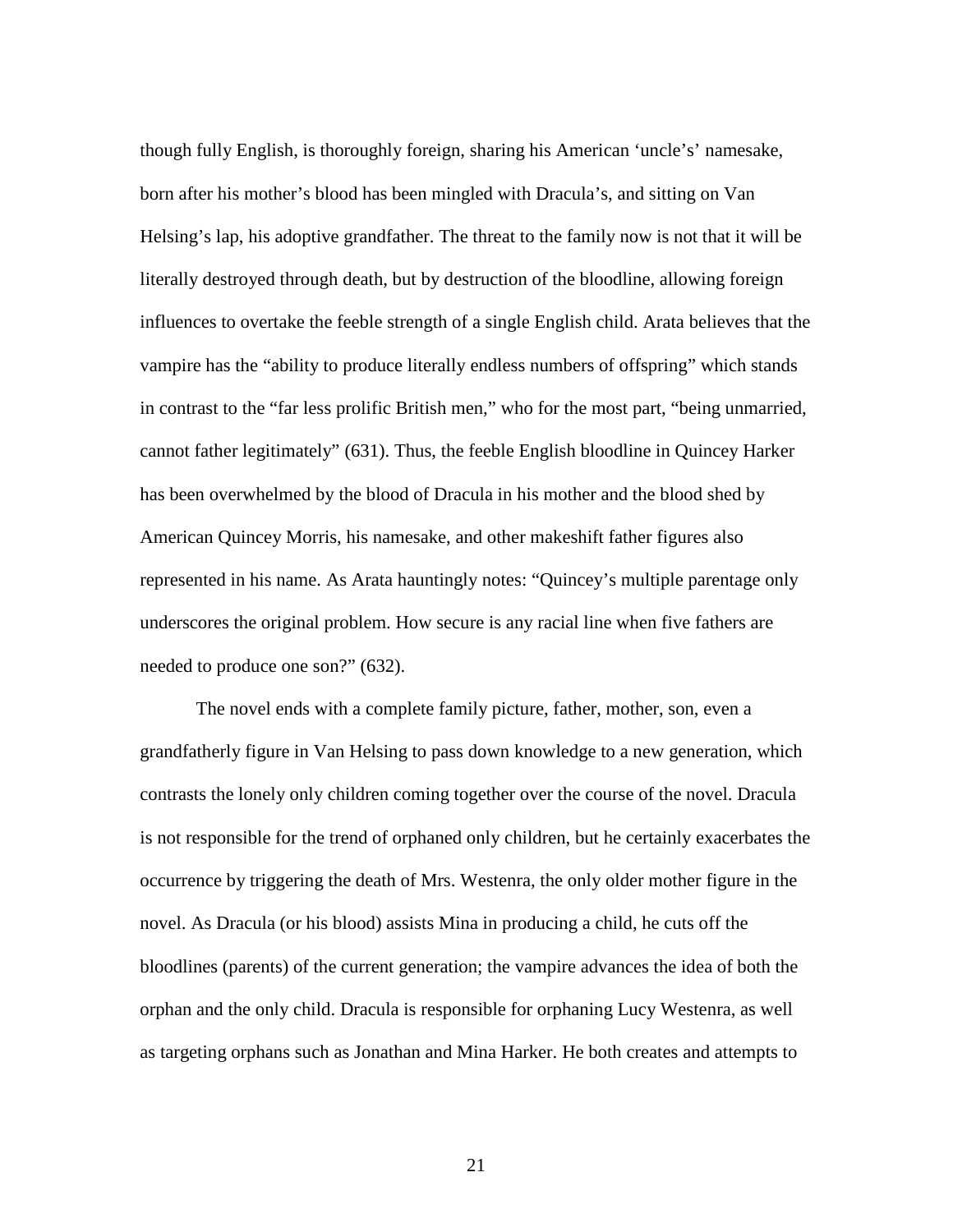eliminate the parentless child; similarly, he helps create the only child, Quincey Harker, and attempts to eradicate the older generation of only children, successfully turning Lucy and killing Quincey Morris. The vampire, by forming and pursuing the orphan and the only child, is severing the only ties of family in the novel.<sup>[9](#page-29-0)</sup>

After exploring the woman and children of the home, the relationship, the exact social contract, between members of a family unit and between the family members and the vampire comes into question. How does the vampire figure negotiate the bonds of family in Victorian literature? The contradictory inclusion and exclusion of Heathcliff in the Earnshaw family prevents him from truly claiming the bonds of son or brother. His liminal status, not a slave, not a brother, not a son, not a bastard, not a lover, leaves him no place in or outside of the home; his ambiguous racial identity functions in the same way, excluding him from the home and the community he unsettlingly belongs to. Instead, Heathcliff spends three years crafting a new identity of an apparent gentleman to take back to his old home.<sup>[10](#page-29-1)</sup> His new identity and status eliminates the need to develop family bonds but control and manipulate the family members; for example, he marries Isabella as a way of orchestrating bloodlines. Isabella produces a son, while Catherine

<span id="page-29-0"></span><sup>9</sup> Another Victorian novel published between Bronte's *Wuthering Heights* and Stoker's *Dracula*, Le Fanu's *Carmilla*, provides a bridge between these two texts. The novella begins with a father and a daughter, a lonely single parent household like the second generation children in *Wuthering Heights* knew. Laura, like the young Cathy, never knew the mother who "died in [her] infancy" and led a lonely existence until the mysterious arrival of Carmilla (89). The vampire Carmilla/ Mircalla, Countess of Karnstein, is unable to separate the only child from her father, perhaps because of the distant blood connection they share on Laura's mother's side. *Carmilla* features a lonely only child attached to her father, a bond that remains unbroken to the end, though tainted by the haunting memory of the vampire. This Victorian novella opens with an only child, a half-orphan, and concludes with the same father-daughter pair, leaving Dracula the freedom to redefine the idea of the only child and the orphan and the bonds of family.

<span id="page-29-1"></span> $10$  Heathcliff's new identity and fortune are as ambiguous as his origins. Whether he remained in England or traveled abroad, joined the army or the slave trade, he is careful to never reveal the occurrences of his three-year absence.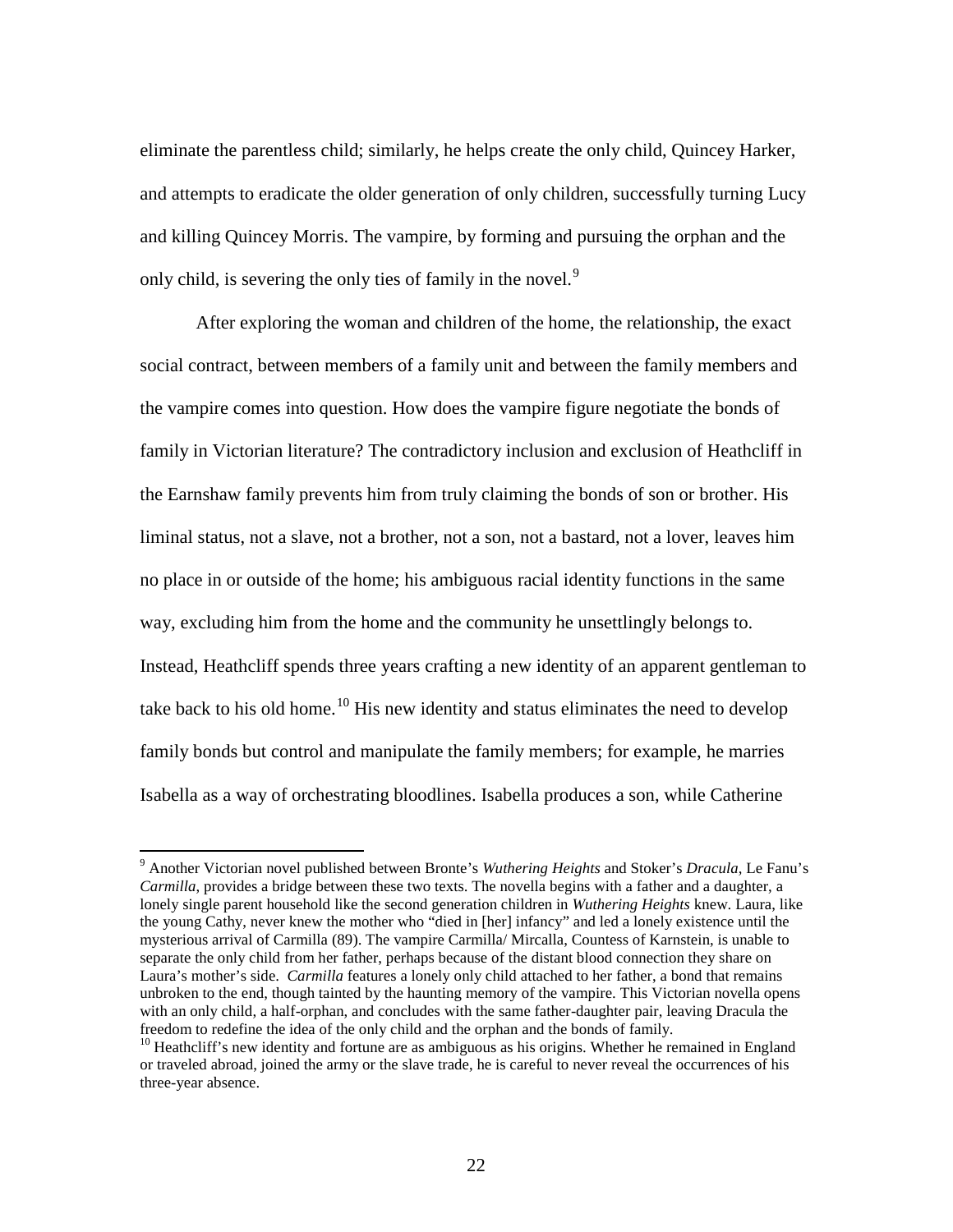gives birth to a daughter, the heir to the Linton family wealth. These new family lines provide Heathcliff with a method for revenge on the Earnshaws and Lintons; he manipulates the younger Catherine into a marriage with his dying son and an imprisonment in his acquired home, Wuthering Heights, fashioning his own family and his own domestic space to fulfill his desires for vengeance and a place to belong.

To Heathcliff, the idea of family is equivalent to property, owning certain rights to or over another person; he views the bonds of family as a consumable object, a pleasure enjoyed through "its degradation, its demolition, its destruction" (von Sneidern 183). The concept of family bonds for consumption or personal gain, along with Heathcliff's influence over other characters, obfuscates the relationships between family members. The older generation of children disown or distance their siblings; Edgar abandons Isabella after her unwise marital choice, and Catherine "kept aloof" from her brother and his corrupt companions (Brontë 89). In the younger generation, little Cathy reels after the revelations that Linton Heathcliff and Hareton Earnshaw are her first cousins. This information seems repulsive and dubious to all parties initially, because although the lives of these three cousins are intricately intertwined, each has such a different personality and behavior from the others that a close bond like cousinship seems altogether foreign. When the younger Catherine marries both cousins, the relationships of family are reformed into a new dynamic; the female works to absorb and appropriate this foreignness. Though Heathcliff cultivated this coarseness and arranged Catherine's first marriage, she takes control after his and Linton's deaths and attempts to repair the "degradation" he caused, unknowingly playing into his revenge. The new family, under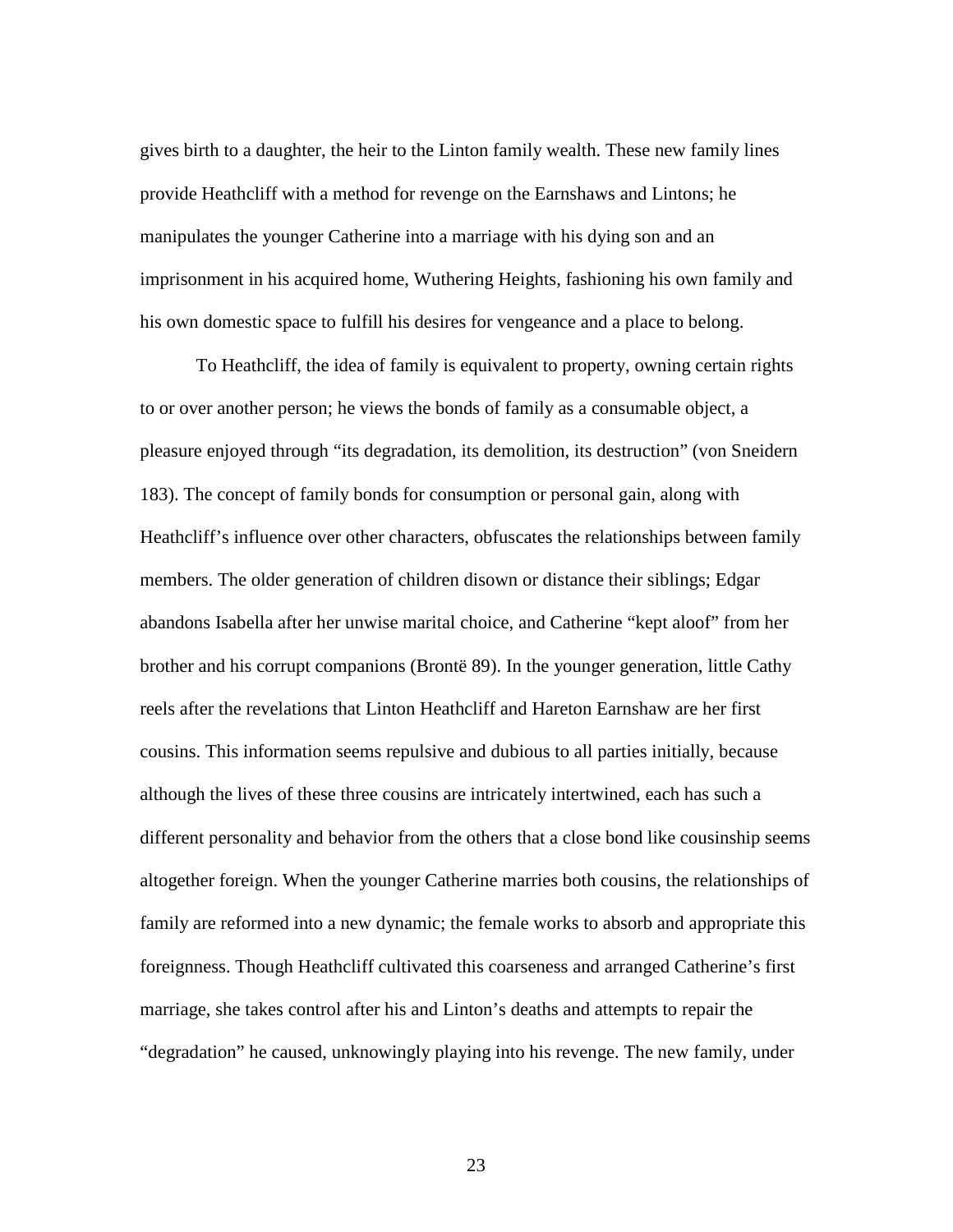Catherine's and Nelly's management, is polluted by Hareton's rough nature, marriage, and a lack of strong male leadership, since the only candidates are a young, fairly naïve girl and her lower class maidservant; though Nelly and the younger Catherine appear at the end of the novel to have handled the estates and finances prudently, signaling that these women may be harbingers of the late nineteenth century independent New Woman. These two ways of interpreting the novel's end expose the anxiety created by the vampire: in one sense, the family is destroyed because there is no remaining patriarch, like a ship without a captain, but in another, perhaps darker, sense, the vampire has made way for the New Woman figure, conferring on the novel's women strength and independence.

As the death of Heathcliff, the last member of the older generation in *Wuthering Heights*, allows Catherine and Hareton a closer intimacy, the death of all remaining parents in *Dracula* is what locks the band of orphans together as a family and prompts the ensuing action. Previously, some of the complex social bonds in this text have been identified in an examination of Mina Harker as the domestic ideal; the absence or disappearance of parents has also been mentioned, but only in regards to the abundance of orphans. Mrs. Westenra, Lucy's mother, and Mr. Hawkins, a father figure for Jonathan Harker, die on September  $18<sup>th</sup>$ , with Arthur Holmwood's father following suit a day or so later; these are the only three characters that are acknowledged as parental units. Their deaths take place almost exactly three-quarters of the way through the novel's events; even though this seems to be a late occurrence, this chain of deaths, including Ms. Lucy Westenra, expedites the action of the novel, beginning a seven-week whirlwind of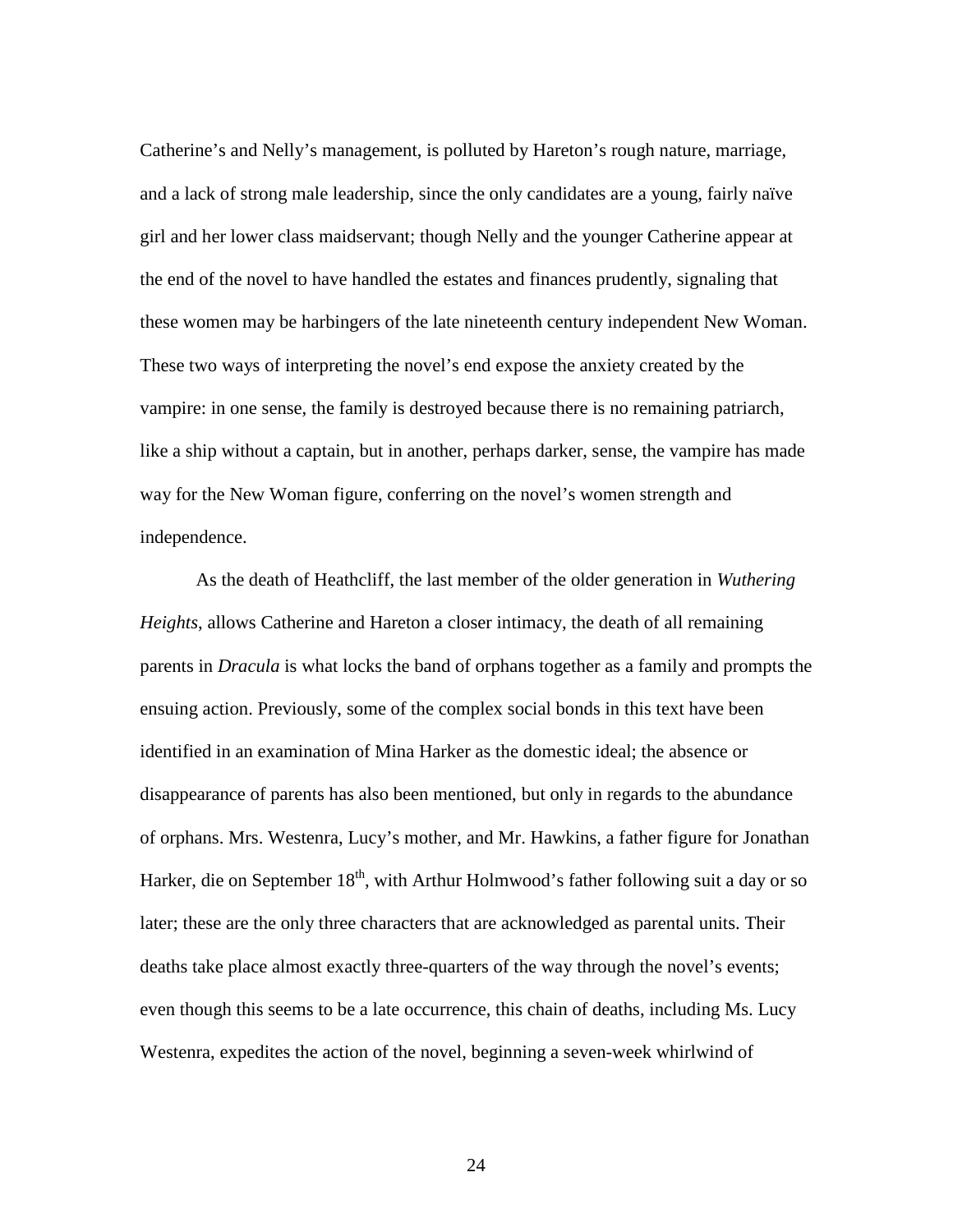tracking, chasing, and slaying the vampires Lucy and Dracula. Van Helsing, a man who knows the cost of loss and death, mournfully relates how his family was broken by his "wife[,] dead to [him], but alive by Church's law, though no wits, all gone" and his son, who "that dear boy [Arthur Holmwood], so of the age of mine own boy had I been so blessed that he live, and with his hair and eyes the same" stands as a reminder for the professor and "make[s] [his] father-heart yearn to him as to no other man" (Stoker 189- 90). In this scene that shows the old man especially attaching himself emotionally to Arthur Holmwood because of a perceived resemblance to his lost son, the reader can see an example of the care, feeling, and dedication he devotes to the little band, which leads him to become an impromptu father, nearly the only paternal figure in a novel devoid of parents.

The Victorian texts *Wuthering Heights* and *Dracula* seem to be desperately relaying a warning message to their readers: the vampire and the family are a dangerous, often lethal, arrangement. At the feeble end, after unending death, *Wuthering Heights* pleads for the destruction of the vampire. To allow Heathcliff, the metaphorical vampire, into the whole English family was a mistake on Mr. Earnshaw's part, an invitation for ruin. The only characters left alive are the young Catherine, her cousin and betrothed Hareton, the manservant Joseph, and the housekeeper, servant, and manager Nelly Dean; Heathcliff and his bloodline is eradicated by the end of the novel, eliminating the vampire and his physical offspring but not his influence. The Earnshaws and Lintons before their exposure to Heathcliff are complete with father, mother, son and daughter, but every one succumbs to death and degradation. Hareton, rough, uneducated, and ignorant, the would-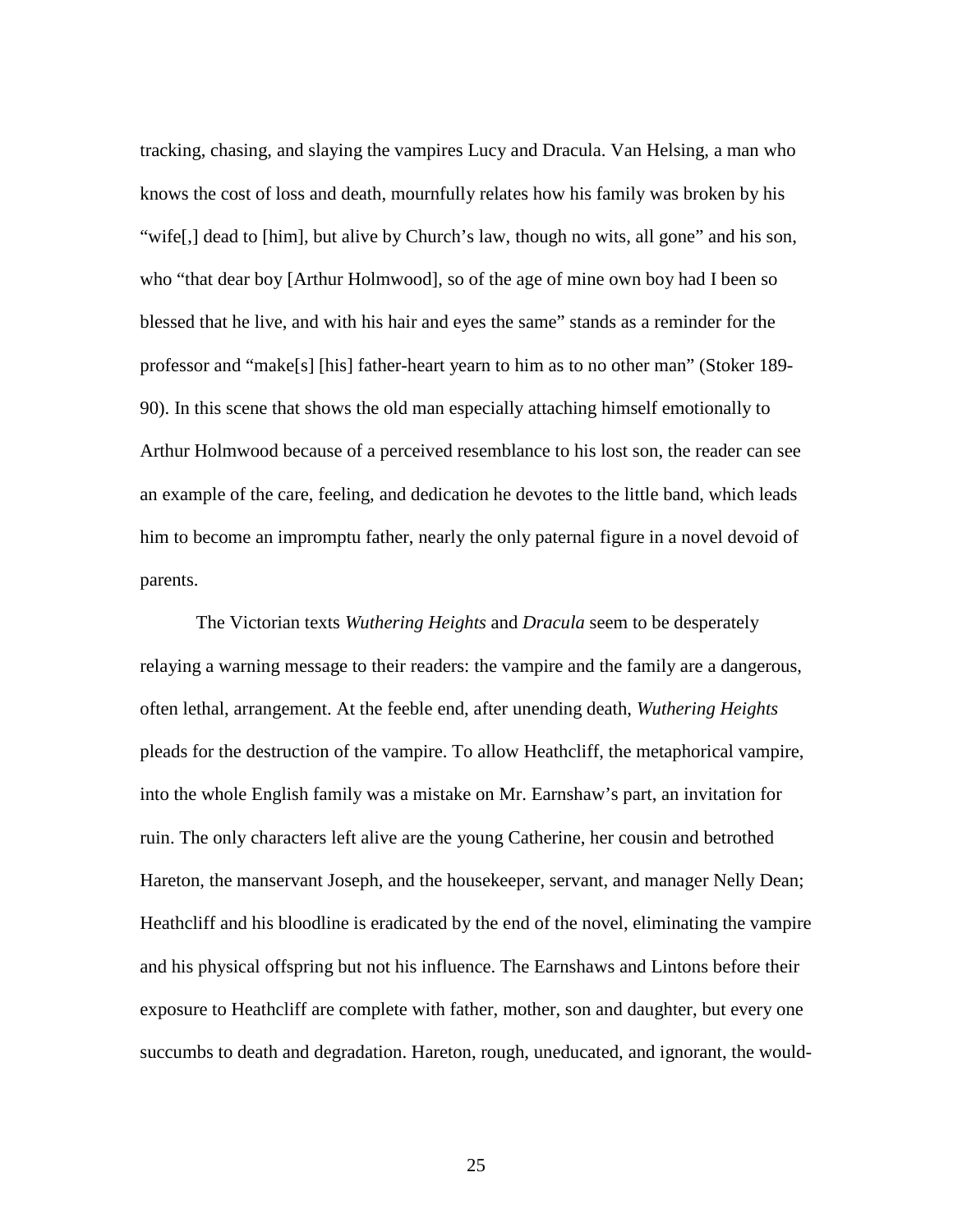be master of Wuthering Heights, is subservient to his fiancé and tutor, Catherine, who in turn hands over the affairs of the estates Wuthering Heights and Thrushcross Grange to Nelly, a servant as entrenched in these families as the actual members, because the young girl has "not learnt to manage her affairs yet, and [Nelly] act[s] for her: there's nobody else;" Catherine, though the center of the home because of her femininity, is still not mature enough to handle the responsibilities of the domestic sphere, especially the finances and administration of two estates (Brontë 298). Brontë's novel uses the vampire as a metaphor to blame and ultimately exorcise the "foreign" Heathcliff as the cause of the deaths and humiliations of these families.

### **From Drac the Ripper to Ripper Stefan: Modern Television, the Vampire, & Family**

Victorian vampires like Dracula infiltrated the English family and by analogy domestic England in an intentional effort to destroy those entities; in contrast, the modern vampire often worms its way into the American family, fulfilling a need for belonging but inadvertently decimating the unit to which it so desires to belong. The brokenness of the family may or may not have been a calculated consequence of the vampire's invasion of the domestic sphere, but it does assure the unintentional destruction of the vampire whereas Dracula and Heathcliff set out to destroy English families like the Harkers or the Earnshaws; the vampires of American television genuinely wish to join family units, which were already broken before their arrival. *The Vampire Diaries*' Stefan Salvatore initially finds a place among the Gilbert family, and though he does not intend to destroy this generation of the Gilberts, his presence proves to be a killer influence. At first glance, vampires in twenty-first century media like Stefan are not the harbingers of doom Arata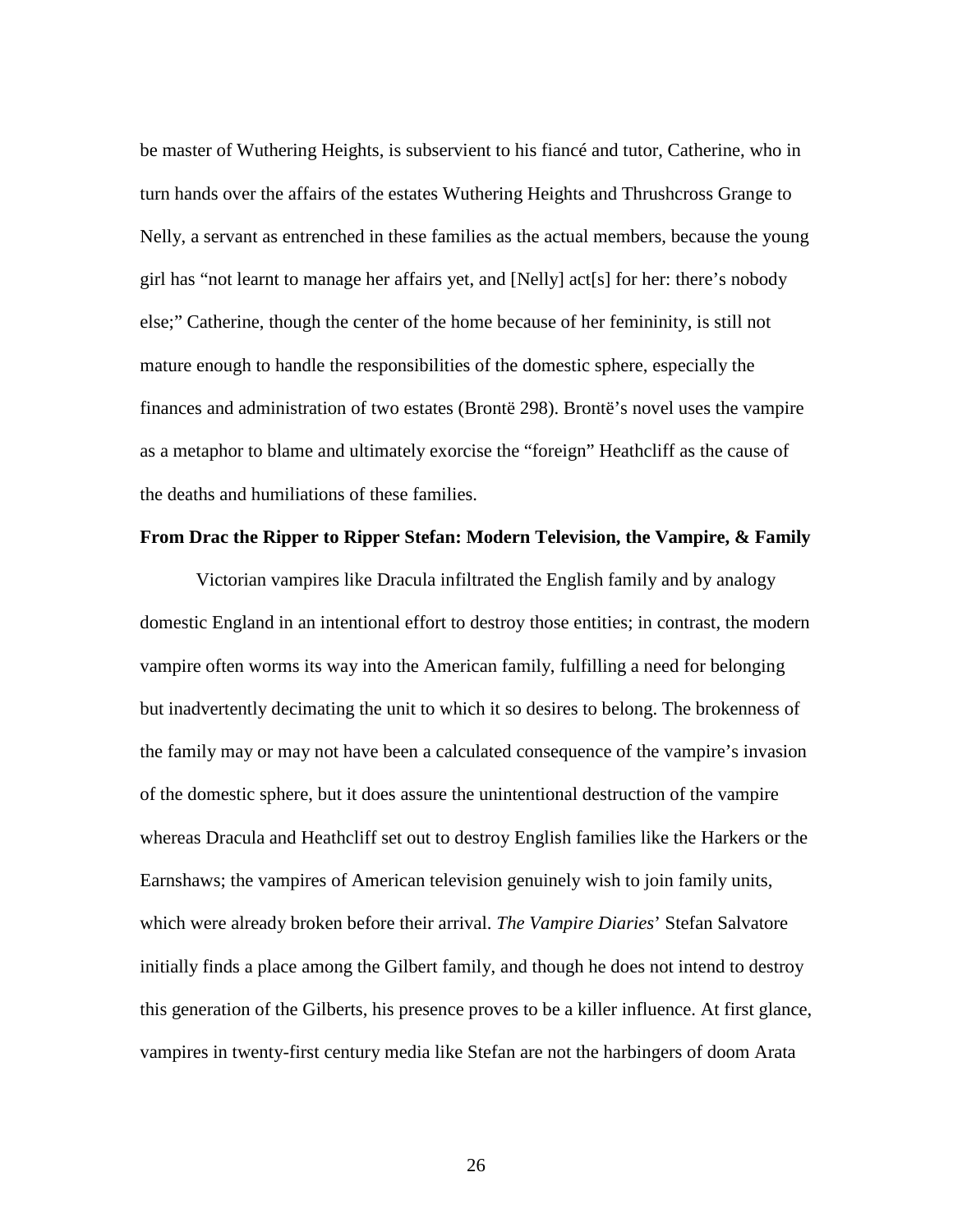describes; these new vampires are sexy, seductive, even sparkly, like those of the *Twilight* franchise or the good Salvatore brother, Stefan, although his skin does not glitter "like thousands of tiny diamonds" (Meyer 260). The brooding, "good" Stefan, despite his guilt at his reprehensible former self, eventually reverts to the rampaging bloodthirsty creature nicknamed "the Ripper," confirming that the vampire myth has once again been made to "bear the weight of the culture's fears over its declining status" (Arata 629). As the families of *The Vampire Diaries* further fracture under the stress of vampire interaction, anxieties about the decay of the traditional nuclear family structure and the power and influence of America on a global scale come to light; economic collapse, wars, and strained international relationships are not recent, or even the only, disquieting news to American citizens. The future of the nation is unsure, but the future of the family is already taking shape. By the time series like *The Vampire Diaries* and *True Blood* debuted, the nuclear structure as it was idealized in the 1950s was no longer the only acceptable type of family. The American family has been opened to redefinition, any one of several, often non-traditional, structures are considered "family." The new question becomes whether or not the vampire too has a place in these new families.

Early on, *The Vampire Diaries* tackles the issue of carving a niche for the vampire in human society. Season 1 audiences see vampire Stefan Salvatore attaching himself to Elena Gilbert by attending the local high school in the first season, while Damon attempts to install himself within the social structure of the town of Mystic Falls as well; both brothers begin their "new" lives passing as humans. Stefan actively attempts to "belong" to his community; he joins the school's football team, earns the trust of his "nephew"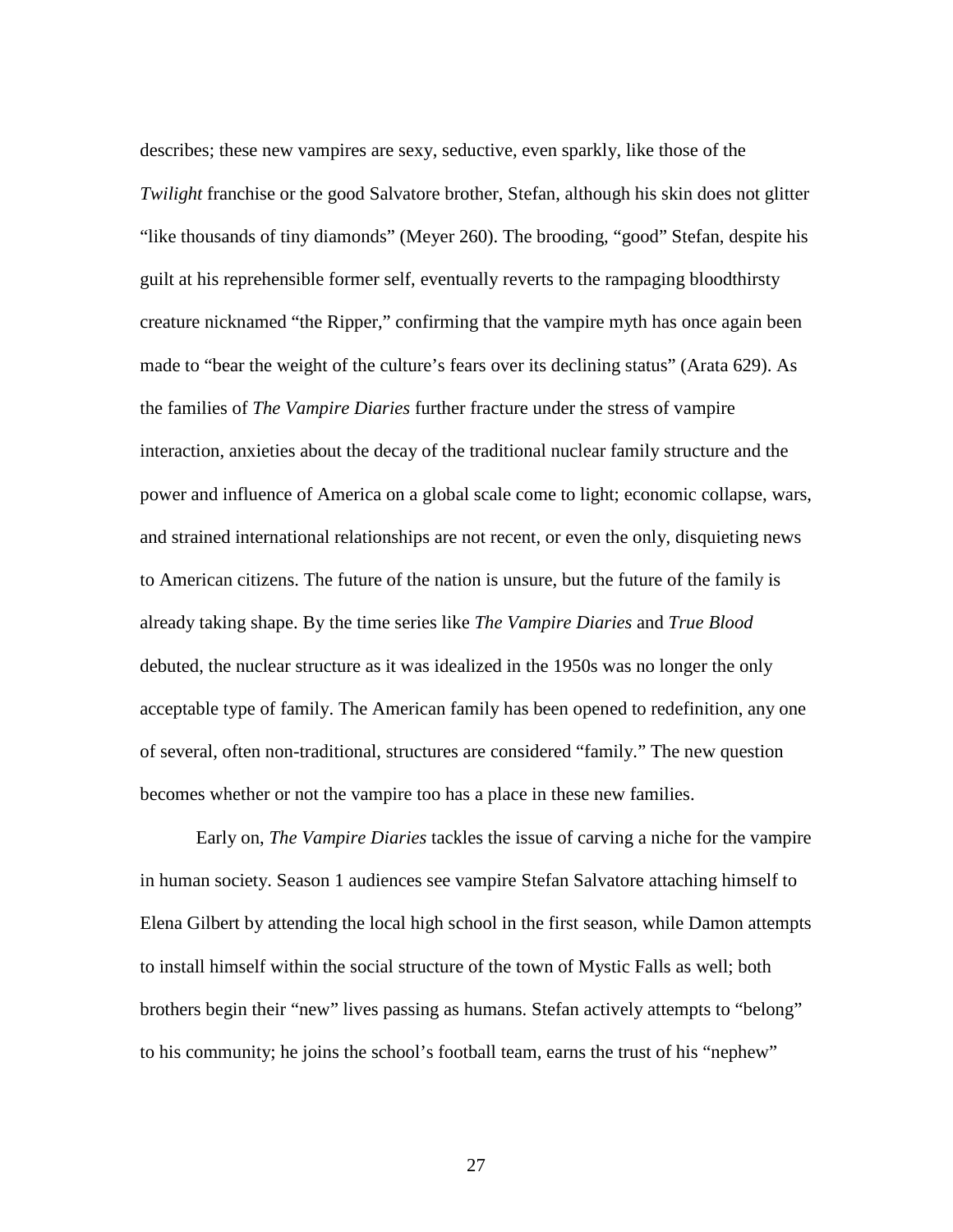Zach, and participates in obligatory "high school drama." Damon uses human activities, dating Caroline, attending social functions, joining the Founder's Council, at least initially as a camouflage, an act to hide his intention of being reunited with his vampire love, Katherine Petrova.<sup>[11](#page-35-0)</sup> These actions, like Dracula or Heathcliff after his three year absence, are attempts to insert themselves into the domestic sphere of the community.

When Damon becomes involved in the domestic sphere, he follows in the steps of the adult Heathcliff, who used members of his family as means to satisfying his desire for revenge. Damon uses his ability to act human and interact with humans to gain trust and intentionally mask his desire for a reunion with Katherine; when Damon tells Stefan, "It's important for the town to see us out and about like normal folk. We need to blend," the audience can see his public acts toward Caroline or the Founder's Council as a manipulation of the domestic sphere ("162 Candles" *The Vampire Diaries*). Stefan, too, manipulates the domestic sphere initially, granted in a less sinister manner. He enters Elena's life and home, intentionally keeping his true identity as a vampire or parts of his identity secret from the human he most trusts throughout the entire series.<sup>[12](#page-35-1)</sup>

The Salvatores are just one example of many who have followed in Heathcliff's footsteps; their attempts to belong to community and home are reappropriations of the ancestral home. *The Vampire Diaries'* Salvatore brothers and the Originals, *True Blood*'s Bill Compton, and the *Twilight* series' Cullen family are all returning to a former

<span id="page-35-0"></span><sup>&</sup>lt;sup>11</sup> Katerina Petrova, or Katherine Pierce, sired both Salvatore brothers. Prior to becoming a vampire, she was a supernatural being called "the Doppelganger." Elena Gilbert is her doppelganger, almost an exact lookalike; her death is part of a ritual meant to awaken the dormant werewolf half of the Original Vampire and Hybrid, Klaus.

<span id="page-35-1"></span> $12$  Stefan also fails to mention initially that his attraction to Elena stems from her eerie resemblance to her doppelganger Katherine Pierce or that he killed multiple generations of the Gilbert family.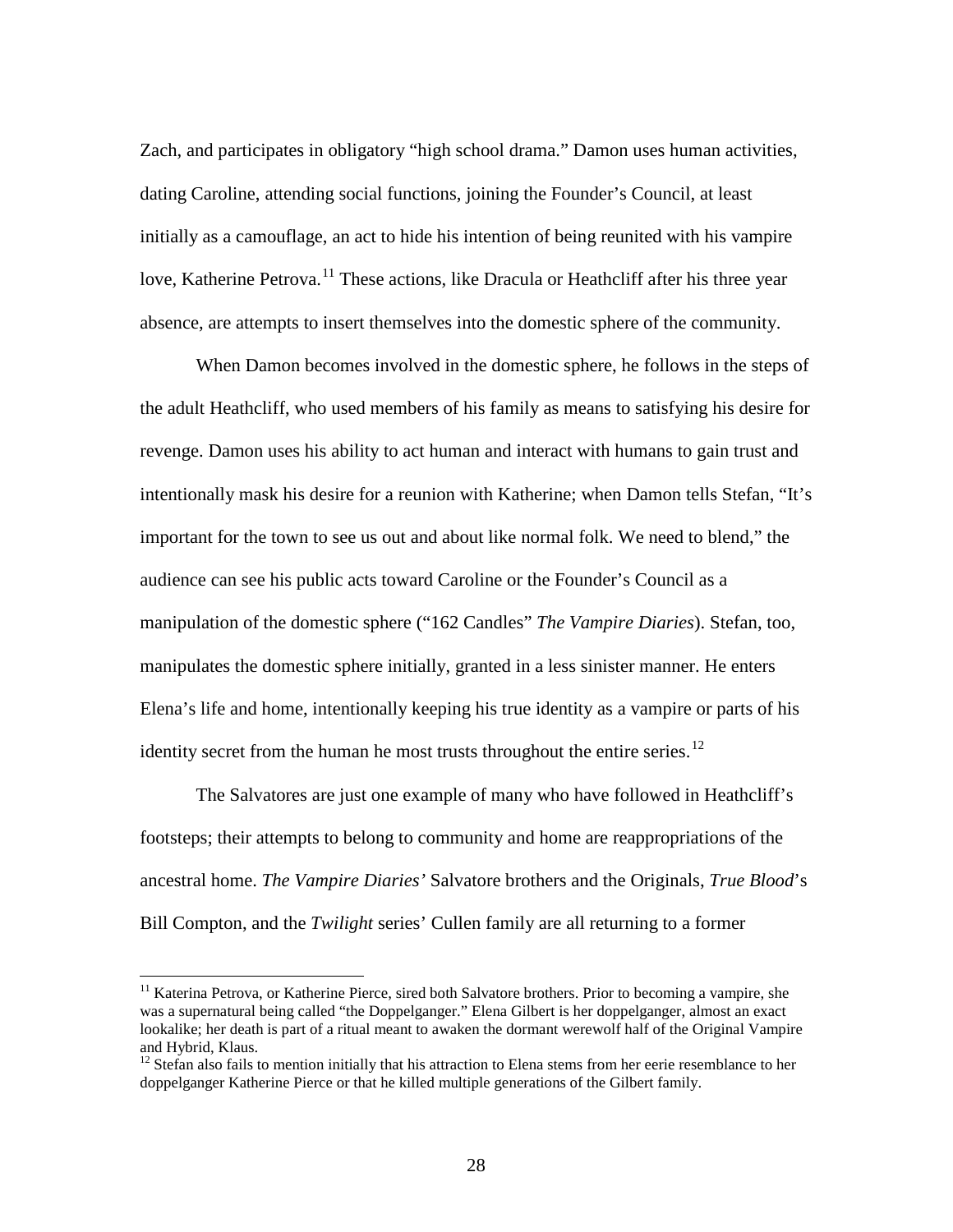homestead, often the town, even the home, they once occupied in their human lives. Returning to a place considered home, especially during the human lifetime of the vampire, is an act that signifies inclusion in the domestic sphere of community. The vampire's ties with humanity are strongest at the site of their own former humanity, their previous human life. For the Salvatore brothers, Mystic Falls is the location of both their endowment and loss of humanity, the site of their human lives and deaths. This conflicting history could help explain why the brothers' involvement in the town's domestic sphere weakens or increases on a nearly constant basis, dependent upon the whim of the brothers or the Council or townspeople; in Mystic Falls, the brothers struggle most with the difference between their human and vampire natures.<sup>[13](#page-36-0)</sup>

Curiously, when the Salvatore brothers periodically revisit their hometown of Mystic Falls, Virginia, after their childhood home is gone, they must room at their family's boarding house, a symbol of transience and anonymity; this combination perfectly caters to the vampire's inclusion in the domestic sphere in a way that still maintains distance. The boarding house also provides a balance between the public and private atmosphere; where the Mystic Grill, a local bar, is an entirely public place, the Salvatore boarding house is an intimate but open edifice often used for small gatherings during which plots are hatched to destroy the next big bad vampire. Despite the semi-

<span id="page-36-0"></span><sup>&</sup>lt;sup>13</sup> At the start of *True Blood*, Bill Compton returns to the Louisiana plantation he owned and lived in with his family before the Civil War and his transformation into a vampire, even renovating it into a livable home for himself and his protégé Jessica. The *Twilight* series reveals that the Cullen family, although not originally from the Forks, Washington, area, settled in the Pacific Northwest 70 years prior to the events of the first book; they return to Forks 2 years before Bella moves in with her father and meets Edward Cullen. Bill Compton reappropriates the physical home of his human life into a hollow haven from the harsh sunlight 150 years after the loss of his humanity; the Cullens, however, create a vibrant, open home in the shelter of a small, quiet, rainy town that offered them safety when they were completing their nuclear family unit.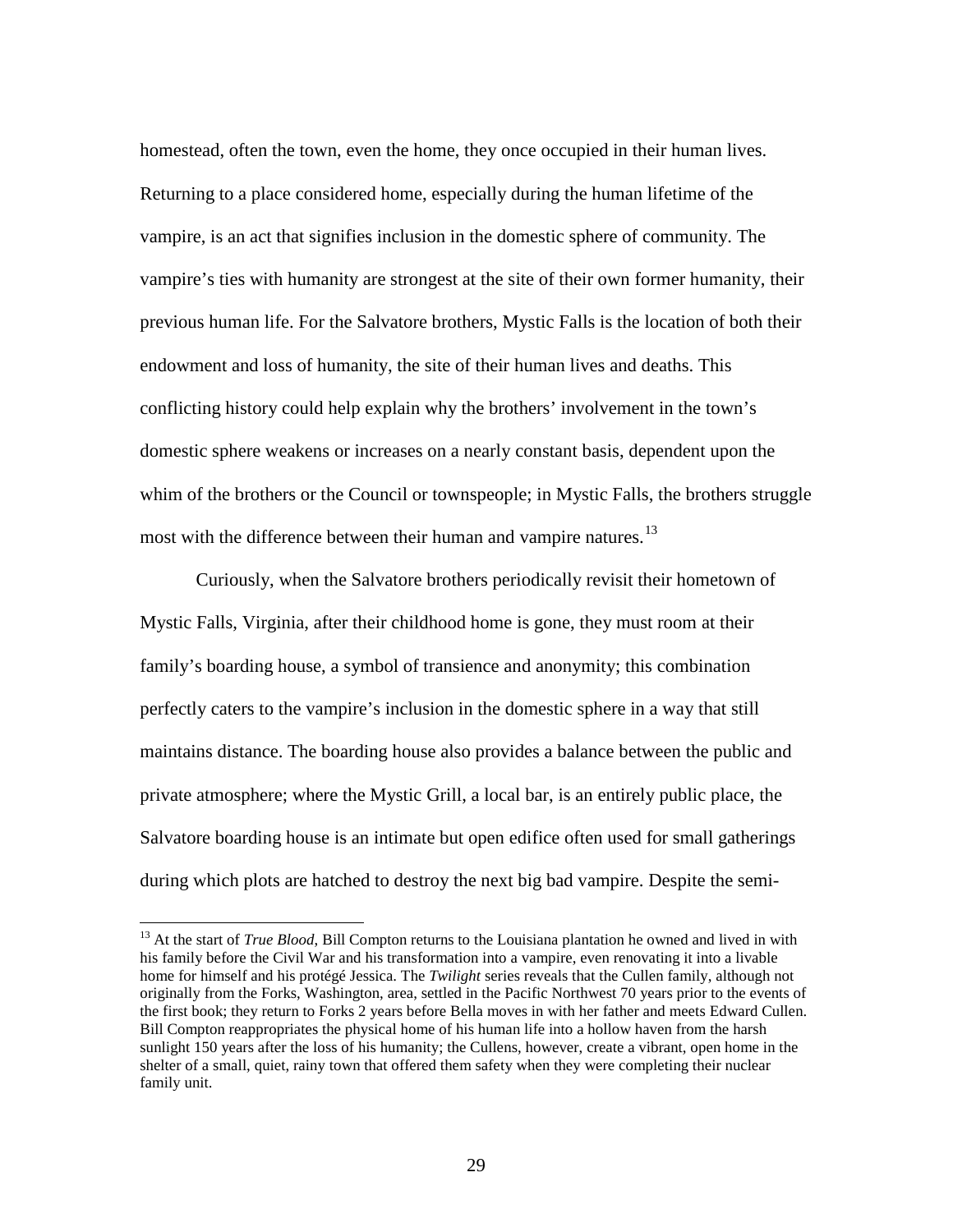public nature of the boarding house and since the return of the vampires, the eightbedroom house has been empty of boarders, with only an occasional temporary occupant, human or vampire. This emptiness suggests that even though the vampire is included in the domestic sphere provided by the communal nature of a boarding house, humanity still cannot exist within the four walls of the home as long as the vampire is an inhabitant.

The first spoken words of *The Vampire Diaries* reveal a complex relationship to the domestic sphere (here referred to as the world): "For over a century I have lived in secret; hiding in the shadows, alone in the world. Until now. I am a vampire. This is my story... I shouldn't have come home. I know the risk. But I had no choice. I have to know her" ("Pilot"). Stefan Salvatore, in this frequently repeated voiceover, may not explain whether his secret life in the shadows was a choice, voluntary or involuntary, but clearly, he believes, though he is a vampire and "alone in the world," that he belongs in a domestic space he can call "home." Instead of selecting less absolute phrasing such as "I shouldn't have come back" or "I shouldn't have come here," he deliberately identifies with a small Southern town and the boarding house operated by his descendants. The final section of Stefan's soliloquy points to the primary female protagonist, Elena Gilbert. Not only do Stefan and Damon Salvatore feel the compulsion to "know her," the audience too must learn about her in order to understand what makes her so significant and why these vampires "have" to become part of her life.

In a particularly poignant moment in "Family Ties," Damon remarks to Elena, "Doesn't it always come down to the love of a woman?" (Season 1 Episode 4 *The Vampire Diaries*). In light of the previous statement, an undeniable trend emerges,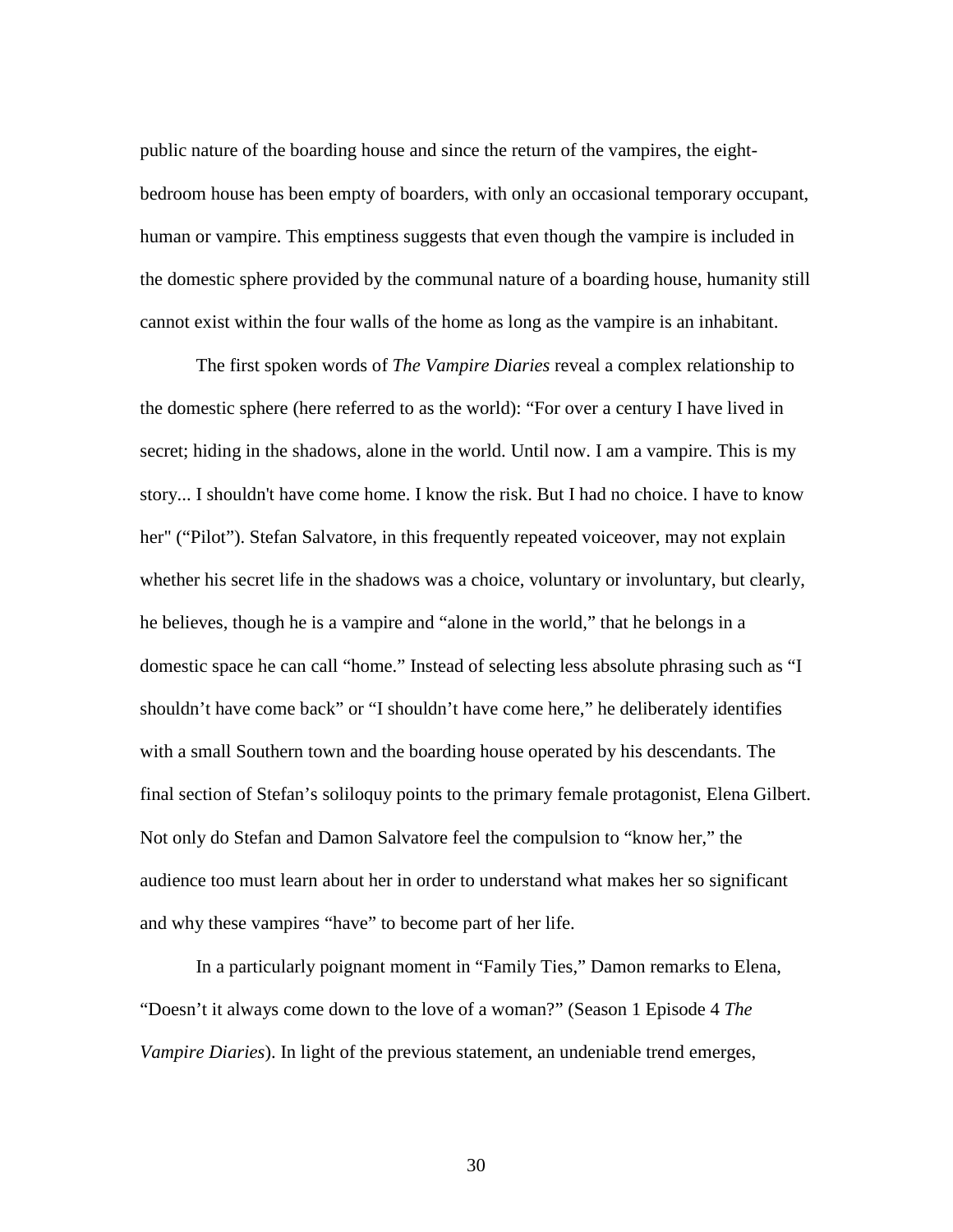reminiscent of *Wuthering Heights* and *Dracula.* The younger Catherine is encircled by male influences from her father Edgar to her uncle Heathcliff and her cousin Linton to her other cousin Hareton and even the tenant Mr. Lockwood, while Mina Harker is more lovingly protected and defended by her husband Jonathan, Professor Van Helsing, Dr. Seward, Quincey Morris, and Lord Godalming. Each vampire story features at its core a [human] woman, surrounded, protected, or fought over by a multitude of men (vampire or not). Vampire brothers Stefan and Damon fight each other in between epic battles against vengeful vampires like those buried beneath Falls Church or twisted, selfish Originals such as Klaus to protect Elena Gilbert, often with the help of her stepfather Alaric Saltzman, her best friends Bonnie and Caroline, and anyone else nearby. She is one of the latest additions in a long tradition of women considered worth "saving."

What makes this woman, Elena of *The Vampire Diaries*, Sookie from *True Blood*, *Twilight*'s Bella, worth 'saving' is the fact that she represents, she is, the epitome of domesticity. She embodies the desirable feminine domestic figure; she is generally chaste and loving, "kind, caring, selfless" as Stefan describes Elena to his friend Lexi ("162 Candles" *The Vampire Diaries*). While she may have all of these commendable qualities, when the audience initially meets these contemporary examples of the 'domestic ideal' (Elena, Sookie, especially Bella), they are nearly helpless, inactive, and vulnerable.<sup>[14](#page-38-0)</sup> Elena may seem weak, but she displays the admirable attribute of placing others' needs before her own, constantly attempting to save or protect those she cares about, like a less-

<span id="page-38-0"></span><sup>&</sup>lt;sup>14</sup> *True Blood*'s Sookie seems to be always under the care of a vampire or supernatural being, including Bill Compton and Eric Northman*,* though she flouts this protection to save those she loves, like her quest to locate Bill after his mysterious disappearance at the end of Season 2. Bella of *Twilight* seems to epitomize the damsel in distress, constantly watched over by the Cullen or Quileute clans, though she proves her strength through the birth of her daughter and the subsequent fight to protect her child.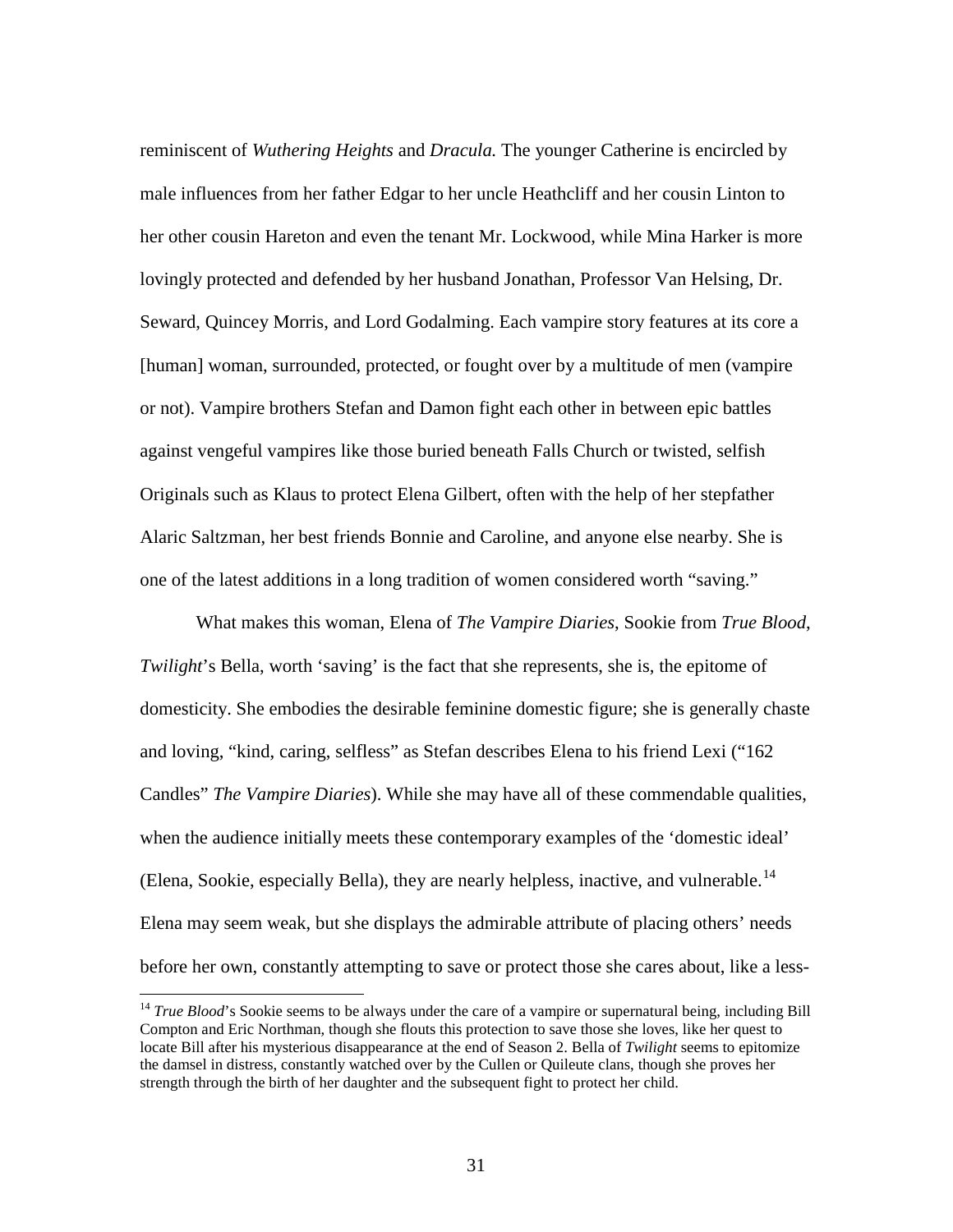trained version of Buffy the Vampire Slayer. When threatened by the Original vampire family, Elena confesses, "They're willing to risk everyone that I love, and I'm not… I don't question why you… try so hard to save me. You shouldn't question why I try so hard to save all of you" ("The Sacrifice"). Even after she forms an alliance with the powerful Original brother Elijah, she must admit, "I know the deal I made… He promised to protect my friends. He never said a word about me" ("Crying Wolf"). This inner strength transforms Elena into a confident, independent woman, which only makes her more attractive.

These qualities of kindness, selflessness, and compassion alone are not enough to warrant the perpetual rescue from danger by so many friends. In the way that Mina and young Catherine Linton metaphorically represented domestic England, Elena symbolizes the morals valued by an American, specifically Southern, upbringing from an earlier time. She exemplifies values that are no longer found often in society; Elijah, an Original, admits, "I admire you, Elena. You remind me of qualities I valued long before my mother turned us. It's not in your nature to be deceitful…" ("All My Children" *The Vampire Diaries*). Elena values honor, truth, honesty, and trust; she is steadfast, trustworthy, practical, and levelheaded, declaring "Trust breeds trust. You have to give it to get it." ("Children of the Damned"). This is why Elena must be preserved; if she dies, the past and its values die with her.

The Salvatore brothers assume most of the responsibility in keeping Elena safe from harm, and in turn, she fulfills a series of complex roles between them and the other characters she considers family. Elena legitimately assumes the role of older sister to her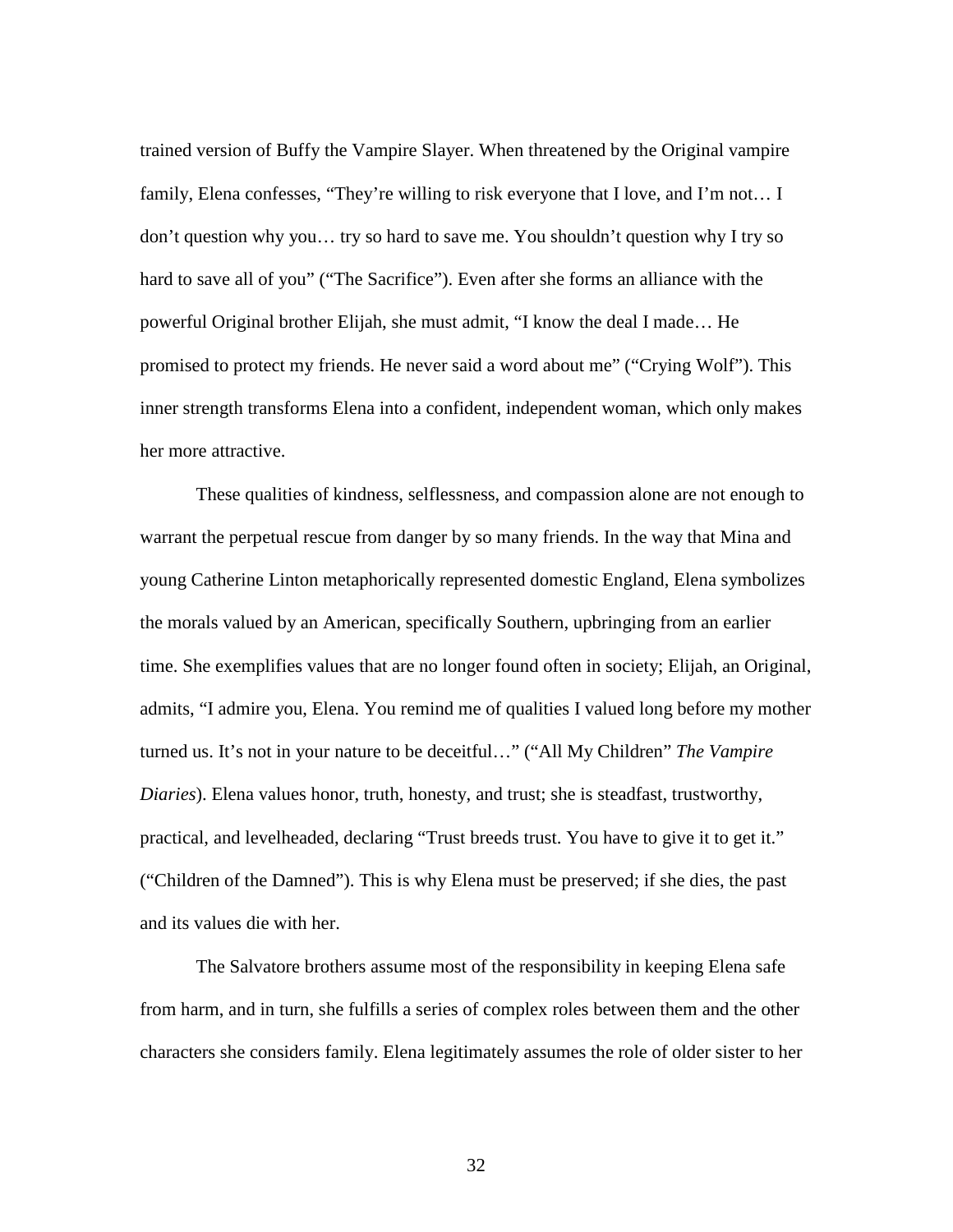brother Jeremy, who in a second season twist is revealed to be her biological cousin; she expresses worry and frustration over his participation in recreational pharmaceuticals, asks Damon to free him from an unbearable burden of hurt and loss through compulsion, and finally sends him away from her and their home of Mystic Falls in a final effort to keep him safe. To Stefan, she is constantly a romantic interest, which occasionally includes the role of girlfriend. The love Stefan has for Elena generally means that he will be the chief party responsible for her wellbeing; when he fails, his brother Damon fulfills this necessary function. The relationship between Damon and Elena is complicated, wavering somewhere between friend and romantic interest; Elena attempts to maintain a distance from Damon, the dangerous vampire, but finds herself in an ever closer bond after Stefan becomes bloodthirsty and volatile. Always wedged between the two brothers, Elena often acts as the mediator, the "voice of reason," during disputes or decisions; in this capacity that often forces Elena to physically force her body between the two vampires, the mother instinct Mina discusses begins to appear in Elena. She again adopts the mother persona when the brothers need the comfort that seemingly only she can provide. In a serious and honest apology, Elena explains to Damon, "You and I… we have something. An understanding. And I know that my betrayal hurt you, different from how it is with you and Stefan. But I'm promising you now, I will help you get Katherine back," offering to repent for hurting him and to ease tensions between the brothers ("Fool Me Once"). She continues to torment herself over any division she causes between the two brothers, attempting as a mother does to love and care for the siblings equally. Like Mina Harker's single legitimate role of wife and multiple assumed roles, such as mother,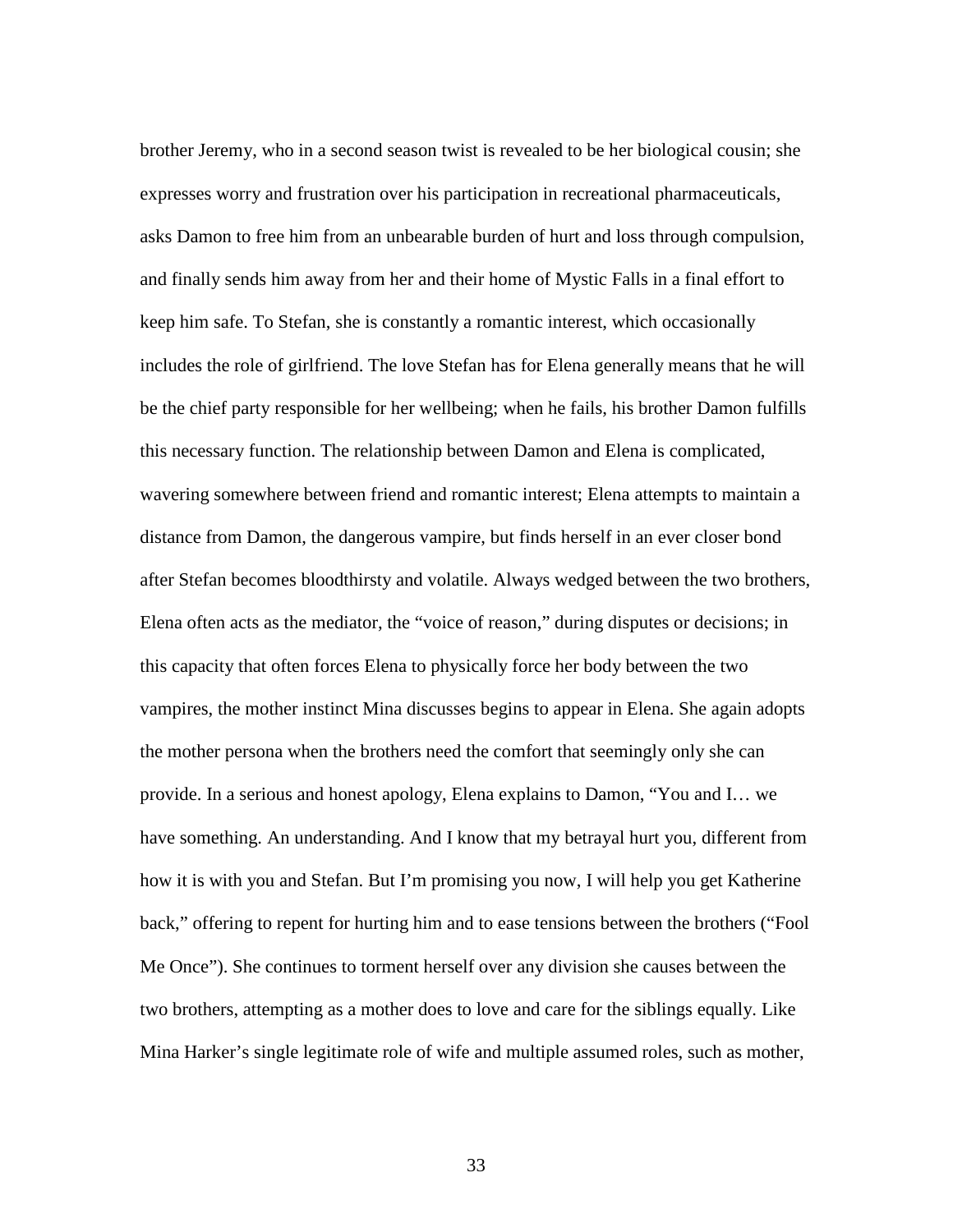sister, and beloved, Elena fulfills the legitimate roles of sister and friend in the human sphere, but assumes the faces of friend, lover, even mother within the vampire domestic sphere. $15$ 

As a sign of her status as a contemporary "angel of the house," teenager Elena Gilbert, by the end of the second season, owns the deeds to three separate homes: the Gilbert family home, their vacation lake house, and the Salvatore boarding house, which the brothers signed over to her as a way of providing a safe-house from hostile vampires. In keeping with the legend of the vampire, the series does not allow the vampire to enter a private home without the permission of someone who resides over or owns the house. The possession of multiple abodes grants Elena a significant amount of power, a power to refuse the advances of the vampire into the home; she consistently elects to permit the vampire entry into one of these homes, which leaves her and the human family vulnerable to the influence of the vampire. Elena often grants access of her home to vampires that she trusts or that she cares for, like Stefan, Damon, Elijah, Caroline, and Tyler; however, she has riskily or unintentionally allowed other vampires to endanger her or her family's lives by entering, such as Noah, under the guise of a pizza delivery boy, or Isobel, her biological mother. Her role in these domestic settings is not as a mediator between rivaling brothers, but between the vampire and the home. She is the one who

<span id="page-41-0"></span><sup>&</sup>lt;sup>15</sup> In a more specific sector of the vampire world, Elena fulfills multiple roles within the single Original family, from friend and ally to enemy to blood bank. The fact that one human being can satisfy such varying needs in such a bonded group reveals a deep dysfunction that even the vampires seem unaware of; the Original family's "mimicry" of humanity, according to Bhabha's discussion of mimicry and mockery, "*repeats* rather than *re-presents*" the typical dysfunctional human family and reveals a resemblance to human relationships but not a menace to (or awareness of) them (127-129).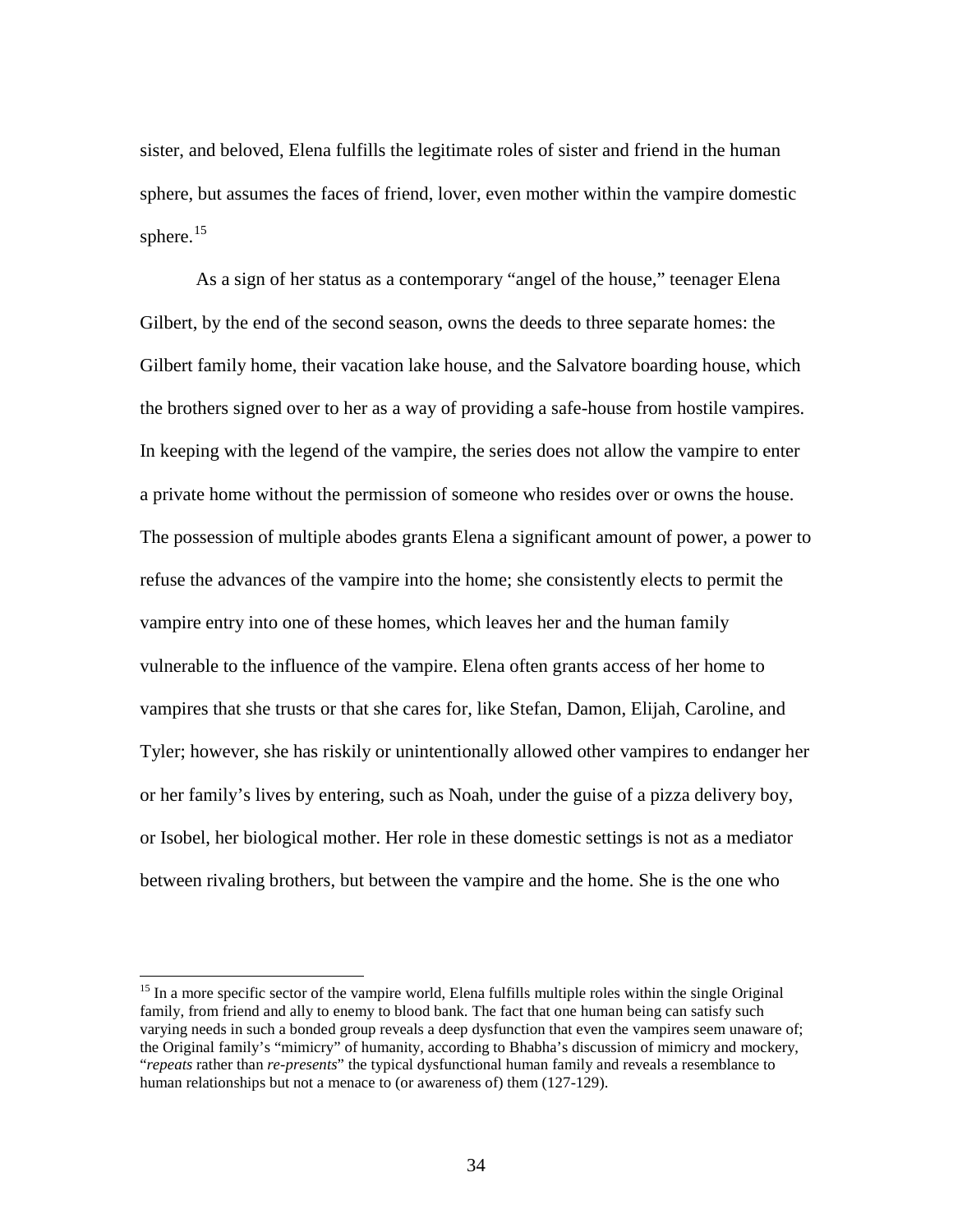controls or attempts to control the interaction each has with the other and to minimize the damage dealt.

Elena also fulfills a strange capacity for the primary antagonist for Seasons 2 and 3; to the Original vampire Klaus, she is his only means of creating a family. Klaus, a vampire-werewolf hybrid, requires her blood to sire new hybrids who will maintain a deep "sire bond" with him that provides "undying loyalty" and abate the feelings of loneliness and discontent he is plagued with ("Our Town" *The Vampire Diaries*). Though he has his own legitimate family, half-brothers and sisters, he cannot be at ease until he is able to use Elena as a blood bank in creating a family of creatures just like him, acknowledging that "the whole point of breaking the curse and becoming a hybrid was to make more hybrids" ("The Reckoning" *The Vampire Diaries*). Even though the vampire figure often preys on human blood and humanity to feed and generate new vampires, the fact that a human's, expressly Elena's, blood is an integral component in creating an entirely new species in a way returns the balance of power in favor of humanity; without her blood, Klaus would remain alone, a single hybrid without anyone to share his life experiences, as he confesses, "leaving [him] alone for all time" ("The Reckoning").

Unlike the Victorian vampire figure Heathcliff, who has no biological family to speak of and who is a foreigner in his adopted "family," the contemporary vampire is a part of an identifiable family unit. *The Vampire Diaries* features several examples of this occurrence; the show's feature pair, the Salvatore brothers, share more than just the same "sire" Katherine Pierce, but a human father, a home, an entire set of human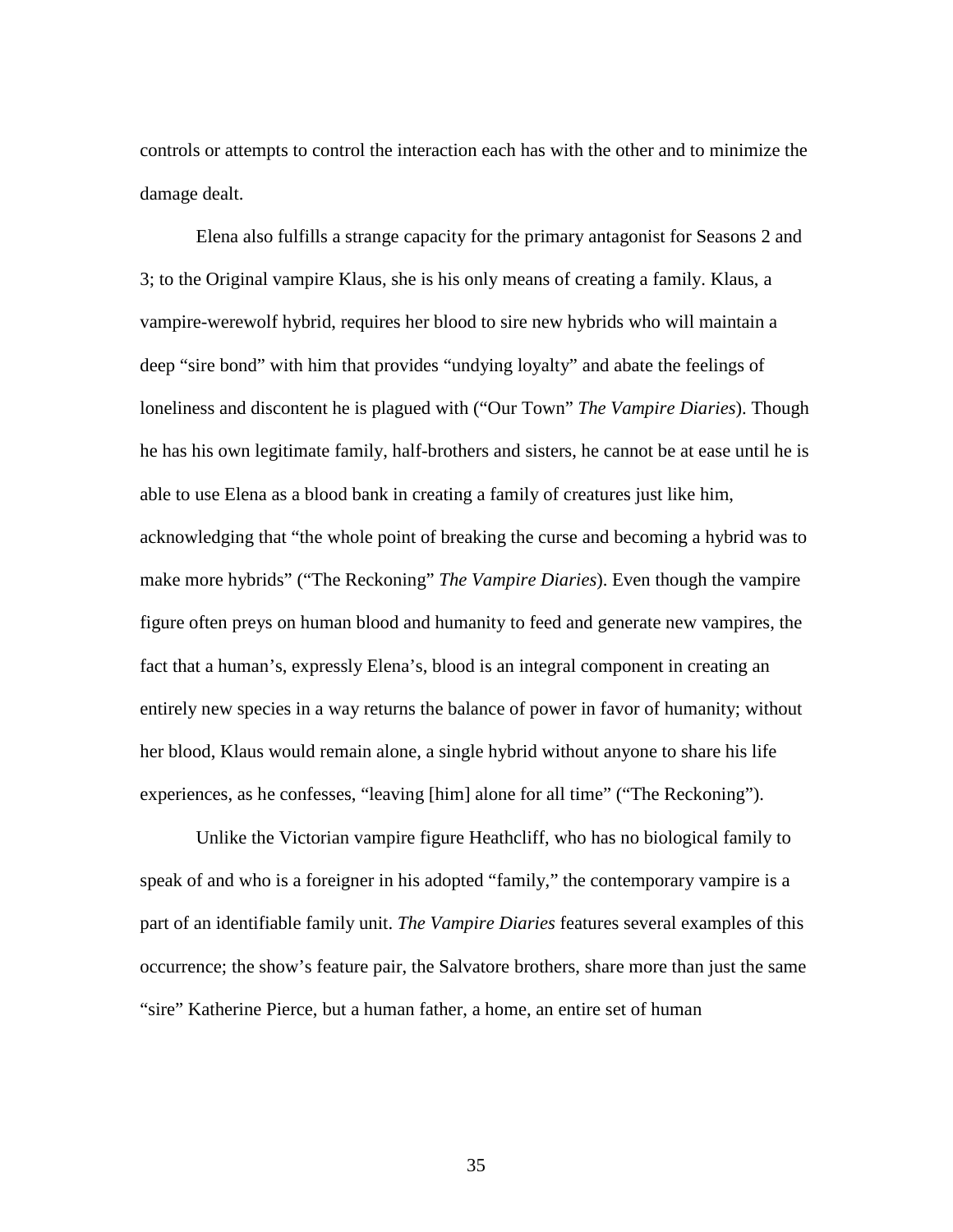experiences.<sup>[16](#page-43-0)</sup> Most recently, Season 3, dubbed "The Year of the Originals," follows a set of four brothers and one sister who were turned by their mother into the first vampires, the Originals. These siblings profess the importance of family above all else, but the entire family seems at odds and fundamentally dysfunctional; the illegitimate son, Klaus, subdues his siblings and mother in coffins for hundreds of years, waiting for the right moment to make them a whole family again while running from the father of his brothers and sisters for a millennia, who he eventually succeeds in killing. When their mother returns, she secretly plots to murder her children, after magically bonding them as one and finding a willing sacrificial lamb. These issues are beyond the scope of the human experience entirely; parents do not chase and plot to destroy their own children, just as siblings do not travel with the comatose bodies of their brothers or sisters.

However, studying these vampiric family units reveals that, at least in the case of *The Vampire Diaries*, what bonds one vampire to another is not the blood of the sire, but the blood of family.<sup>[17](#page-43-1)</sup> Family is an ideal retained from the human experience of the vampire, something that did not apply after one became a vampire. For example, when Damon kills and turns Vicki Donovan in the first season, he initially feels some sense of

<span id="page-43-0"></span><sup>&</sup>lt;sup>16</sup> Other vampires in *The Vampire Diaries* share human bonds that linked them in their supernatural lives as well; for example, mother-daughter pair Pearl and Anna remained together until Pearl was betrayed and imprisoned in a tomb for 150 years. Rose and Trevor, revealed to be brother and sister, served and fled from the Original family for 500 years, another inseparable pair.

In *True Blood* and the *Twilight* series, the bonds of family in the vampire world seem to be drawn along the socially constructed lines of siring rather than biological relation. In *True Blood*, Bill Compton and Jessica share this bond, as do Eric and Pam; in *Twilight*, Carlisle Cullen discovers and turns Esme, Edward, and Rosalie, while Alice and Jasper just "find" the Cullens and connect with their familial values.

<span id="page-43-1"></span><sup>&</sup>lt;sup>17</sup> Season 3 of *The Vampire Diaries* does confront the relationship of the sire to the vampire; however, unlike the close emotional bond of the vampire and its sire in *True Blood*, like Bill and Jessica, it is a more physical connection. If a member of the Original family of vampires is killed, all vampires in its 'bloodline' die as well; thus the idea of vampire siring ultimately leads back to the family, in this series the Original family.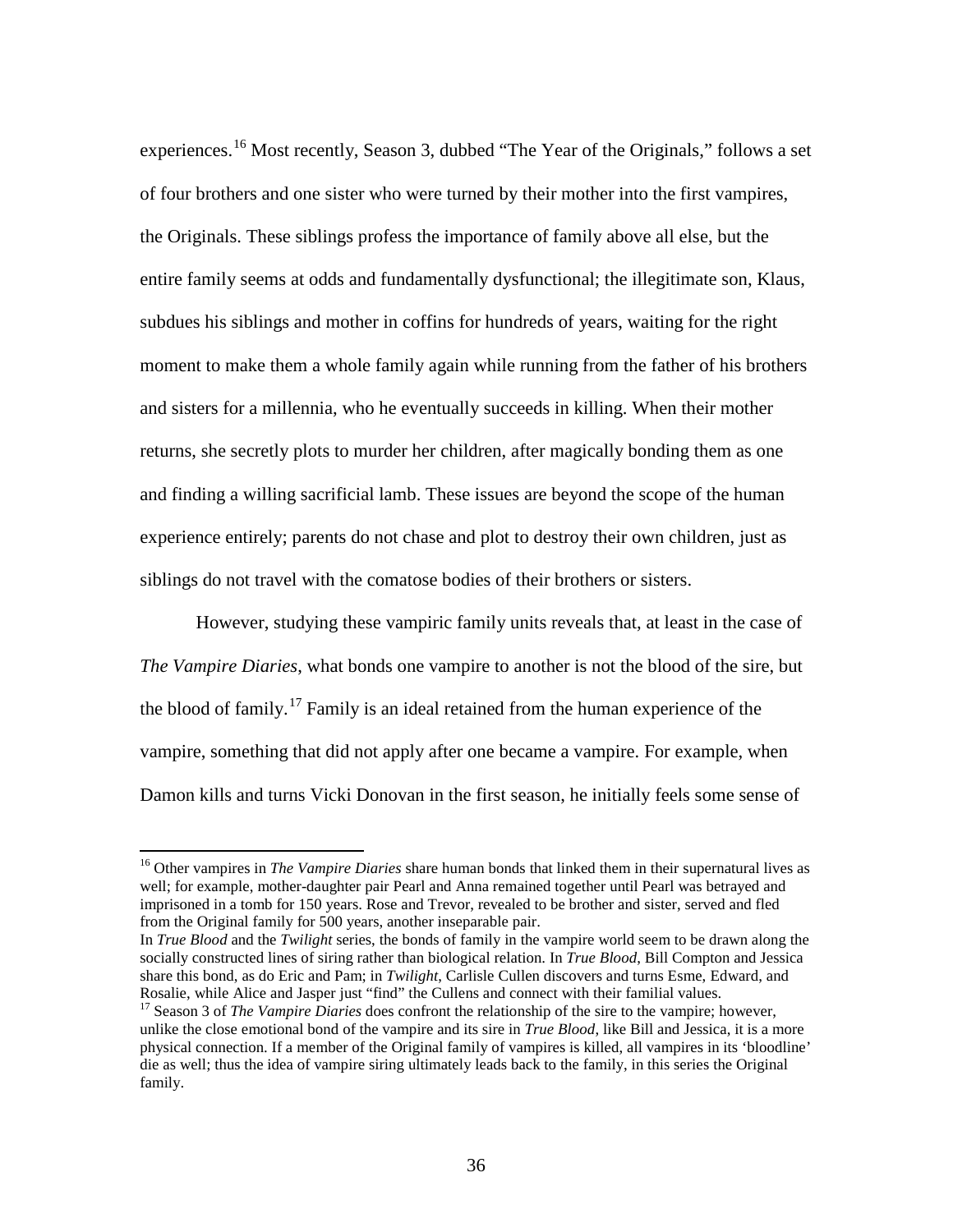responsibility or duty toward her, but ultimately he does not fulfill the role of "father" to his new vampire creation. Yet, in each season, Damon takes great pains to protect or save his brother from death or evil influences, emotionally confessing to Stefan, "You're all I've got left" ("1912" *The Vampire Diaries*). Indeed, with the vampires that are present throughout the show, "family" is something that consisted of human ties. Family in the vampire world is only for those who were related biologically in their human lives. This is true specifically in *The Vampire Diaries*, where the biological bloodline and the social construct of 'family' are often the same. $18$ 

The family in the vampire world is often larger and more closely related than its human counterpart in a dark and strange twist. The Originals family is the largest family in the entire series, nearly equal to *Twilight*'s colossal Cullen clan, and includes four vampire siblings, their hybrid half-brother, a mother who turned them into vampires, and the vampire father who is also a vampire hunter. In contrast, the largest human family by Season 3 of *The Vampire Diaries* would be either the Bennetts, with Bonnie, her newlyturned vampire mother who abandoned her only child at an early age, and a father that has never appeared onscreen, or the Gilberts, with Elena, Jeremy, her adoptive brother / cousin, and Alaric, Elena's biological vampire mother's widow, or in other words, her stepfather. Each of these groups is only half the size of the monstrously large Originals,

<span id="page-44-0"></span><sup>&</sup>lt;sup>18</sup> However, the biological and social constructs of family are also differentiated in the series to reveal not strictly vampire families and human families, but a blend of the two. For the young vampire Caroline, her human mother remains her primary 'family;' in this case, the biological and social constructs create a human/ vampire family. Though Elena Gilbert is often a romantic interest for the Salvatore brothers, she is a member of their 'family' though predominantly through a social contract, but she also relates to them through their vampiric bloodline by being the human descendant of their sire, Katerina Petrova. This unusual family is based on the social construct of 'family,' although there are vestiges of a type of biological/ bloodline relation.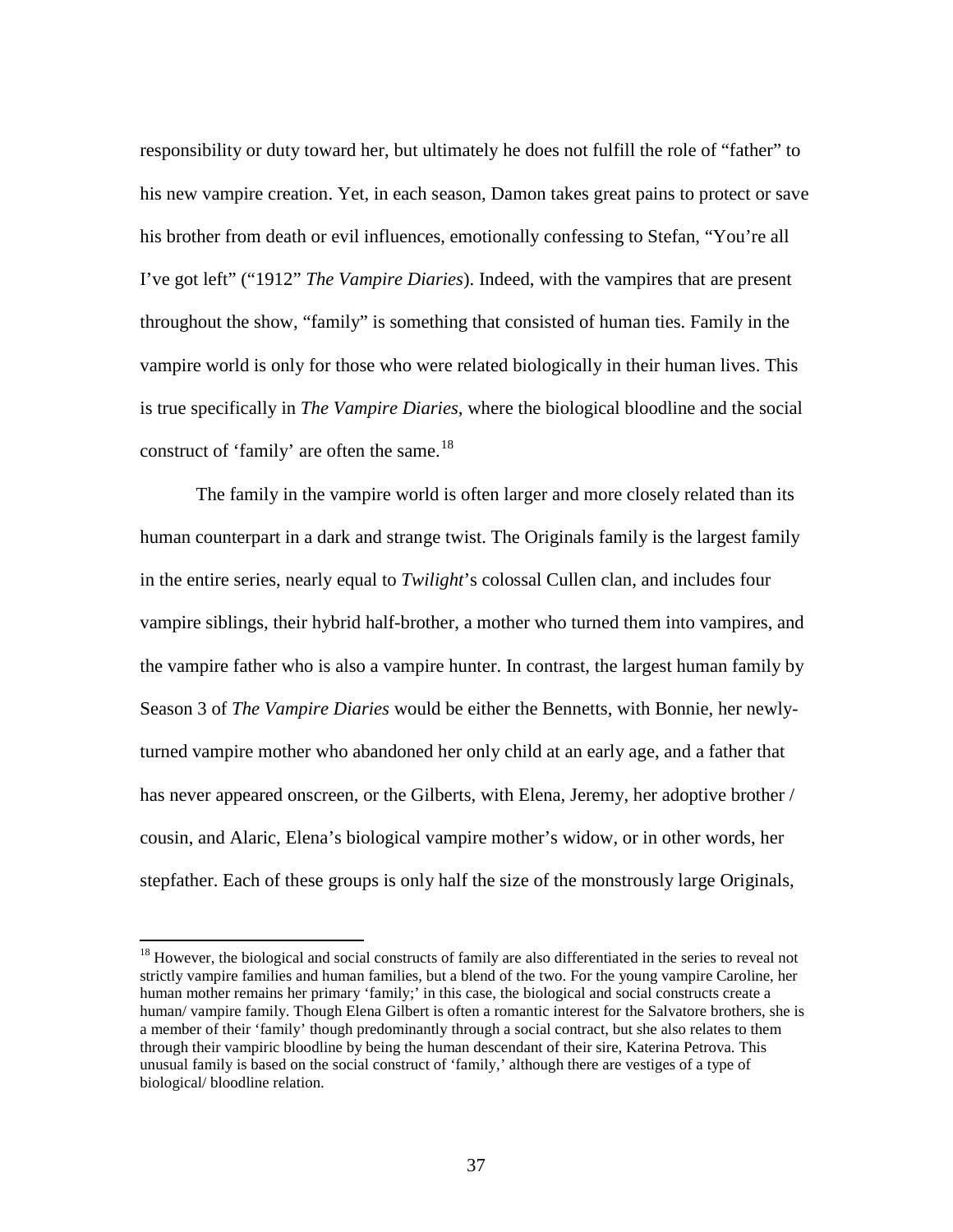and only the Bennetts are technically a nuclear family unit including father, mother, and child. Even the Bennett family, the most 'complete' human family still presents issues of abandonment, neglect, and absence.

Bonnie's invisible father is not the only type of absence represented in the human family. Often, vacancies are caused by death, which begins even before the reappearance of the vampire brothers in the town of Mystic Falls. For example, Elena Gilbert survives a car accident that claims both her parents' lives just prior to the events of the series begin. However, the death toll rises sharply after vampires and their influence begin to hijack control. Matt's sister, Tyler's father, Bonnie's grandmother, Caroline's father, and Elena's biological parents and aunt all become numbers in an ever-increasing body count of direct and indirect victims of vampires. It would seem that vampire interaction with the human family is a catalyst to its extinction. Those who do not perish require an enormous amount of protection: Alaric and Jeremy possess supernatural rings, Bonnie must use magic, Caroline gains strength when she becomes a vampire, and Elena is constantly guarded by several friends, family, and love interests.

Members of the human family may be dropping at an alarming rate, but one specific role is being specifically targeted and eliminated. At the start of *The Vampire Diaries*, the father is already nearly missing, with Elena's adoptive father dead, Bonnie's father nearly invisible, and Caroline's father divorced and leading a separate life with his boyfriend. Further on, Tyler's father and Elena's biological father die, and in a heartbreaking moment, Caroline's father chooses to die when he decides not to complete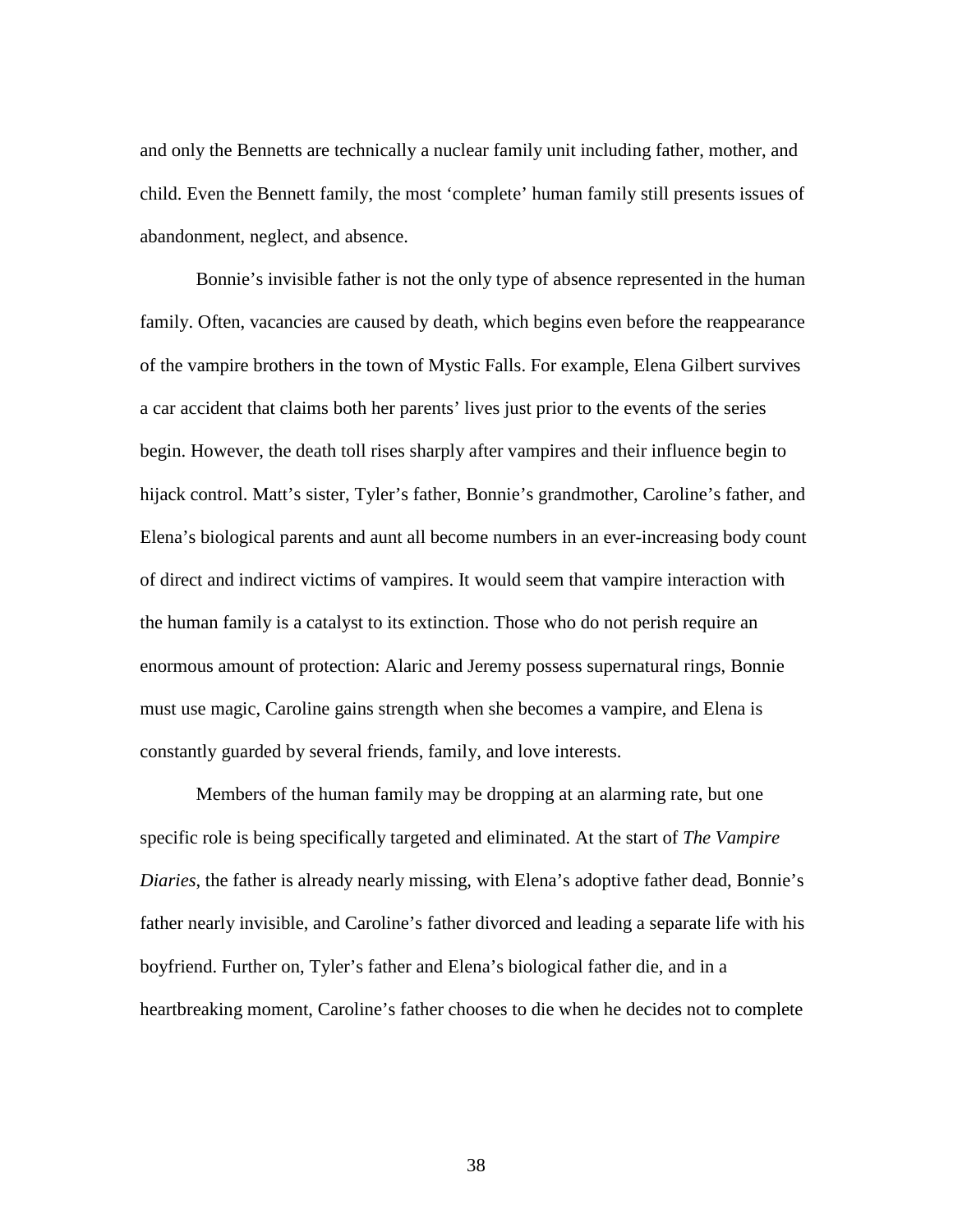the transformation to become a vampire. His choice upholds the integrity of the human family but obliterates the position of the father figure in the family.<sup>[19](#page-46-0)</sup>

The presence of vampires significantly influenced the deaths of nearly all of these characters; often these tragedies were unintentional, indirect results of what Bonnie's grandmother called "vampire business." *Wuthering Heights*' Heathcliff exhibited a similar effect on the rest of the novel's characters; whether intentional or no, exposure to his influence proved corrosive or fatal. Continuing that tradition, the Salvatore brothers, and the Original family, cause so much collateral damage that the human family is reduced to one- or two-person units. Unlike *Wuthering Heights*, which introduces the orphan Heathcliff to a complete Earnshaw family, *The Vampire Diaries* begins when the family has already been fragmented, a situation more reminiscent of *Dracula*. Elena and Jeremy already live with their Aunt Jenna, their friends Matt and Vicki live alone, abandoned by a nameless father and a neglectful mother leaving her children with bills and other adult responsibilities, and Caroline's parents have been long divorced, a workaholic mother and a homosexual father; these family arrangements are contemporary repetitions of the situations of Mina, Jonathan Harker, Van Helsing, and Lord Godalming.

Even more than the fracture of the family, *Dracula* and *The Vampire Diaries* share a tale centered around only children, and more accurately orphans.<sup>[20](#page-46-1)</sup> The only

<span id="page-46-0"></span><sup>&</sup>lt;sup>19</sup> *True Blood* leaves vacant the father role as well; Sookie and Jason Stackhouse lost both their father and grandfather figure before the start of the series, and Sookie's best friend Tara never knows a father figure. Even the next generation seems fatherless, as Arlene's search to find a stepfather for her children proves. <sup>20</sup> The *Twilight* series may not feature a ragtag band of orphans, but nearly all of the characters are only

<span id="page-46-1"></span>children; Bella and Jacob have no siblings, and there is no mention that their parents had any extended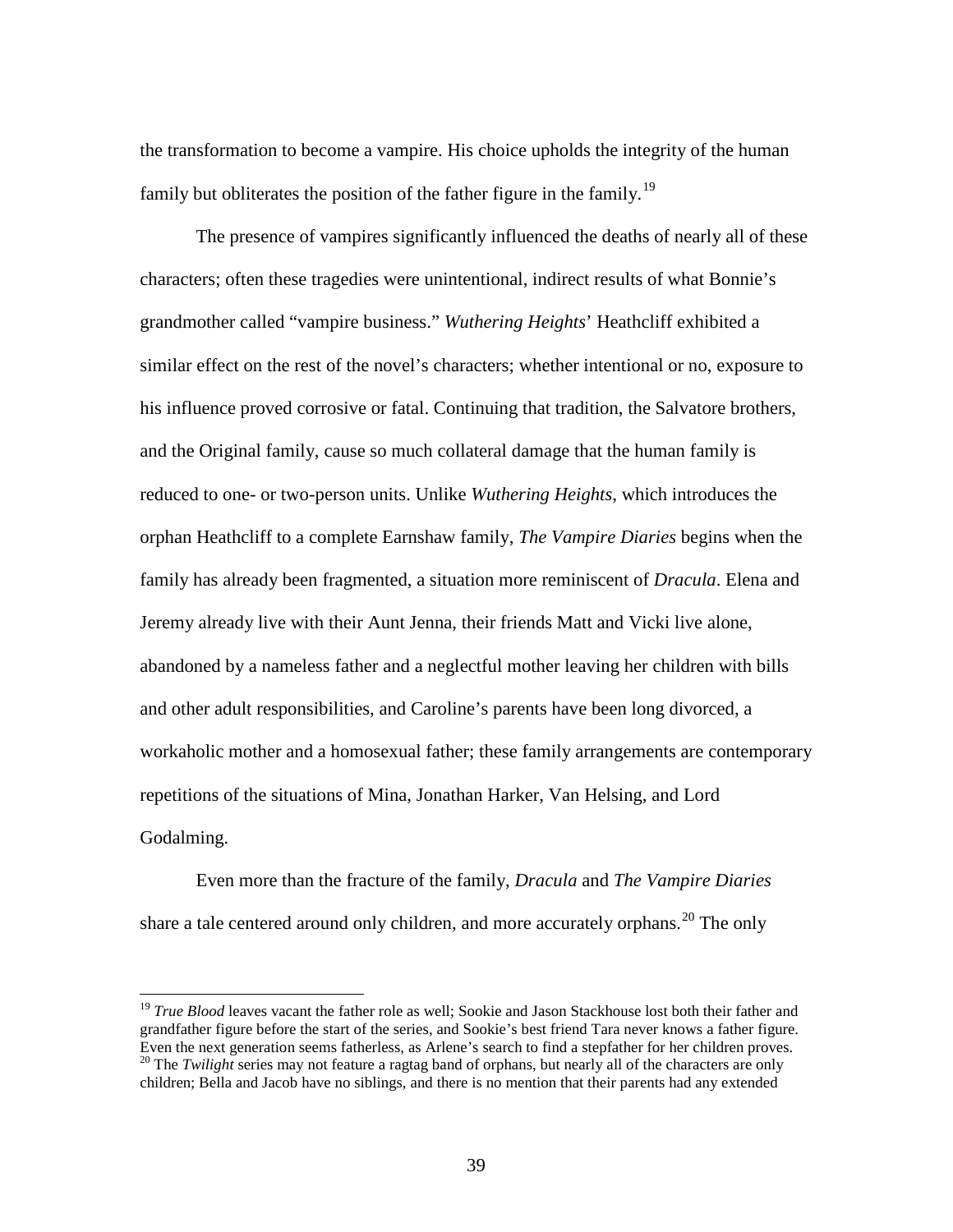characters to have real parents at the start of the series are Caroline Forbes and Tyler Lockwood; though by the season currently airing on The CW, both have lost their fathers. The original human protagonists, Elena, Jeremy, Matt, Bonnie, even Caroline and Tyler, are, discover that they are, or become only children over the first season and experience the death of parents, aunts, uncles, grandparents, and siblings. Elena acknowledges poignantly that all involved have "lost a lot," but Matt, the human most on the fringe of the supernatural chaos in Mystic Falls, reacts more bitterly, reflecting that their lives have become increasingly "messed up. None of us should have to live this way" ("Bringing out the Dead" *The Vampire Diaries*). These characters are a despondent reflection of the "little band" from *Dracula*; while Arata notes that Quincey Harker, an only child, exposes the decline of the English race, he only hints that the weakening made apparent by the child is also present in the parents and surrogate family. Quincey's parents and their friends are all only children and orphans, struggling to produce an heir even after a transfusion of vampire blood and the conferral of a "brave [American] friend's spirit" (Stoker 399). The human gang of *The Vampire Diaries*, at present, poses an alternative forecasted ending for *Dracula*'s crew of vampire hunters, one without the ray of hope offered by Quincey Harker.

The Harker child is born after the battle against the vampire evil is waged and 'won;' in *The Vampire Diaries*, until the issue of the vampire is handled or 'won,' there is

l

family. It seems that even the Cullens originated as only children (or were devoid of other human family at their time of transition).

*True Blood* follows Sookie and Jason Stackhouse, whose parents and grandparents die prematurely, as well as Tara Thornton, whose experience of parenthood involves a drunk, self-professed demon-possessed mother, and Sam Merlott, the owner of the local bar and resident shapeshifter, who was abandoned by both his birth and adoptive families, leaving him seemingly alone in the world. Both of these series integrate a significant number of orphans or only children, as do *The Vampire Diaries* and the prescient *Dracula*.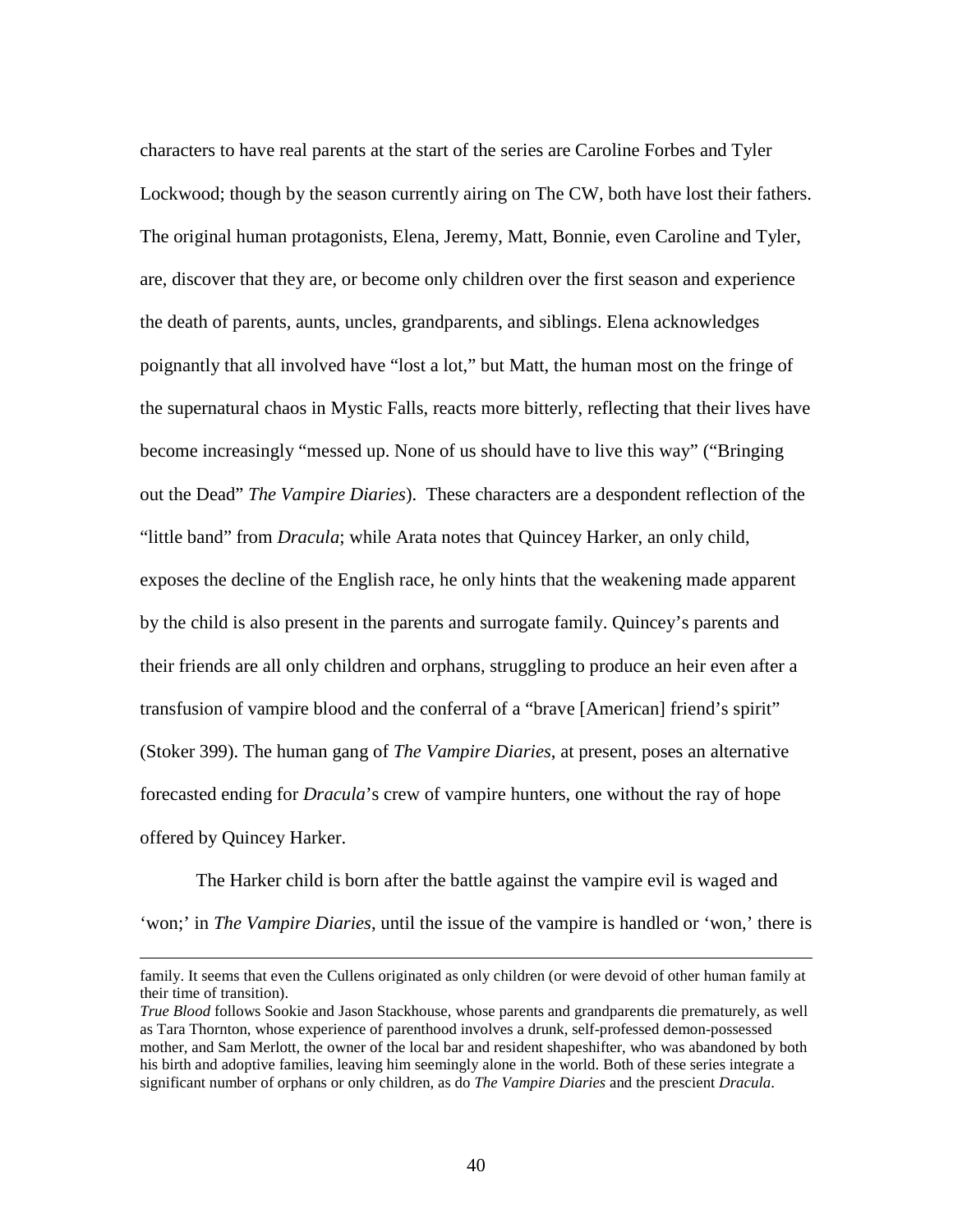no hope of producing a human heir. When Elena is faced with the possibility of being forcibly turned into a vampire at the conclusion of Season 2, she confesses to Stefan, "I'm 17 yrs old; how am I supposed to know any of this yet? …my future, our lives together, those were things I would deal with as they came along. I was supposed to grow up. Decide if I want to have kids and start a family. Grow old. I was supposed to have a lifetime of those choices, and now it`s all gone. I don`t want to be a vampire… I never wanted to be one." ("The Last Day").<sup>[21](#page-48-0)</sup> If Elena remains with a vampire, she will not be able to have children; Caroline and Tyler are unable to reproduce because of their undead status, which delegates the responsibility to Jeremy, Bonnie, or Matt, none of whom have a likely prospect of reproducing at the moment. All hope is not lost, however, since this band of humans is exiting adolescence and on the cusp of adulthood, culturally young to begin having children. There has yet been no opportunity for a 'Quincey Harker,' but the series quietly foreshadows that if the influence of the vampire is not removed from these teenagers' lives, their "little band" will dwindle until not even a single descendant is possible. $^{22}$  $^{22}$  $^{22}$ 

With such a bleak outlook for the human family's survival against the vampire, the so-called 'family of man,' or the community, steps into place to repulse the vampire's attempts to gain access to and a position in the domestic sphere. In *The Vampire Diaries*, this role is filled by the secret collective, the Founder's Council, whose members belong

<span id="page-48-0"></span><sup>&</sup>lt;sup>21</sup> The finale of Season 3 indicates that Elena's prophetic quote may have come to pass; with Elena awakened as a vampire at the conclusion of last season, there seems to be no humans of the next generation left to further any family lines.

<span id="page-48-1"></span><sup>&</sup>lt;sup>22</sup> This conflicts with Arata's proposition that in fact, the blood of the Austro-Hungarian vampire and the American spirit were necessary assistance in producing a single English heir. *The Vampire Diaries*, which has not yet shown the possibility of a human heir, does suggest that the human family is assisted by the blood of the vampire in that the blood contains restorative properties to an injured human.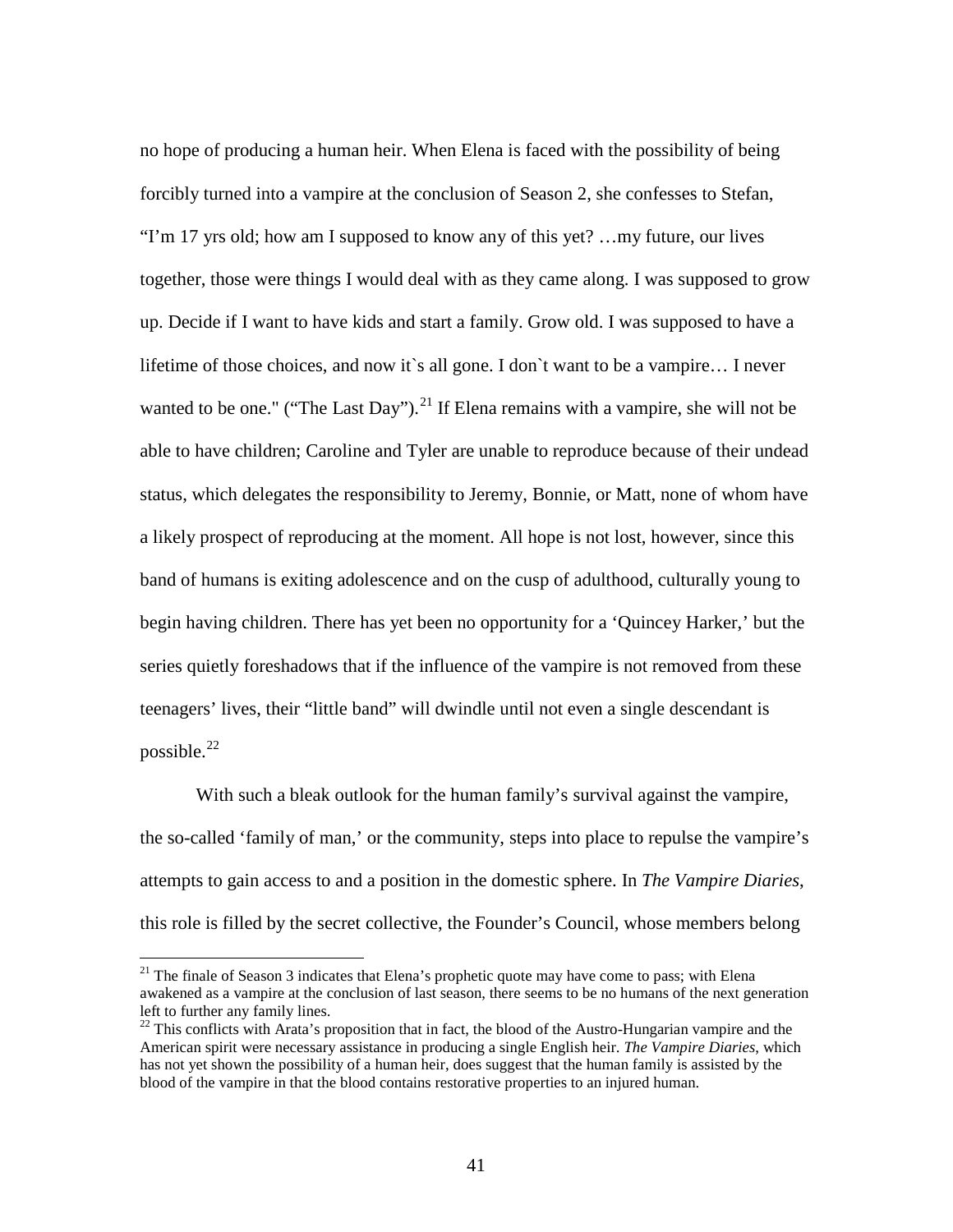to the founding families of Mystic Falls and whose goal is to defend the town from the vampire threat. The vampire has tried to reclaim its humanity through the family with these methods already: returning to their human home, remaining closely bonded to family ties from their human lives, and interacting with humans, often under the pretense of being human as well. However, being vampires, these creatures naturally pose a threat to the humans who are their prey; death is often an inadvertent side effect of these interactions.

The human family, already broken, is now dying due to exposure to the vampire, and the Council, who justly fears this unintentional death, assumes the responsibility of keeping the vampire out of the family. In the first season, Sherriff Forbes alerts the Council to several vampire-related killings in the area, which results in the Council's decision to reassemble an antique "vampire tracker" and begin a hunt for this unseen 'evil.<sup>[23](#page-49-0)</sup> This Founder's Council resembles the strange little band formed by the Harkers, Morris, Van Helsing, Holmwood, and Seward in *Dracula*. Although the Founder's Council has been less effective in destroying the vampire to date than the aforementioned group from *Dracula*, both share an intense, almost irrational, fear of the vampire.

The Council is so focused on tracking down this unseen threat that they fail to realize it is in their midst, in the form of Damon Salvatore. When this pretender infiltrates their secret council and gains their trust by supplying vervain, an herb specific to *The Vampire Diaries* world that protects humans from and weakens a vampire, the shared

<span id="page-49-0"></span><sup>&</sup>lt;sup>23</sup> In *True Blood*, the community (from patrons to wait staff) uses Merlott's Bar and Grill as an unofficial meeting place, a safe environment to express a shared fear of the outsider, the vampire. Though there is no "secret council," residents of Bon Temps, Louisiana, use the local bar handle the perceived vampire threat.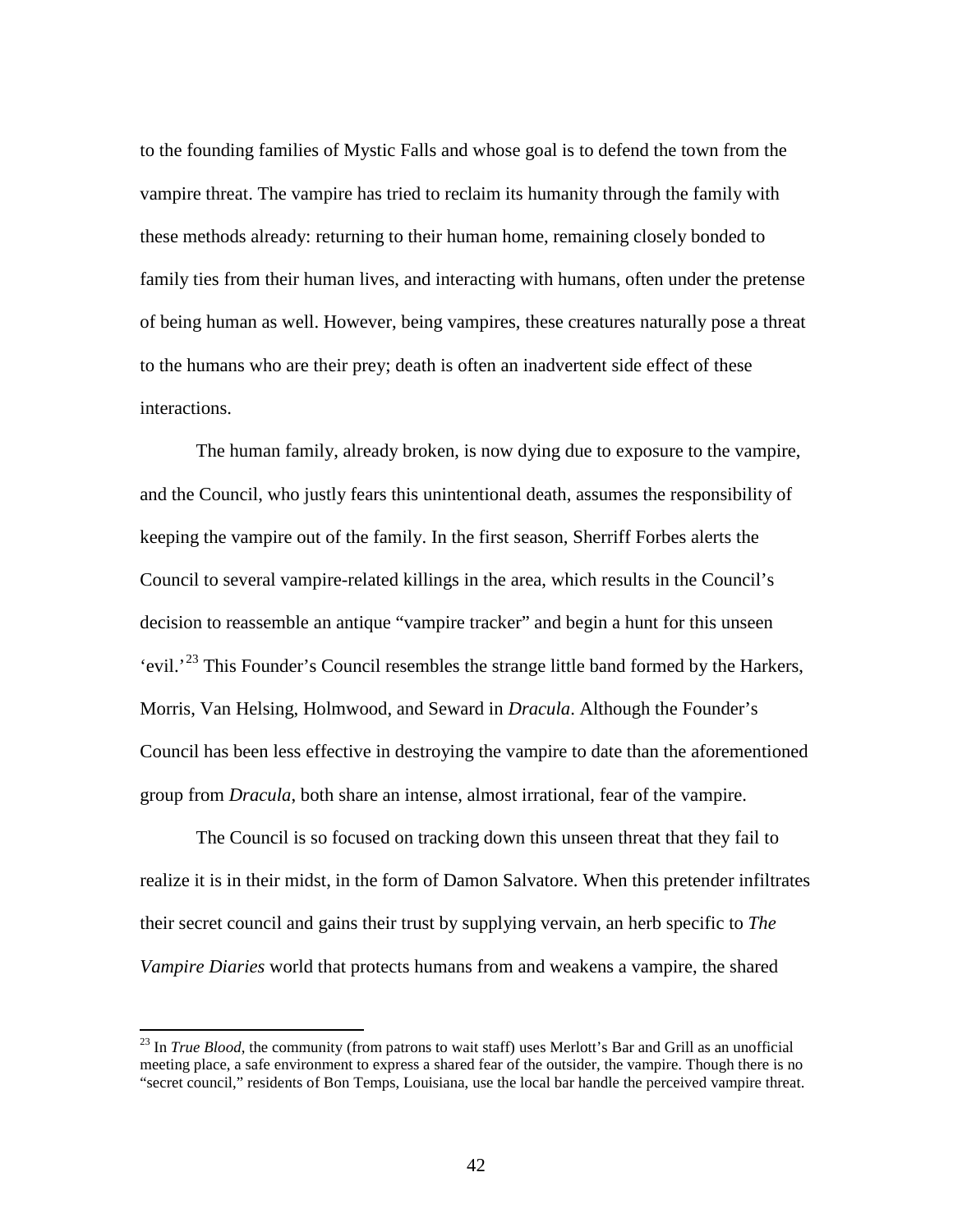purpose of the collective, keeping the vampire from destroying the families of Mystic Falls, is compromised. Even after Damon is revealed as a vampire, he is permitted to remain on the Council and eventually becomes the head of the Council. The subversive act of offering the leadership position of an anti-vampire secret society to a vampire justifies the presence of these creatures within the community; if a vampire is allowed on the Council, it will also feel welcome within the individual home, since the council failed to expel the threat on a larger scale. Alaric Saltzman, the guardian of Elena and Jeremy Gilbert, succinctly points out the discrepancies in the Council's mission and success when he speaks with Mystic Falls' Sheriff and Mayor, "The council`s job is to protect the people of this town. Now your daughter`s a vampire and your son`s a werewolf. So who`s looking after the actual people? Some of them may be family or friends, but they are still supernatural. They don`t follow our rules or our laws, they look after themselves, and that`s what we need to do" ("Disturbing Behavior"). His passion for protecting humanity from the dangers of the supernatural highlights the absence of this dedication in the leaders of the community and Council, and if the town's leaders cannot be held accountable for continuing the Council's purpose, the safety of Mystic Falls and its residents has been compromised.

Once the human family cannot resist the power of the vampire and the secret Founders' Council of *The Vampire Diaries* has failed in its mission to protect the families of Mystic Falls, the vampire has inadvertently weakened the infrastructure of the institution it so greatly desires to belong to in order to reclaim its humanity. The human families of this small Southern town metaphorically represent a conservative view of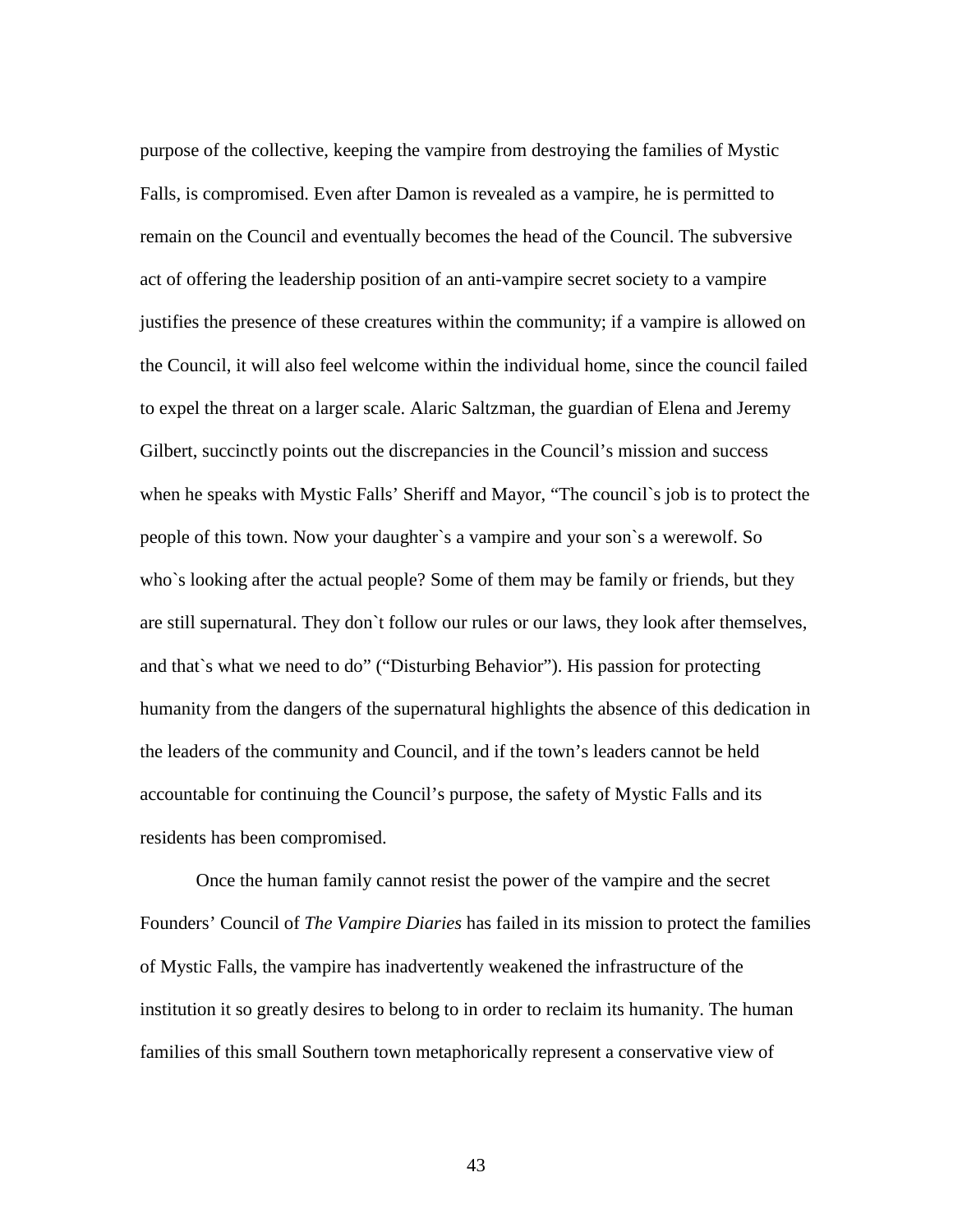America; the deterioration of these units parallels the weakening of a world superpower, as England was represented in *Wuthering Heights* and *Dracula*. This discouraging analogy demands a response, a solution. To reverse this trend of decay, the nation must stress the need to exclude the vampire from the family; the failure to repel the vampire at the home, communal, and national levels leaves the family open to destruction. The vampire, in attempting to find a place in the domestic sphere and an affirmation of its humanity, further decimates the ideal of the family, his presence becoming a fatal embrace.

Contemporary vampires are not harmless rebels that sparkle in the sun. These creatures are destroying the stable foundations of the family. The contemporary television series conservatively argue through the way they represent the American family that the vampire must be kept out of the family; in fact, these texts demand more than the alienation or separation of the vampire. They crave the eradication of the vampire along with the restoration and preservation of the human family. As much as I and other consumers of vampire texts wish to invite the vampire into the home because of the lust and adventure these figures inspire, current television shows, such as *The Vampire Diaries* and *True Blood*, are actually asserting that if the family is to survive, the vampire must be forced out of the domestic sphere. The vampire as an "included yet excluded" figure to the vampire inside the family cannot work; the vampire, being "almost the same, but not quite," to borrow Bhabha's phrase, still brings death and destruction no matter how similar it appears or how much it desires to be human. Like the gothic tales of the Victorian era, American television serials yearn for the restoration of the traditional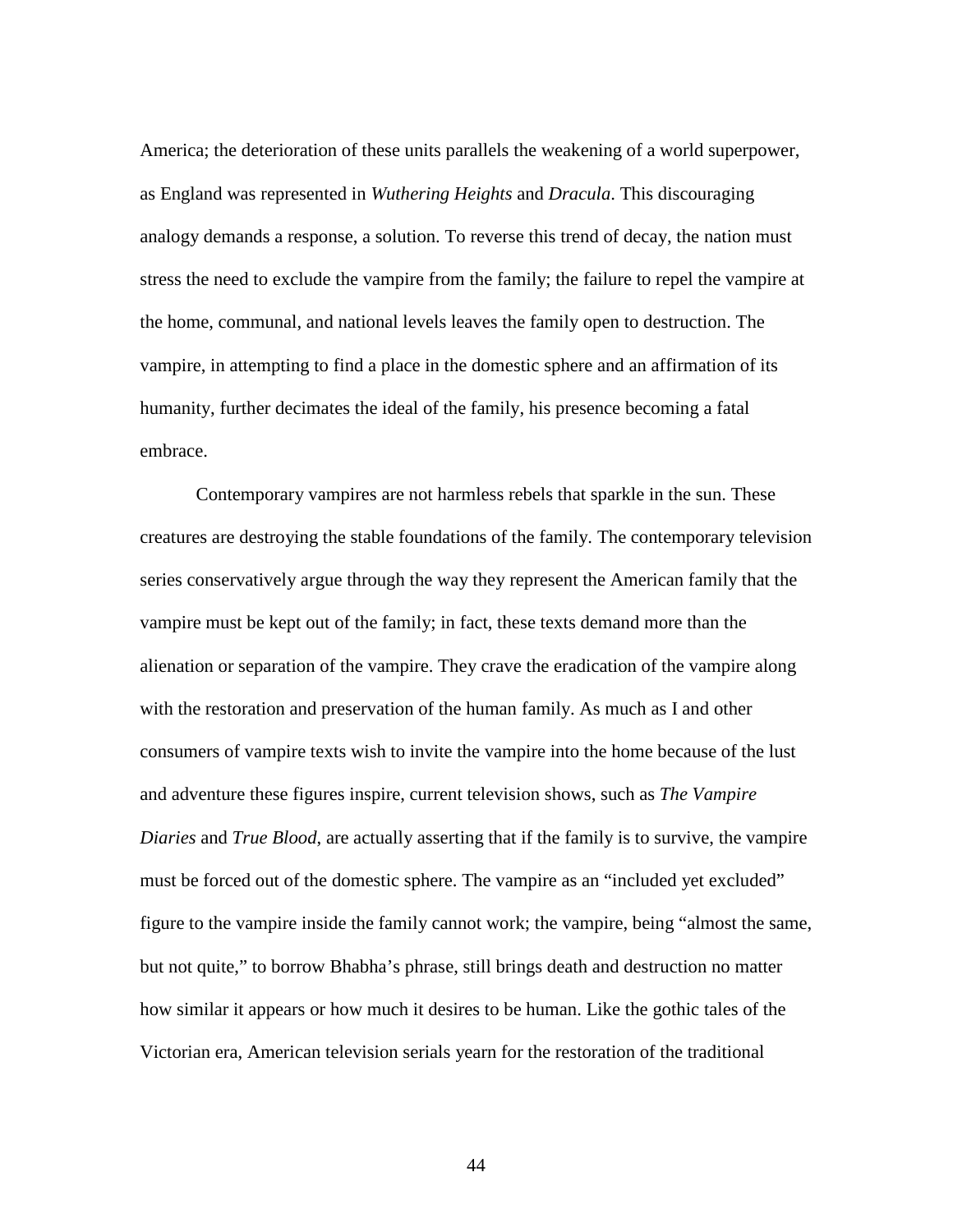domestic sphere. This desire betrays similar anxieties of nation and family present in the nineteenth century and its texts. These Victorian fears linked the deterioration of the conventional family to the loss of power in domestic England. The parallels between the cultural anxieties in Victorian England and contemporary America raise questions about how far American society has progressed since the Victorian era. Has America really advanced beyond the fear of "the other," especially in the domestic sphere? Our culture's current obsession with the vampire reveals that lurking beneath the desire for the brooding, glittering heroes in these narratives are the Victorian anxieties of the "other" that lurk in our subconscious, living on in our thoughts.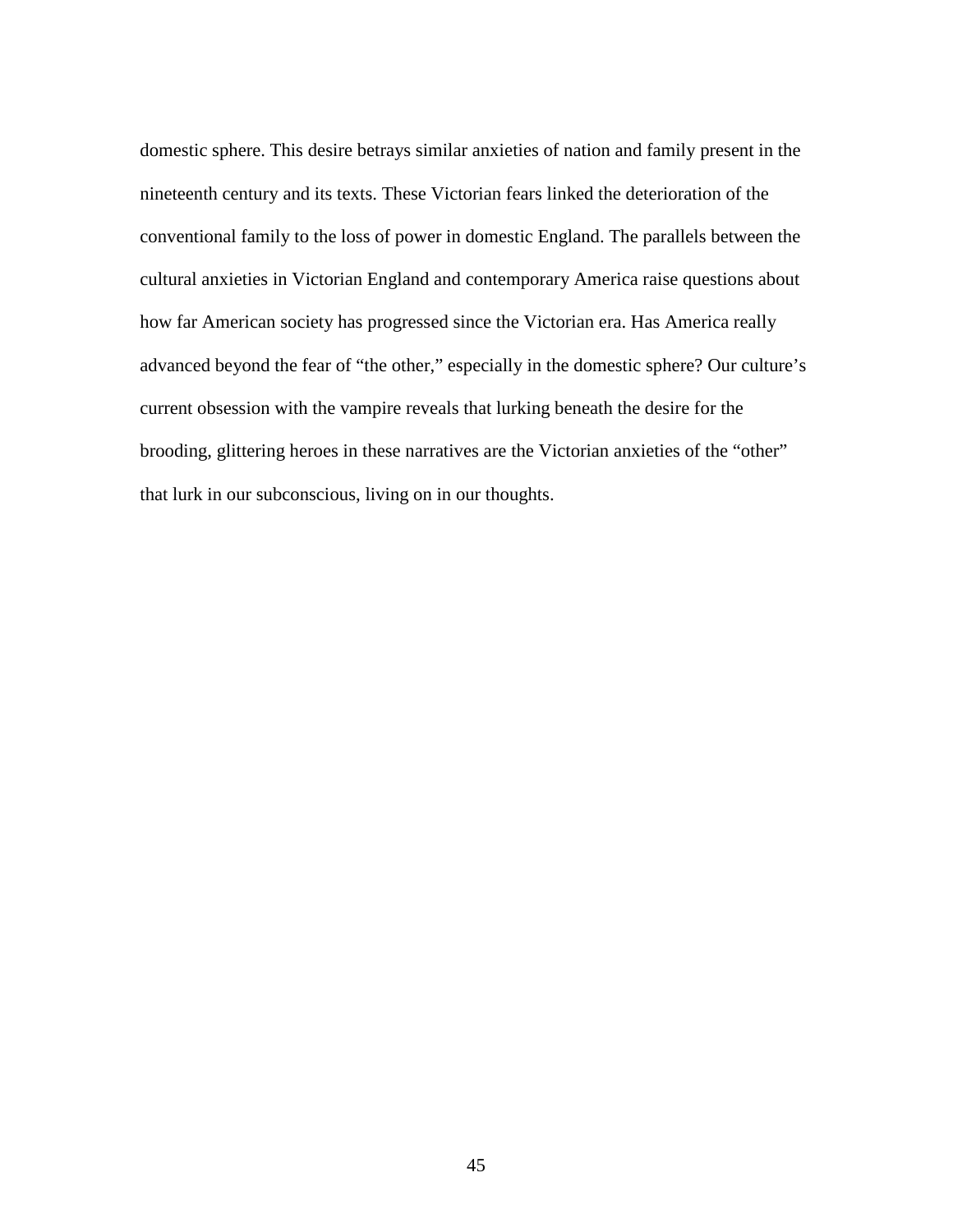### WORKS CITED

- Arata, Stephen. "The Occidental Tourist: Dracula and the Anxiety of Reverse Colonization." *Victorian Studies* 33.4 (1990): 621-45. *JSTOR*. Web. 13 Nov. 2011.
- Beresford, Matthew. *From Demons to Dracula: the Creation of the Modern Vampire Myth*. London: Reaktion, 2008. Print.
- Bhabha, Homi. "Of Mimicry and Man: The Ambivalence of Colonial Discourse." *Deconstruction: Critical Concepts in Literary and Cultural Studies*. Ed. Jonathan Culler. Vol. 4. London: Routledge, 2003. 125-33. *MLA International Bibliography*. Web. 13 Nov. 2011.
- Brontë, Emily. *Wuthering Heights*. Ed. Beth Newman. Peterborough, Ont.: Broadview, 2007. Print.
- Gordon, Joan, and Veronica Hollinger, Eds. *Blood Read: the Vampire as Metaphor in Contemporary Culture*. Philadelphia, PA: University of Pennsylvania, 1997. Print.
- Ledger, Sally. *The New Woman: Fiction and Feminism at the Fin De Siècle*. Manchester, UK: Manchester UP, 1997. *Books.google.com*. Web. 5 Aug. 2012. <http://books.google.com/books?id=e0i8AAAAIAAJ&printsec=frontcover&sour ce=gbs\_ge\_summary\_r&cad=0#v=onepage&q&f=false>.
- Meyer, Stephenie. *Twilight*. New York: Little, Brown and, 2006. Print.
- Plec, Julie, and Kevin Williamson, prods. *The Vampire Diaries*. The CW. WYCW-DT, Greenville, SC, 2009-. Netflix, Online, Television.
- Prescott, Charles E., and Grace A. Giorgio. "Vampiric Affinities: Mina Harker and the Paradox of Femininity in Bram Stoker's Dracula." *Victorian Literature and Culture* 33.2 (2005): 487-515. *JSTOR*. Web. 03 June 2012. <http://www.jstor.org/stable/25058725>.
- Senf, Carol A. *The Vampire in Nineteenth-century English Literature.* Bowling Green, Ohio: Bowling Green State University Popular, 1988. Print.
- Stoker, Bram. *Dracula*. Ed. Glennis Byron. Peterborough: Broadview, 2000. Print.
- von Sneidern, Maja-Lisa. "Wuthering Heights and the Liverpool Slave Trade." *ELH* 62.1 (1995): 171-96. *JSTOR*. Web. 13 Nov. 2011.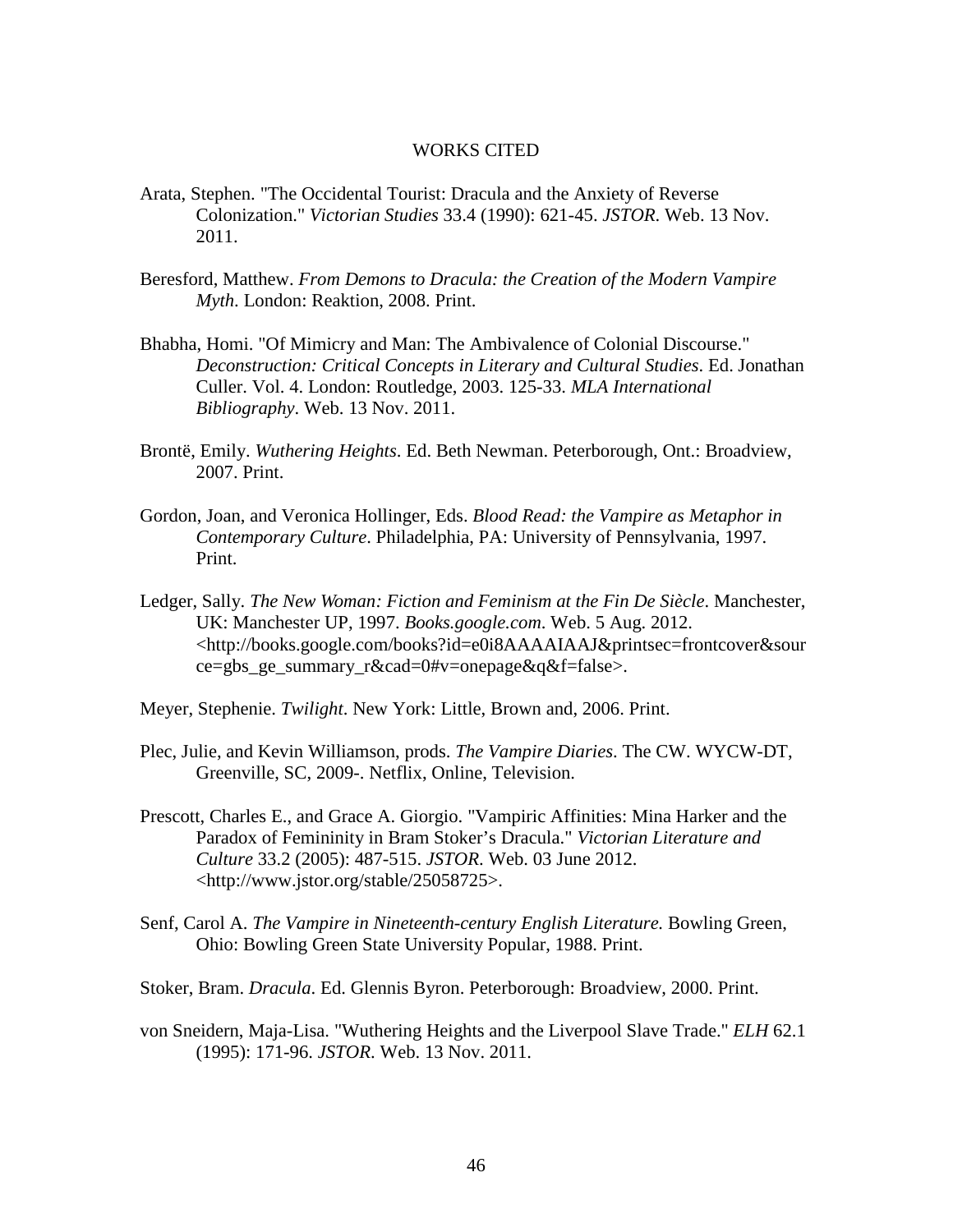Williams, Anne, John William Polidori, Joseph Sheridan Le Fanu, and Bram Stoker. *Three Vampire Tales*. Boston: Houghton Mifflin, 2003. Print. (*Carmilla*, *The Vampyre*, & *Dracula*)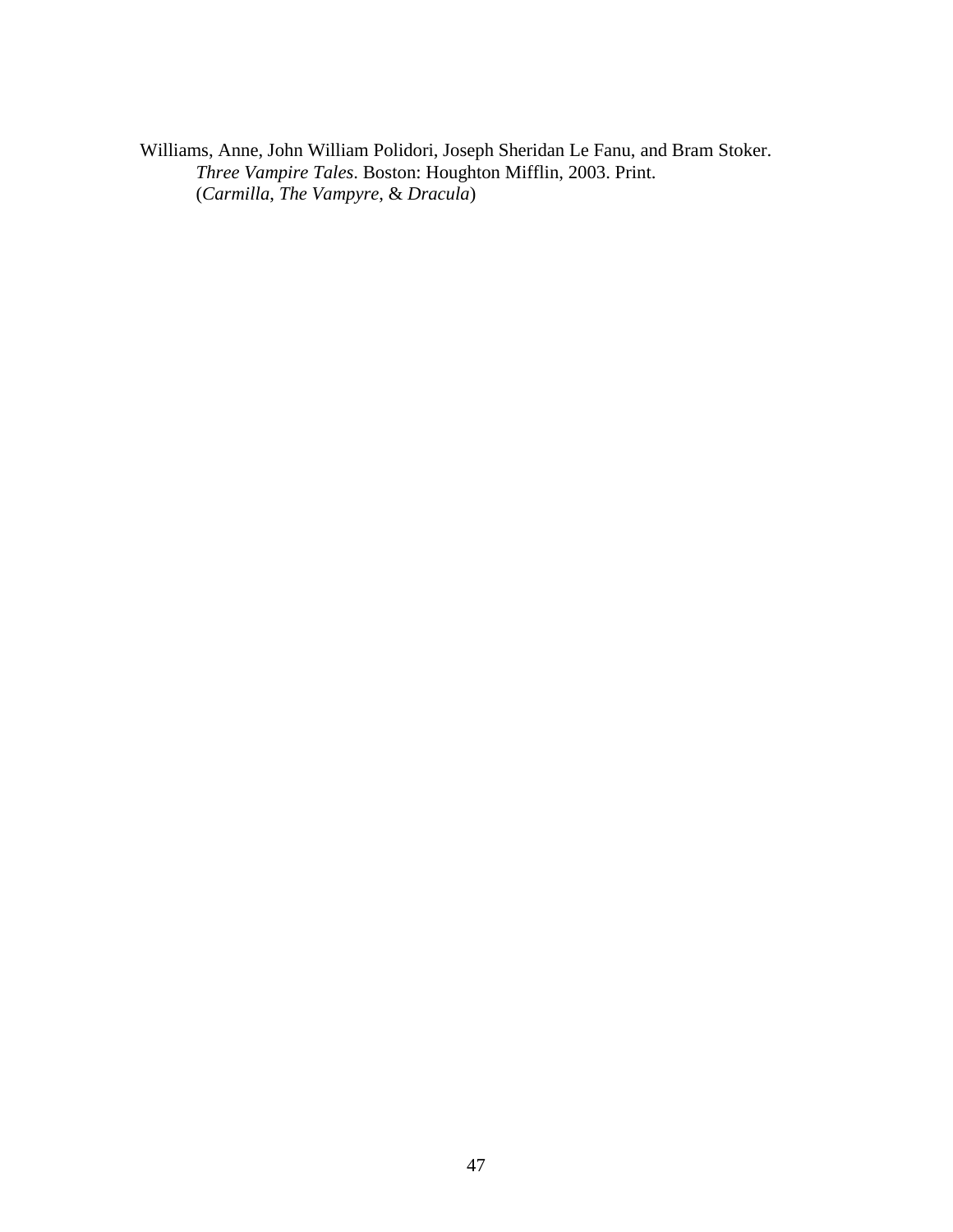### LIST OF BACKGROUND WORKS

Armstrong, Nancy. *Desire and Domestic Fiction: A Political History of the Novel*. New York: Oxford UP, 1987. Print.

Auerbach, Nina. *Our Vampires, Ourselves*. Chicago: University of Chicago, 1995. Print.

- Ball, Alan, and Charlaine Harris. *True Blood*. Home Box Office, Inc. HBO, New York, NY, 2008-. DVD.
- *Blade*. Dir. Stephen Norrington. By David S. Goyer. Perf. Wesley Snipes, Stephen Dorff and Kris Kristofferson. New Line Cinemas, 1998. DVD.
- Carter, Margaret L. *The Vampire in Literature: A Critical Bibliography*. Ann Arbor, MI: UMI Research, 1989. Print.
- Clements, Susannah. *The Vampire Defanged: How the Embodiment of Evil Became a Romantic Hero*. Grand Rapids, MI: Brazos, 2011. Print.
- Click, Melissa A., Jennifer Stevens Aubrey, and Elizabeth Behm-Morawitz. *Bitten by Twilight: Youth Culture, Media, & the Vampire Franchise*. New York: Peter Lang, 2010. Print.
- Cybulski, Angela Marie. *Signs of Enervation and Emancipation: the Vampire Myth as a Metaphor for Gender Roles and the Dynamics of Interpersonal Relationships in the Victorian Novel.* Thesis. California State University, Long Beach, 1999. Print.
- Day, William Patrick. *Vampire Legends in Contemporary American Culture: What Becomes a Legend Most*. Lexington: University of Kentucky, 2002. Print.
- *Daybreakers*. Writ and Dir. Michael Spierig and Peter Spierig. Perf. Ethan Hawke, Willem Dafoe and Sam Neill. Furst Films, 2009. DVD.
- DeWees, Amanda Raye. *Blood Lines: Domestic and Family Anxieties in Nineteenth-Century Vampire Literature*. Diss. University of Georgia, 1998. Athens, GA: University of Georgia Libraries, 1999. Print.
- *Dracula: Pages from a Virgin's Diary*. Dir. Guy Maddin. Perf. Wei-Qiang Zhang, Tara Birtwhistle and David Moroni. Zeitgeist Films, 2002. DVD.
- Frost, Brian J. *The Monster with a Thousand Faces: Guises of the Vampire in Myth and Literature*. Bowling Green, OH: Bowling Green State University Popular, 1989. Print.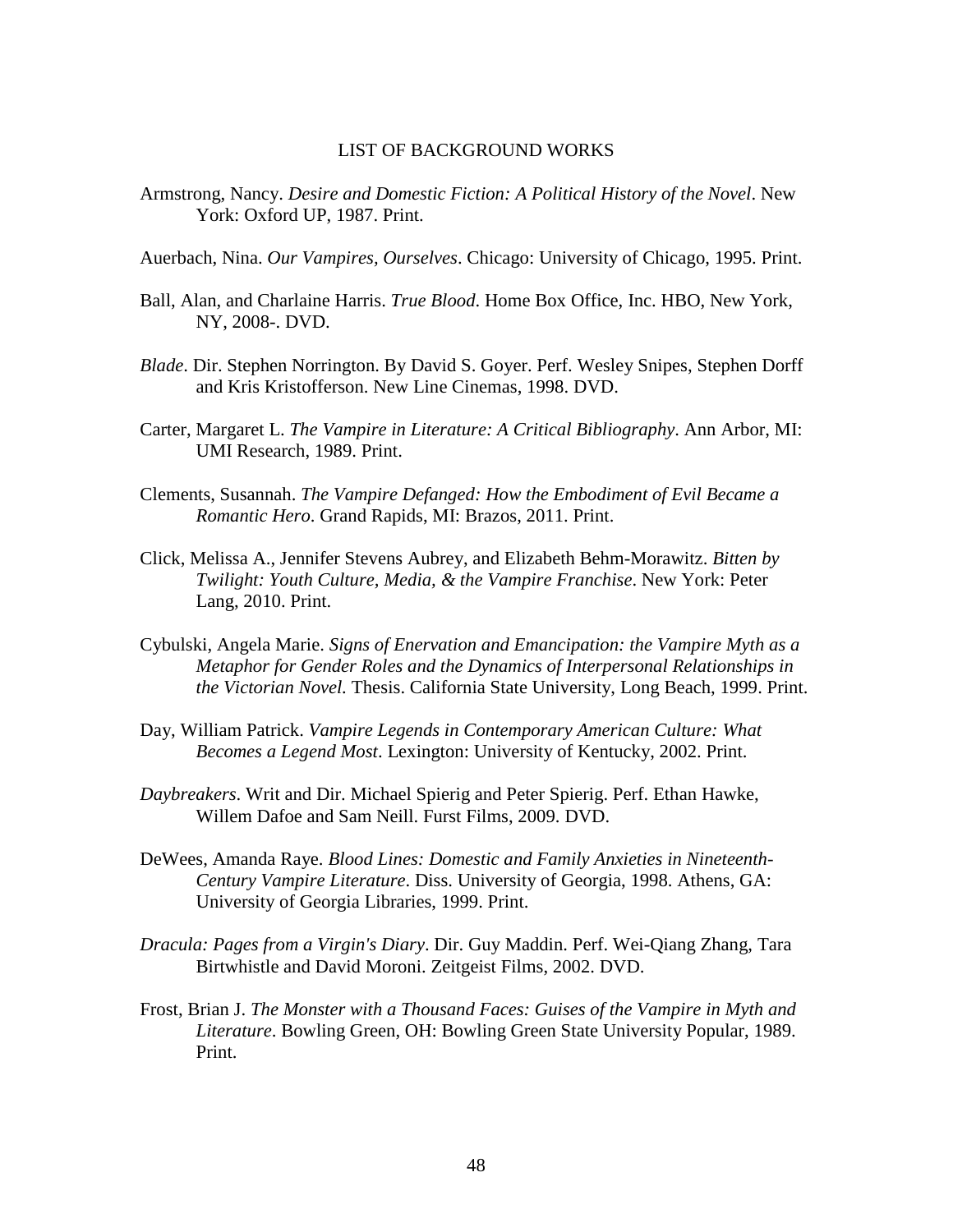- Greenwalt, David, and Joss Whedon. *Angel*. NetFlix. Los Gatos, CA, 1999-2004. Television.
- Hallab, Mary Y. *Vampire God: the Allure of the Undead in Western Culture*. Albany, NY: SUNY, 2009. Print.
- Hammack, Brenda M. "Florence Marryat's Female Vampire and the Scientizing of Hybridity." *SEL 1500-1900* 48.4 (Autumn 2008): 885-96. *Academic OneFile*. Web. 5 Apr. 2011.
- Koslow, Ron, and Trevor Munson. *Moonlight*. CBS. New York, NY, 2007-2008. Television.
- *Let Me In*. Dir. Matt Reeves. Screenplay by John Ajvide Lindqvist. Perf. Kodi Smit-McPhee, Chloë Grace Moretz and Richard Jenkins. Hammer Film Productions, 2010. Netflix.
- Long, Edward. *The History of Jamaica*. London: T. Lowndes, 1774. Print.
- Marryat, Florence. *The Blood of the Vampire*. Kansas City, MO: Valancourt, 2009. Print.
- Masters, Anthony. *The Natural History of the Vampire.* New York: Putnam, 1972. Print.
- Melton, J. Gordon. *The Vampire Book: The Encyclopedia of the Undead.* N.p.: Victorian Secrets, 2010. Print.
- Meyer, Susan. *Imperialism at Home: Race and Victorian Women's Fiction*. Ithaca, NY: Cornell UP, 1996. Print.
- Overstreet, Deborah Wilson. *Not Your Mother's Vampire: Vampires in Young Adult Fiction*. Lanham, MD: Scarecrow, 2006. Print.
- *Priest*. Dir. Scott Charles Stewart. By Cory Goodman and Min-Woo Hyung. Perf. Paul Bettany, Cam Gigandet and Maggie Q. Screen Gems, 2011. DVD.
- Richardson, Alan, Frances Chamberlaine Sheridan, William Beckford, and George Gordon Byron. *Three Oriental Tales: Complete Texts with Introduction, Historical Contexts, Critical Essays*. Boston: Houghton Mifflin, 2002. Print.
- Schaw, Janet, Evangeline Walker Andrews, and Charles McLean Andrews. *Journal of a Lady of Quality; Being the Narrative of a Journey from Scotland to the West Indies, North Carolina, and Portugal, in the Years 1774-1776.* New Haven: Yale UP, 1939. Print.